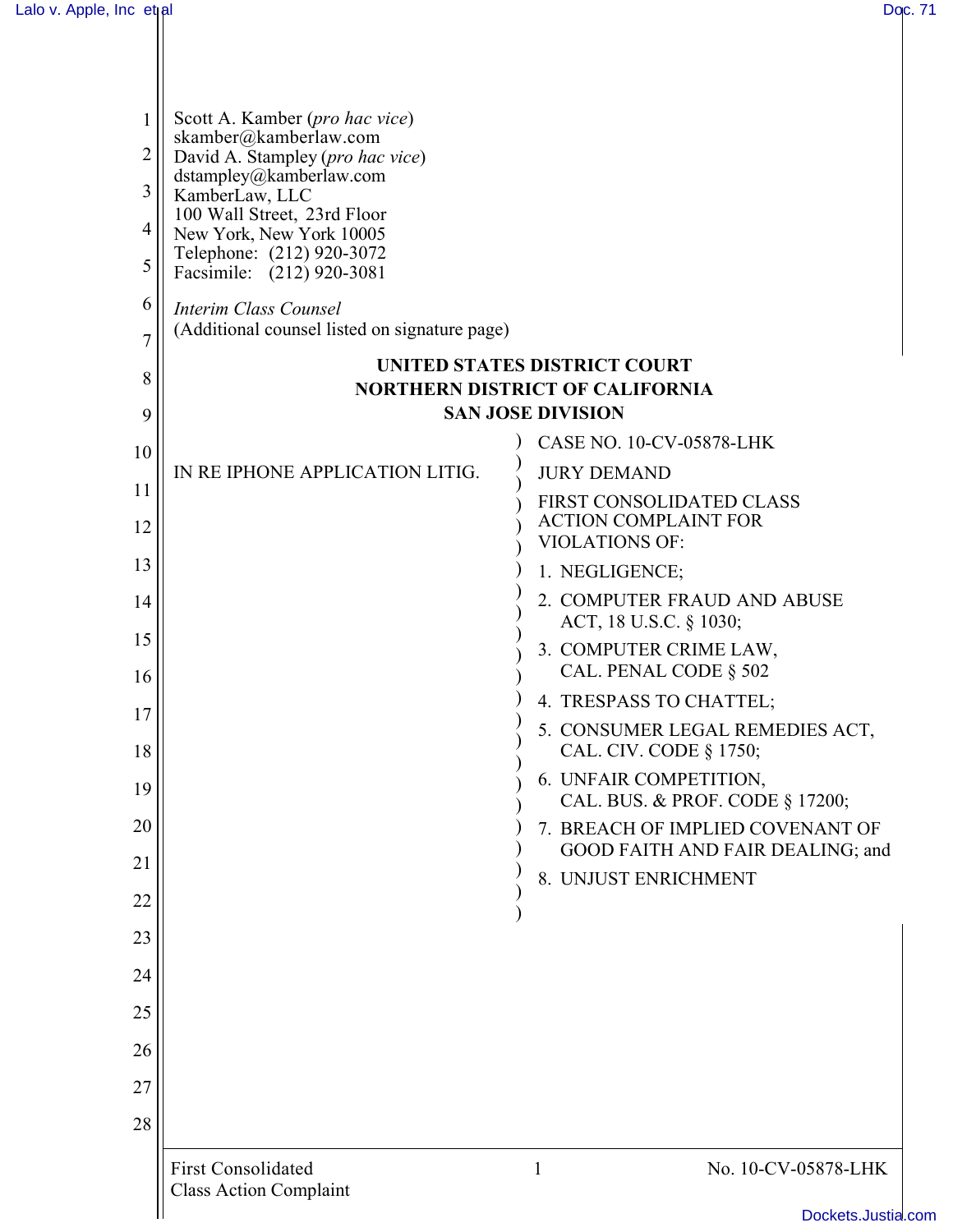1 2 3 4 The persons designated below as plaintiffs ("Plaintiffs"), each on his or her own behalf and, collectively, on behalf of all others similarly situated (the putative "Class"), make the following allegations based on their personal knowledge of their own acts and observations and, otherwise, upon information and belief based on investigation of counsel.

5

#### **I. NATURE OF THE CASE**

6 7 8 9 10 11 12 13 14 1. Since Defendant Apple Inc. ("Apple") launched its mobile device business, it has maintained control of how the devices work, how consumers use them, and what happens when consumers use them—including functions that Apple controls, hidden from consumers' sight. Steve Jobs, Apple's founder and CEO, put it most succinctly: "Our job is to take responsibility for the complete user experience. And if it's not up to par, it's our fault, plain and simple." This responsibility has become the mantra for company executives and a major marketing theme. As recently as April 20, 2011, Chief Operating Officer Timothy Cook cited Apple's control of the user experience as a competitive differentiator, stating, "I think the user appreciates that Apple takes full responsibility for their experience . . . ."

- 15 16 17 18 2. This responsibility for the complete user experience begins with a consumer's purchase of a mobile device, designed and manufactured by Apple, that works the way Apple wants it to work. Whether an iPhone, iPod Touch, or iPad, (the "iDevices"), they all run Apple's proprietary iPhone operating system software ("iOS").
- 19 20 21 22 23 24 25 26 27 3. Apple's control extends to the approval and sale of software applications for the device ("apps") to the only marketplace Apple allows—the Apple App Store. No third-party app developer is permitted to sell an app in the App Store without entering into Apple's form iOS Developer Agreement. Every app in the App Store, whether sold to the consumer or offered as for "free," must be approved by Apple and be digitally signed by Apple. Apple trades on its control of the App Store, claiming to offer only apps that it has reviewed and found safe and appropriate. Apple has specifically represented to consumers that the App Store does not permits apps that "violate[] our developer guidelines," such as apps that contain pornography, violate user privacy, or hog bandwidth. See Fig 1.

28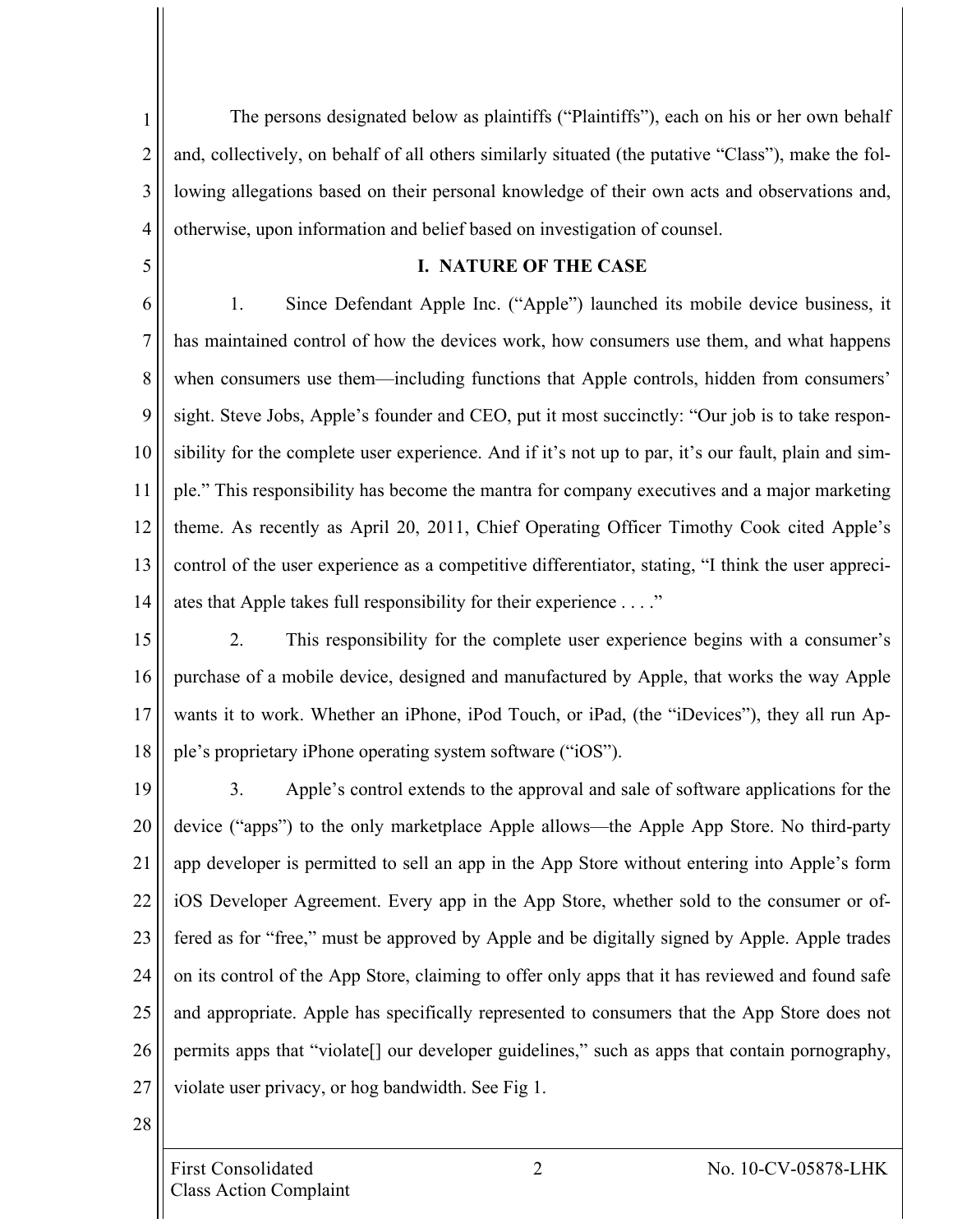

10 11 12 4. Finally, Apple controls the process for the development software as well—such as by requiring that developers buy and use Apple's software development kit and providing highly detailed guidelines for app development.

13 14 15 16 17 18 19 20 21 22 5. Apple uses the iDevices, the App Store, and the software development process to completely control the user experience by constructing the user's entire mobile computing environment, about which Apple has been highly secretive. Apple's control includes restrictions, such as blocking consumers from modifying devices or installing non-App-Store software, and blocking developers and researchers from publicly discussing Apple's standards for app development. It has frustrated inspection of its mobile environment by even prohibiting researchers from analyzing and publicly discussing device shortcomings such privacy flaws. Apple is so secretive about its agreements with app developers that its form contract only came to light last month, through a Freedom of Information Act request that a privacy organization, the Electronic Frontier Foundation, submitted to NASA.

23

1

2

3

4

5

6

7

8

9

24 25 26 27 28 6. Behind Apple's wall of control, it designs its mobile devices to be readily accessible to ad networks and Internet metrics companies to track consumers and access their personal information. These companies not only provide an important revenue source for app developers who provide "free" apps through the App Store, they also furnish the analytic data that demonstrates Apple's market leadership which it so often heralds in its quarterly investor conference calls. These companies, by helping finance third-party apps, gain access to consumers'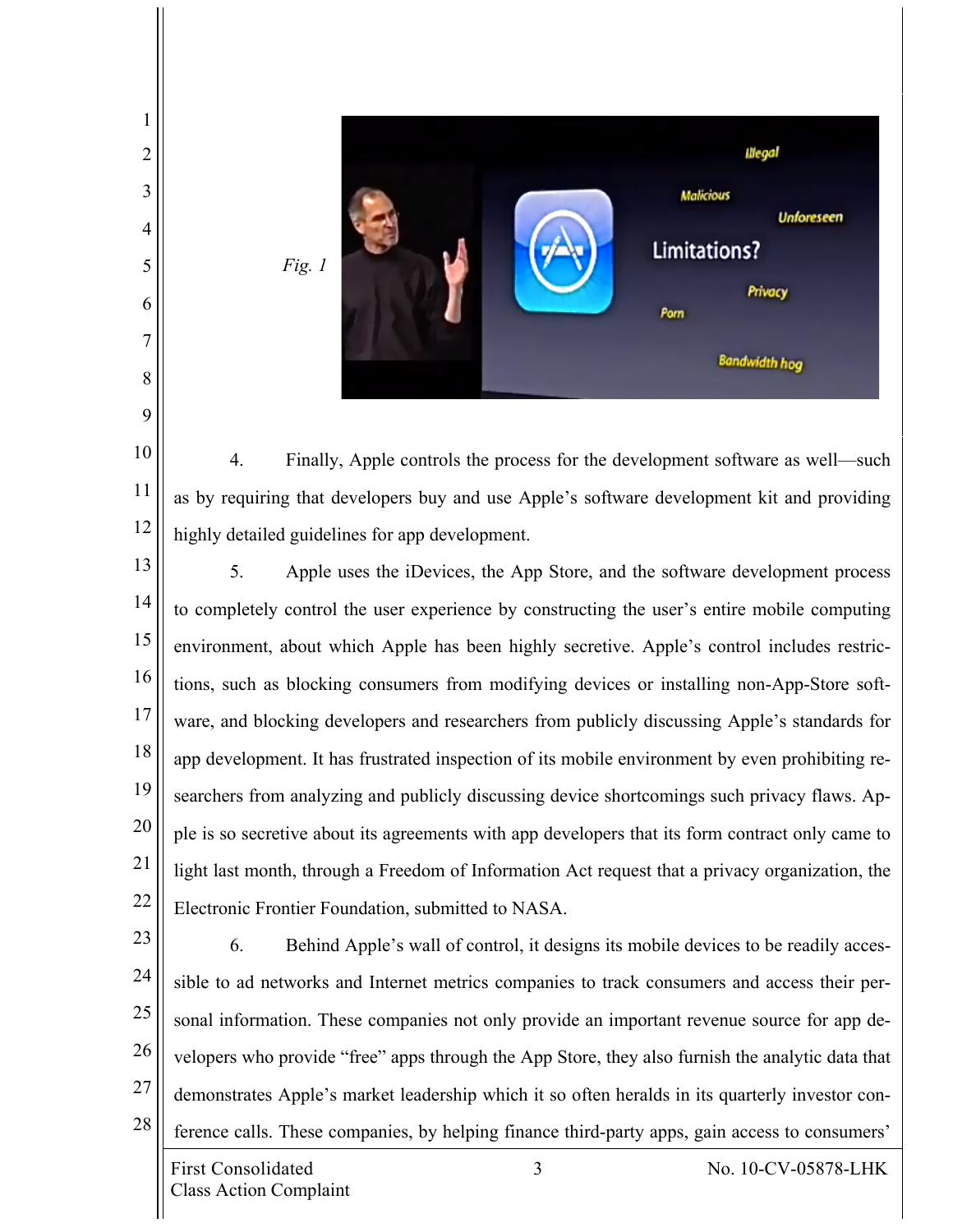1 2 3 mobile devices to collect personal information they use to track and profile consumers, such as consumers' cellphone numbers, address books, unique device identifiers, and geolocation histories—highly personal details about who they are, who they know, and where they are.

4 5 6 7 8 9 10 11 12 13 7. Apple has a duty to its users that arises from law, the facts of its assertion of complete control and responsibility for the user experience, and its implied and express statements that it will protect the user, the user's personal information, and the security of the user's device. Unfortunately, Apple, having assumed that duty, has breached its duty by failing to fulfill even its most basic duty of care to protect the personal information of its users and security of their mobile devices. As a result of Apple's marketing and total control of the user experience, Apple has earned billions of dollars and created a market capitalization that has made it one of the most valuable companies in the world. This action seeks to hold Apple accountable to the standard imposed on it by law, and that it set for itself, to protect the privacy and security of its users.

14

28

# **II. PARTIES**

15 **A. Plaintiffs**

16 17 18 19 8. Plaintiffs ("Plaintiffs") are United States' residents who use mobile devices manufactured by Defendant Apple, Inc. ("Apple") that operate using Apple's proprietary operating system, iOS ("iDevices"). Each Plaintiff downloaded to his or her iDevice and used one or more computer software applications, or apps, from the Apple App Store.

20 21 9. Plaintiff Jonathan Lalo downloaded and used numerous free and paid apps from the App Store during the Class Period.

22 23 10. Plaintiff Dustin Freeman downloaded and used numerous free and paid apps from the App Store during the Class Period.

24 25 11. Plaintiff Anthony Chiu downloaded and used numerous free and paid apps from the App Store during the Class Period.

26 27 12. Plaintiff Daniel Rodimer downloaded and used numerous free and paid apps from the App Store during the Class Period.

13. Plaintiff Jared Parsley downloaded and used numerous free and paid apps from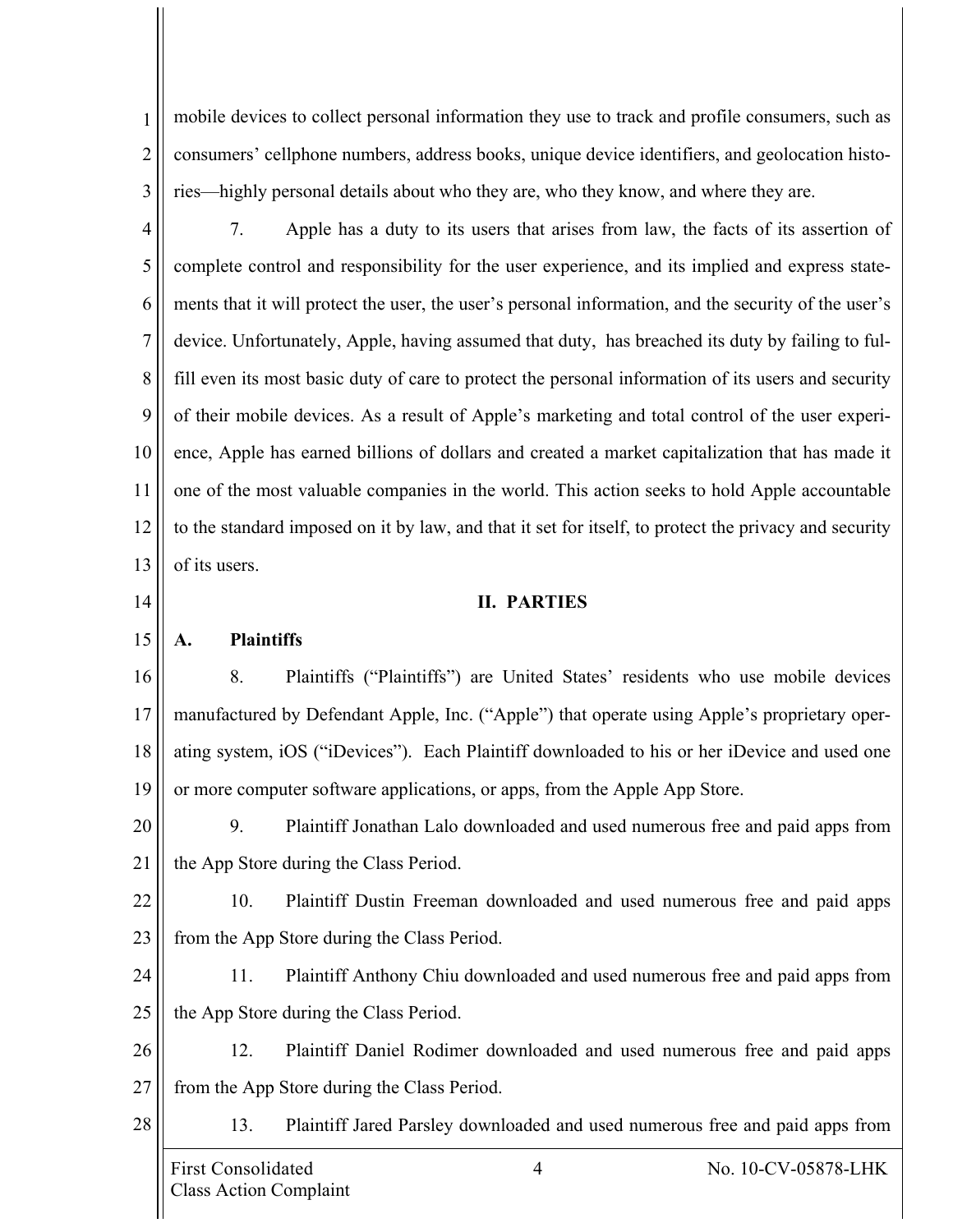the App Store during the Class Period.

2 **B. Defendant Apple**

3 4 5 14. Defendant Apple, Inc. ("Apple") is a California corporation with its principal place of business at 1 Infinite Loop, Cupertino, California 95014. Apple is the maker of the Apple iPhone, iPad, and iPod Touch.

6

1

## **C. Tracking Defendants**

7 8 9 10 11 15. Defendant Admob, Inc. ("Admob") is a company organized and existing under the laws of the State of Delaware, with its principal place of business located in San Mateo, California. AdWhirl is its wholly owned subsidiary. AdMob purports to be "the world's largest mobile advertising marketplace" offering "both advertisers and publishers the ability to target and personalize advertising to their customers in 150 countries."

12

13 14 16. Defendant Flurry, Inc. ("Flurry") is a Delaware corporation with its principal place of business located in San Francisco, California. Flurry is an advertising content and analytics provider for mobile device applications.

15 16 17 18 17. Defendant MobClix is a Delaware corporation with its principal place of business in Palo Alto, CA. Mobclix is an ad exchange provider for iPhone apps. Mobclix targets users based on location and the type of app to maximize the money that iPhone developers can make.

19 20 21 22 18. Defendant Pinch Media, Inc. ("Pinch Media") is a Delaware corporation with its principal place of business located in Hoboken, New Jersey. Pinch Media provides mobile advertising analytics services and partners with ad networks to deliver mobile advertising to mobile devices.

23

24 25 26 19. Defendant TrafficMarketplace.com. Inc. ("Trafficmarketplace.com") is a Delaware corporation with its principal place of business in El Segundo, CA. TrafficMarketplace.com is a mobile advertising network that purports to provide advertising network solutions for advertisers and publishers.

27 28 20. Defendant Mellenial Media ("Mellenial") is a Delaware corporation with is principal place of business in Baltimore, MD. Mellennial Media is an advertising content pro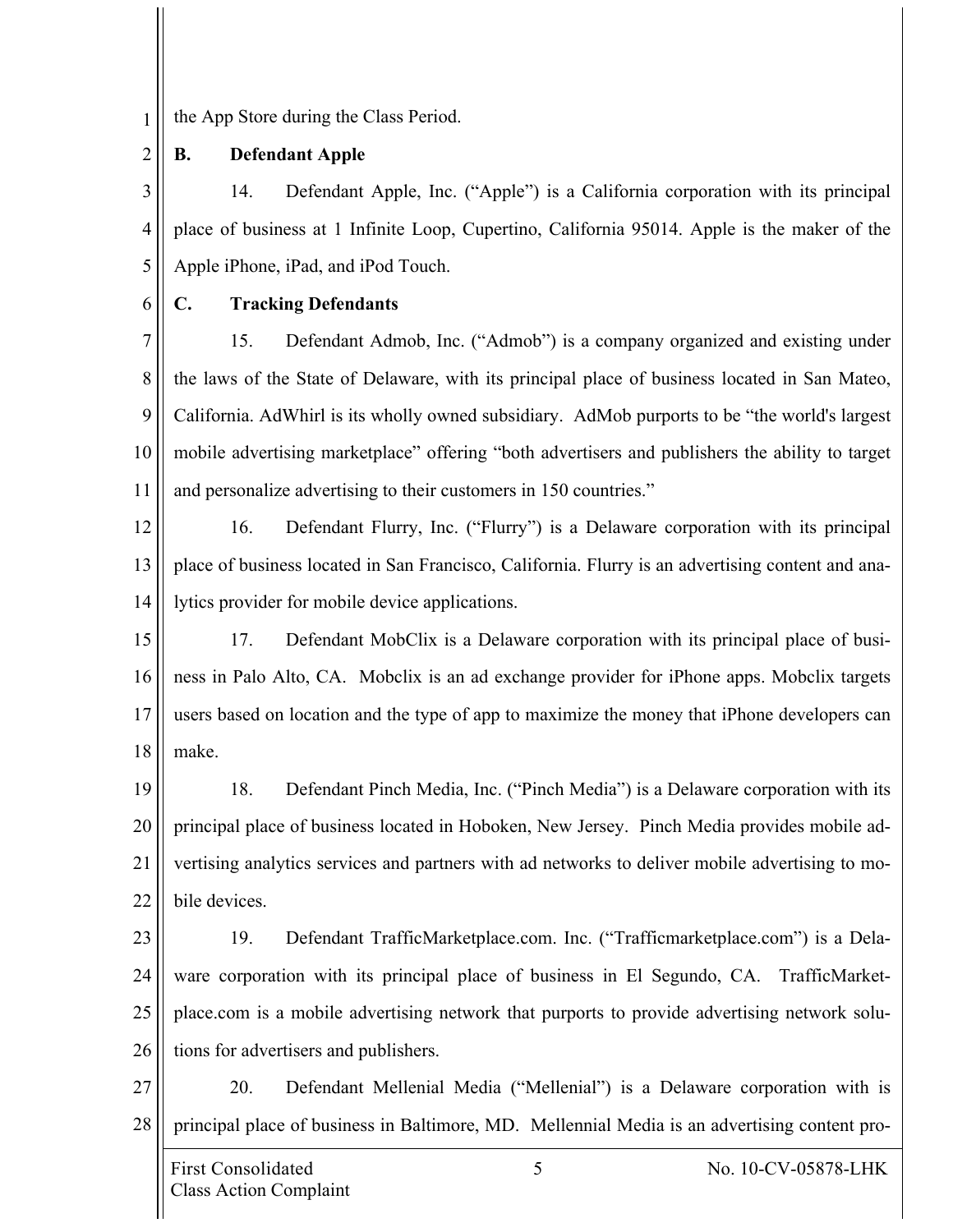1 2 vider for mobile devices purporting to reach over 90 million unique mobile devices each month.

3 4 5 6 21. Defendant AdMarval, Inc. ("AdMarval") is a Delaware corporation with its principal place of business in San Mateo, California. AdMarval is a mobile advertising provider that partners with other advertising networks to provide mobile advertising content to mobile devices.

7 8 9 22. Defendant Quattro Wireless, Inc., ("Quattro") has its principal place of business in Waltham, MA. Quattro is a mobile advertising company purchased by Apple in January 2010 for \$300 million.

10 11 12 13 14 23. The defendants named above in paragraphs 15 through 22 collect personal information transmitted from users' iDevices in order to either distribute or display advertisements to users or provide metrics and analytics services used by third-party app developers and online ad networks to track and measure user activity and are collectively referred to in this complaint as the "Tracking Defendants."

15

#### **III. JURISDICTION AND VENUE**

16 17 18 19 20 24. This Court has subject-matter jurisdiction over this action pursuant to Title 28, United States Code, Section 1331 and pursuant to the Class Action Fairness Act of 2005, 28 U.S.C. Sections 1332(a) and (d), because the amount in controversy exceeds \$5,000,000.00 exclusive of interest and costs, and more than two thirds of the members of the Class are citizens of states different from those of Defendants.

21 22 23 24 25. Venue is proper in this District under Title 28, United States Code, Section 1391(b) because Defendants' improper conduct alleged in this complaint occurred in, was directed from, and/or emanated from this judicial district. Five of the defendants are California corporations with their principal places of business in this district.

25

## **IV. ALLEGATIONS OF FACT**

26

# **A. The Sale and Use of iDevices**

27 28 26. Since Apple launched its mobile device business, it has sought to completely control the user experience by controlling all facets of the mobile environment and has differ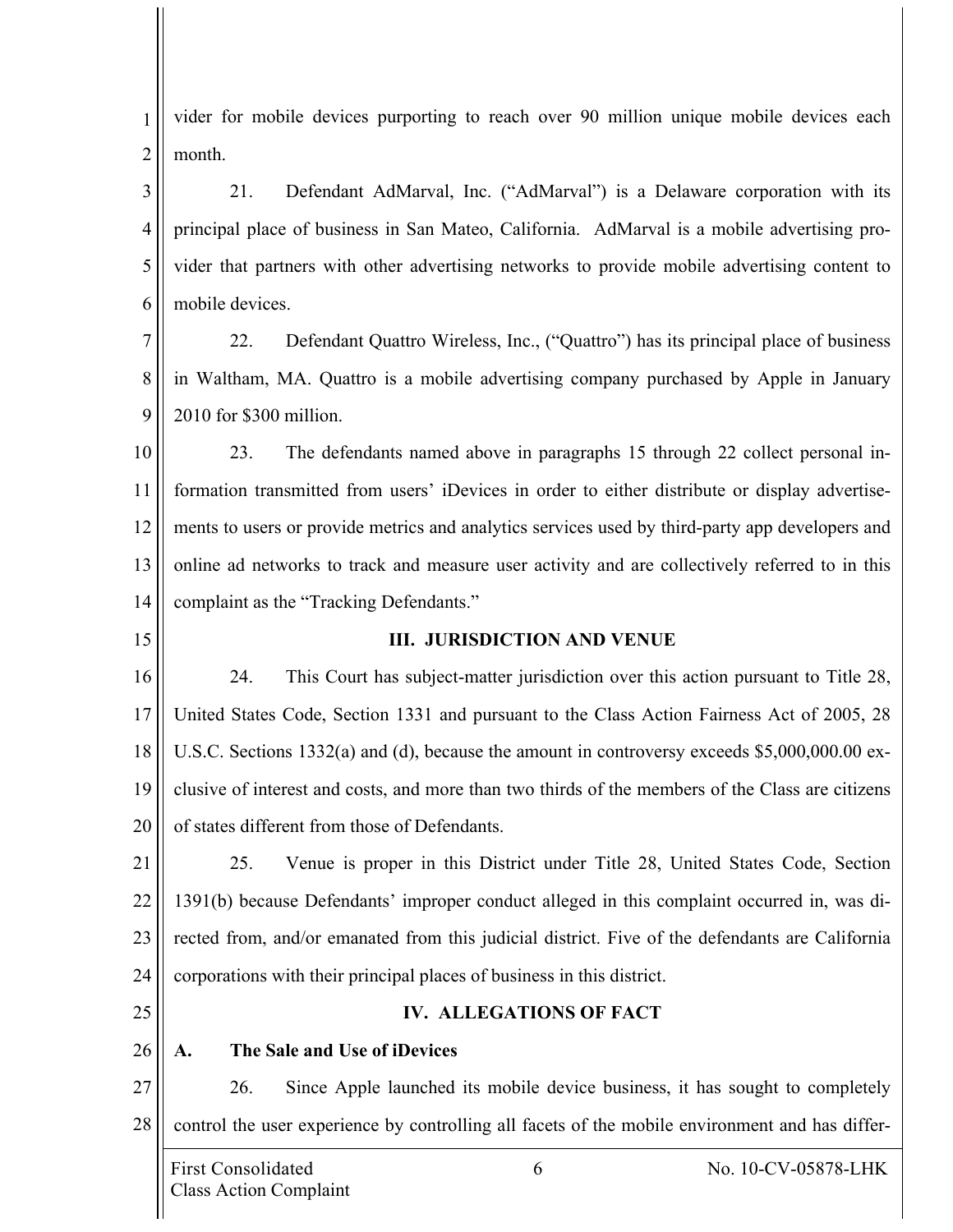1 2 3 4 entiated itself in the marketplace by advertising that it provides its customers a tightly integrated user experience. With this control comes responsibility, as acknowledged by Steve Jobs, Apple's founder and CEO, when he stated, "Our job is to take responsibility for the complete user experience. And if it's not up to par, it's our fault, plain and simple."

5 6 7 8 27. Apple's responsibility for the complete user experience begins with the consumers' purchase of a device designed and manufactured by Apple, and that works the way Apple wants it to work. Only Apple's iDevices may be licensed to use its iOS software. To date, almost 200 million iDevices have been sold worldwide.

9 10 28. Apple began marketing the iPhone mobile telephone on January 9, 2007, selling more than 108 million iPhones as of March 2011.

11 12 13 14 29. Similar to an iPhone but without cellular connectivity, the iPod Touch was marketed as a portable media player, personal digital assistant, and WIFI mobile platform that included the ability to run apps on the iOS operating system. Apple has sold 60 million iPod Touch units as of March 2011.

15 16 17 30. Apple subsequently introduced the iPad portable tablet computer, used primarily by users to view and listen to audio-visual and music content, play electronic games, and access the Internet. Apple has sold 19 million iPads as of March 2011.

18 19 31. The iPhone, iPad, and iPod Touch devices are designed by Apple, manufactured to Apple's specifications, and sold exclusively under the Apple brand.

20 21 32. The iDevices are mobile devices that are computers that operate using the iPhone operating system software known as iOS.

22 23 33. The iDevices utilize wireless access technology in the form of WIFI, GSM or CDMA protocols to access the Internet.

24

# **B. Apple Controls Distribution of Apps for iDevices**

25 26 34. The iDevices enable the user to download apps that utilize an iDevice's Internet communications capability.

27 28 35. Apps may only be obtained from Apple's App Store application and website. Apple owns, controls, and operates the App Store, which it launched on July 10, 2008. As of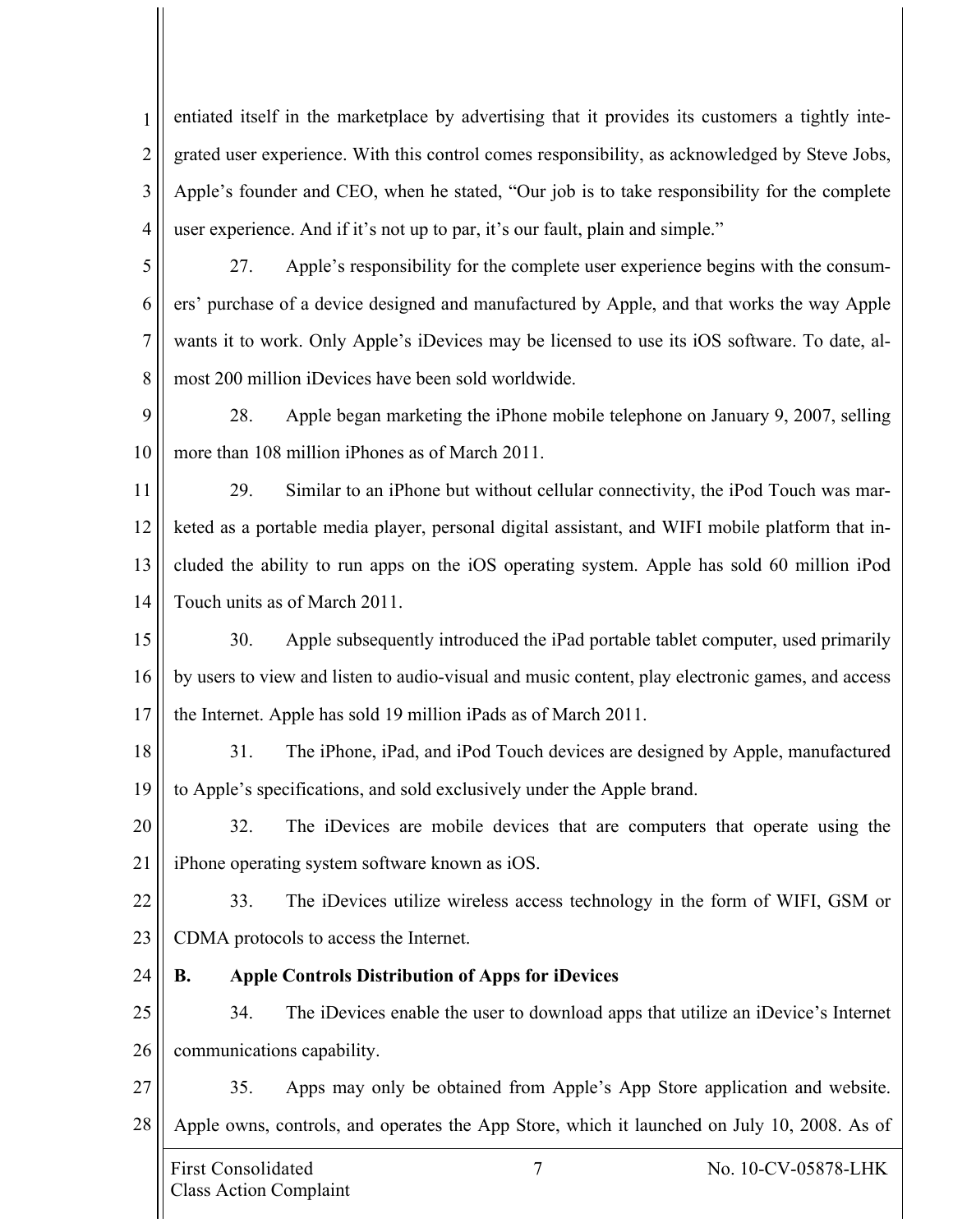1 2 3 March 2011, consumers had downloaded 10 billion apps from the App Store. From the App Store, owners of an iDevice can purchase and install the software applications that are referred to herein as "apps."

4 5 6 7 8 36. Apple represents to every user of the App Store, pursuant to a click-through agreement requried to create a user App Store account: "Apple takes precautions — including administrative, technical, and physical measures — to safeguard your personal information against loss, theft, and misuse, as well as against unauthorized access, disclosure, alteration, and destruction."

9 10 11 37. Apple mobile devices and apps are now used by many consumers in almost all facets of their daily lives, for choosing restaurants or movies, making travel arrangements, conducting banking transactions, reading books and periodicals, and for many other purposes.

12 13 14 15 16 17 18 19 20 38. Apple has sought to make the App Store the exclusive marketplace for the purchase of software applications for iDevices. Apple has also sought to exercise tight control over what apps may be offered by the App Store. No developer is permitted to sell an app in the App Store without entering into Apple's form iOS Developer Agreement. Apple trades on its control of the App Store, claiming to offer only apps that it has reviewed and found safe and appropriate. Every app in the App Store, whether free or paid, must be approved by Apple and digitally signed by Apple. Apple has specifically represented to consumers that the App Store does not permit apps that "violate[] our developer guidelines" including apps containing pornography, apps that violate a users privacy, and apps that hog bandwidth.

21 22 23 24 25 26 27 28 39. Numerous apps available from the App Store are created by third-party developers. There are several hundred thousand third-party apps available at the App Store. Some of these are ostensibly free and some are sold for a fee. Apple distributes approved free apps through the App Store without charging the developer a fee. Apple also distributes approved apps for which the consumer is charged a price set by the developer; Apple collects the payment price through its revenue collection mechanism and retains 30 percent of the payment as its fee. Third-party apps include applications for business use, such as contact management and business expense tracking; personal finance use, such as trading; media, such as news outlets;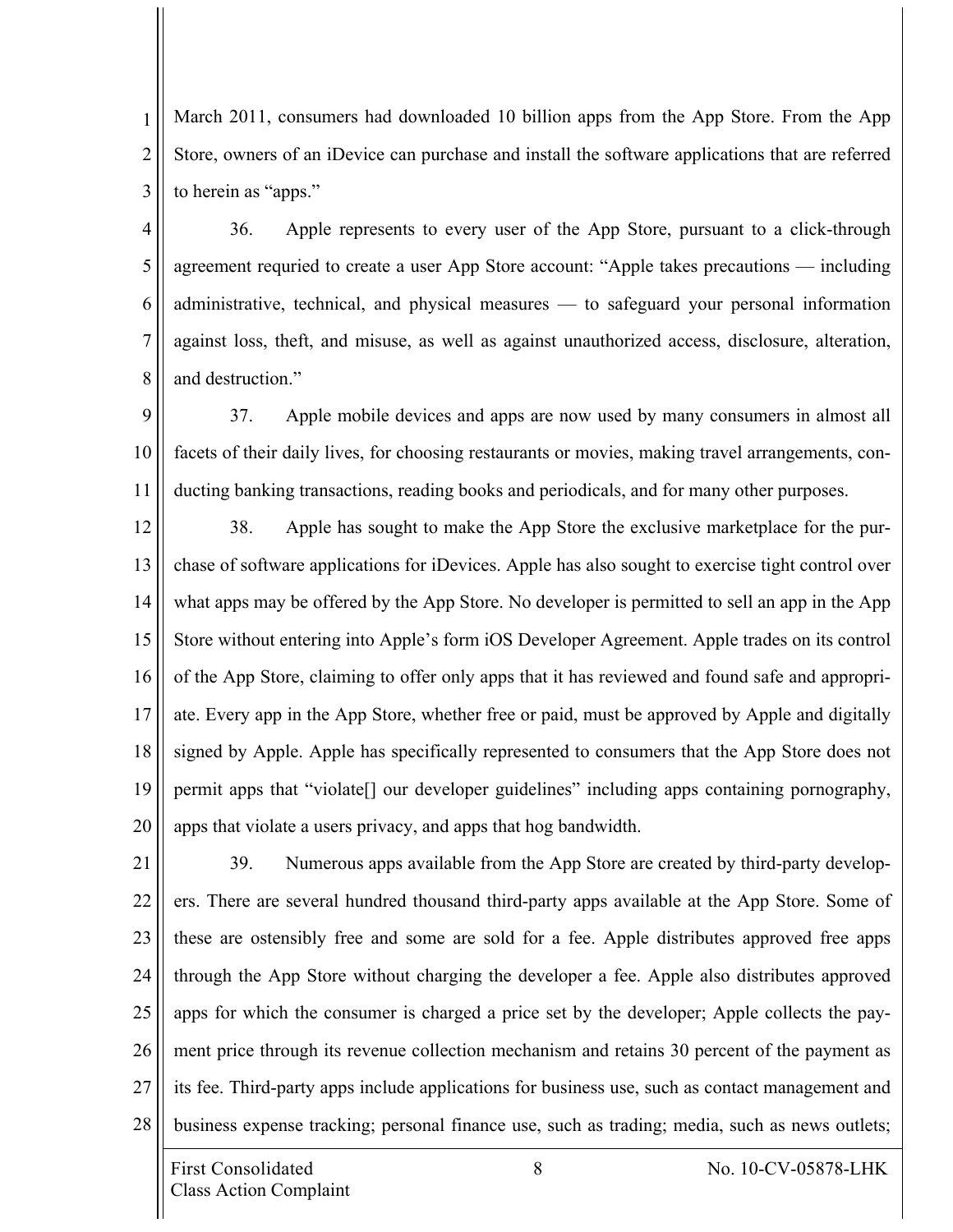1 2 education, such as childbirth education and children's math learning; and entertainment, such as movie reviews and electronic games.

- 3 4 40. Other apps available from the App Store are developed by Apple, some of which are free to consumers and some of which are sold.
- 

21

22

23

24

25

28

5 6 7 8 9 10 41. Apple exercises tight control over the types of apps it allows into the App Store. Whether an app is allowed to be sold in the App Store is completely at the discretion of Apple. Apple requires that proposed apps go through a rigorous approval process. Even if an app meets the "Program" requirements (as Apple describes it), the app can still be rejected by Apple for any reason at all. It is estimated that approximately 20 percent of all third-parties' requests to place their apps for sale in the App Store are rejected by Apple.

11 12 13 14 15 16 42. iDevice users are only allowed to download software specifically licensed by Apple and available on the iDevice out of the box or through the App Store. If a user installs any software not approved by Apple, the users' warranty is voided. When a user installs Apple's updates to the iDevice operating system, Apple takes the opportunity to erase any nonlicensed software on the device. Apple claims this control is necessary to ensure the "tightly integrated," smooth functioning of the iDevice.

17 18 19 43. Even after a user downloads an approved app, Apple maintains control by requiring that the end-user license agreement for every third-party app include a clause giving Apple the ability to step into the shoes of the app developer and sue the end-user. Specifically,

20 the iOS Developer Agreement states:

**9. Third Party Beneficiary:** You and the end-user must acknowledge and agree that Apple, and Apple's subsidiaries, are third party beneficiaries of the EULA, and that, upon the end-user's acceptance of the terms and conditions of the EULA, Apple will have the right (and will be deemed to have accepted the right) to enforce the EULA against the enduser as a third party beneficiary thereof.

**C. Apple Controls the Development Process for Apps Available on iDevices**

26 44. In addition to controlling the characteristics and distribution of apps, described

27 above, Apple exercises substantial control over their development and functionality.

45. A third party who wants to sell an App from the Apple App Store is required to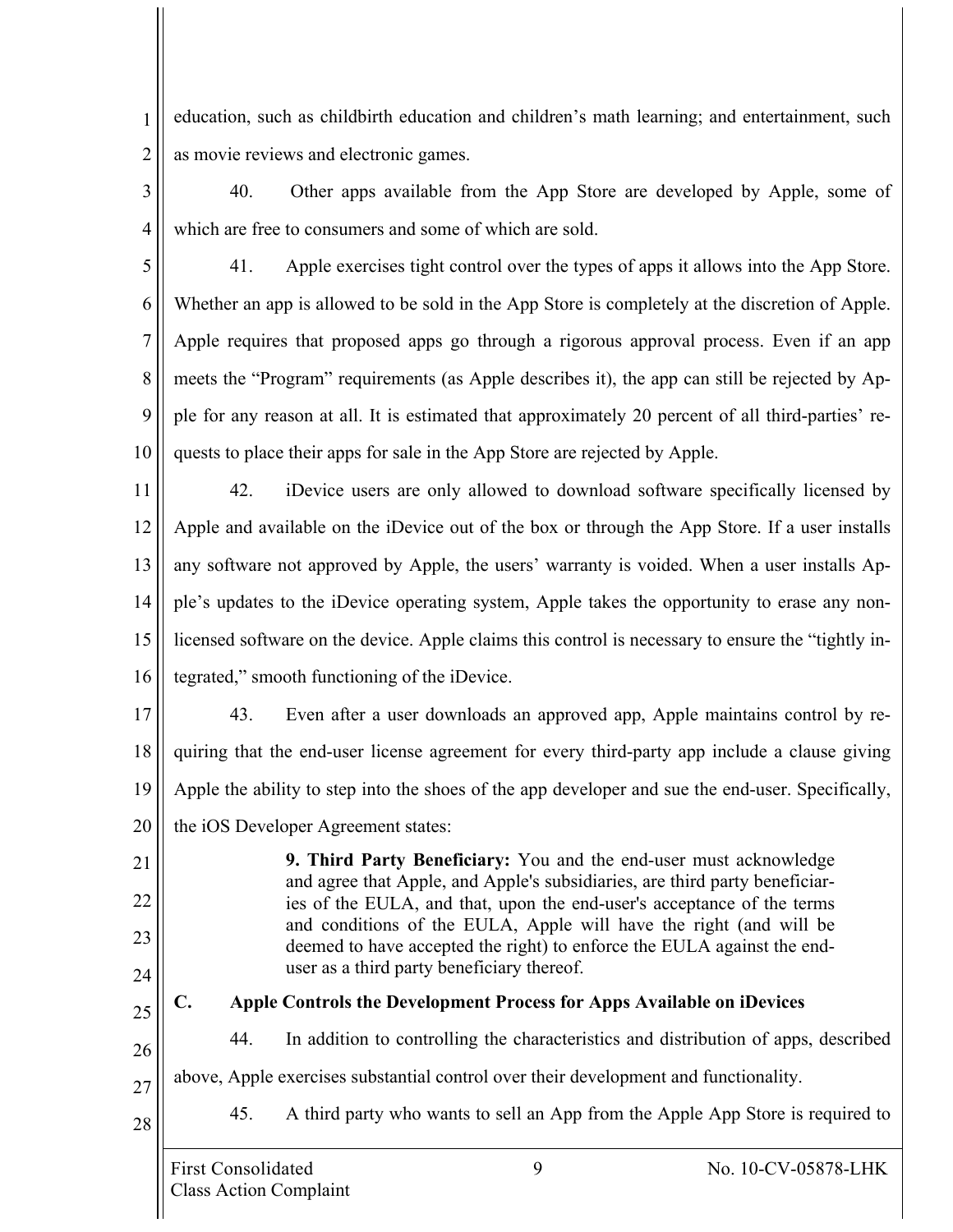1 pay to enroll in the iPhone Developer Program.

2 3 4 5 6 46. The third party must also agree to the terms of Apple's iPhone Developer Program License Agreement ("iOS Developer Agreement"). The iOS is, by its terms, confidential, and prohibits the third party from making any public statements about the agreement, its terms and conditions, or the third party's relationship with Apple without Apple's prior written approval.

7 8 9 10 47. The third party must code the app using Apple's Software Development Kit software (SDK), which can only be installed on an Apple computer. An App developed using Apple's SDK will only function on iDevices and can only interact with the iDevice operating system and features in the ways permitted by the iOS Developer Agreement and SDK.

11 12 13 14 15 48. In April of 2010, Apple amended its Developer Agreement purporting to ban apps from sending data to third-parties except for information directly necessary for the functionality of the App. Apple's revised Developer Agreement provides that "the use of third party software in Your Application to collect and send Device Data to a third party for processing or analysis is expressly prohibited."

16 17 **D. Apple Has Failed To Use Its Control Over The iDevice, the Marketing of the Apps and the Programming of the Apps to Protect User Privacy and the Security of User Data.**

18 19 20 21 22 49. As discussed above, Apple's control of the user experience includes restrictions, such as blocking consumers from modifying devices or installing non-App-store, and blocking developers and researchers from publicly discussing Apple's standards for app development, and even prohibiting researchers from analyzing and publicly discussing device shortcomings such privacy flaws.

23

24

25

50. As a direct consequence of the control exercised by Apple, plaintiffs and the Class cannot reasonably review the privacy effects of apps and must rely on Apple to fulfill its duty to do so.

26 27 28 51. Apple represents that it undertakes such a duty, representing that it reviews all apps available in its App Store and that it retains broad discretion to remove an App from the App Store.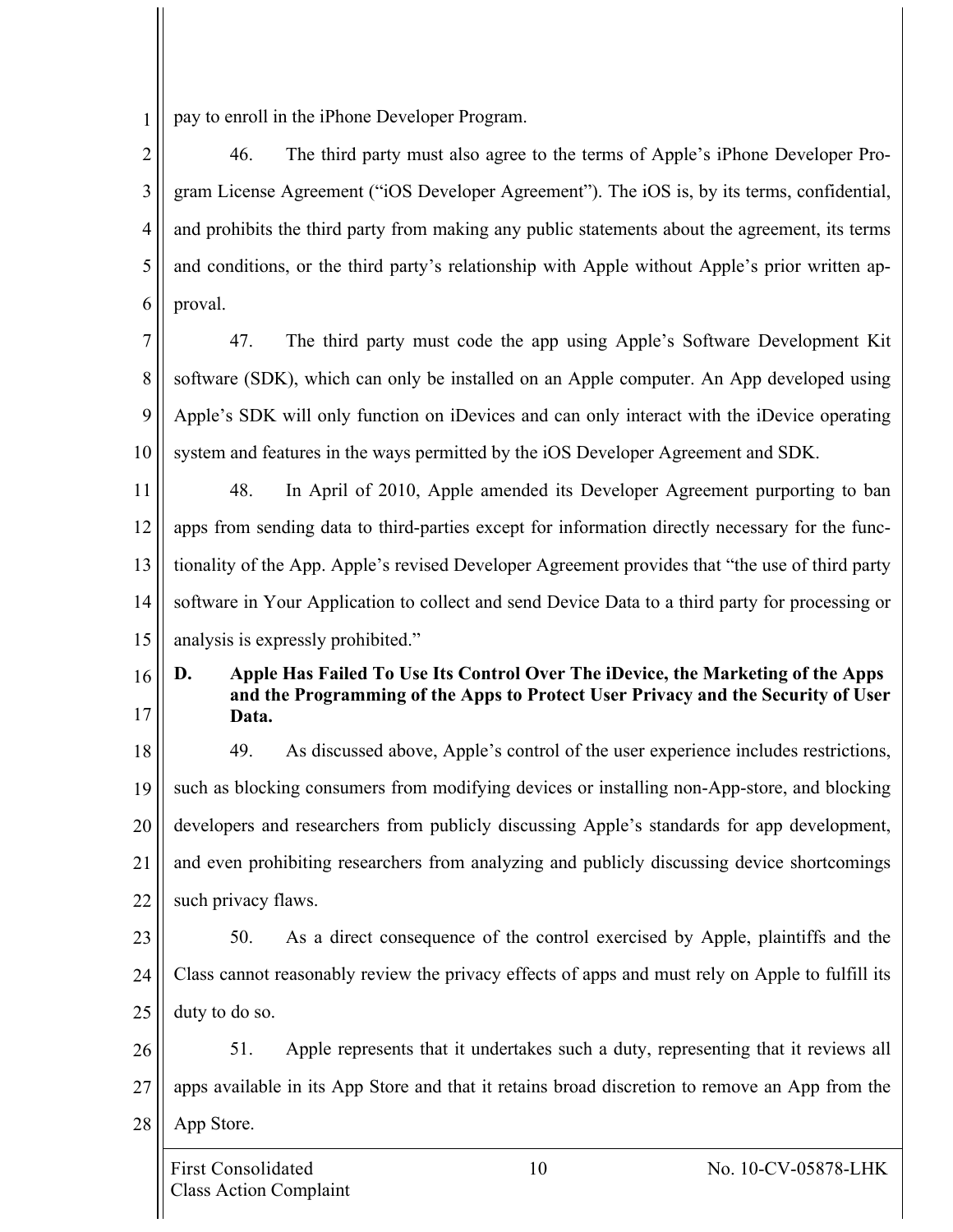1 2 52. A third party cannot upload an App for sale in the App Store until Apple digitally signs the App, thereby giving its approval for sale of the App through the App store.

3 4 5 53. Apple represents that an app may not access information from or about the user stored on the user's iDevice unless the information is necessary for the advertised functioning of the App.

6 7 54. Apple represents that it does not allow one app to access data stored by another App.

8 9 55. Apple represents that it does not allow an app to transmit data from a user's iDevice to other parties without the user's consent.

10 11 12 13 14 15 56. Apple does not review app source code, *i.e.* it does not review the code written by the developer in a programming language to inspect for that acquires users' personal information without the users' knowledge. Instead, Apple only reviews the executable file for the App, *i.e.*, the binary code that is executed by the iOS when the App is running. Thus, Apple's policy of reviewing only app executable files permits apps that subject consumers to privacy exploits and security vulnerabilities to be offered in the App Store.

16 17 18 57. Contrary to Apple's representations to consumers, Apple does not analyze the traffic generated by apps to detect apps that violate the privacy terms of the iOS Developer Agreement and Apple's commitments to users.

19 20 21 58. Contrary to such representations, without any permission from a consumer, Apple's design of the iDevice allows application developers to build apps that can easily access the following personally identifiable information on a consumer's iDevice:

22 23 24 a. *address book*, which includes names, phone numbers, email addresses, physical addresses, stored by the user; each entry also includes a notes field utilized by many users to store their own sensitive access-control, passcode, and account information;

25

b. *cellphone number*;

26 27 28 *c. file system*, consisting of any data files stored on the device, which could include information such as recent web searches, video viewing history, email host and login information (although not password and not email message content);

First Consolidated 11 No. 10-CV-05878-LHK Class Action Complaint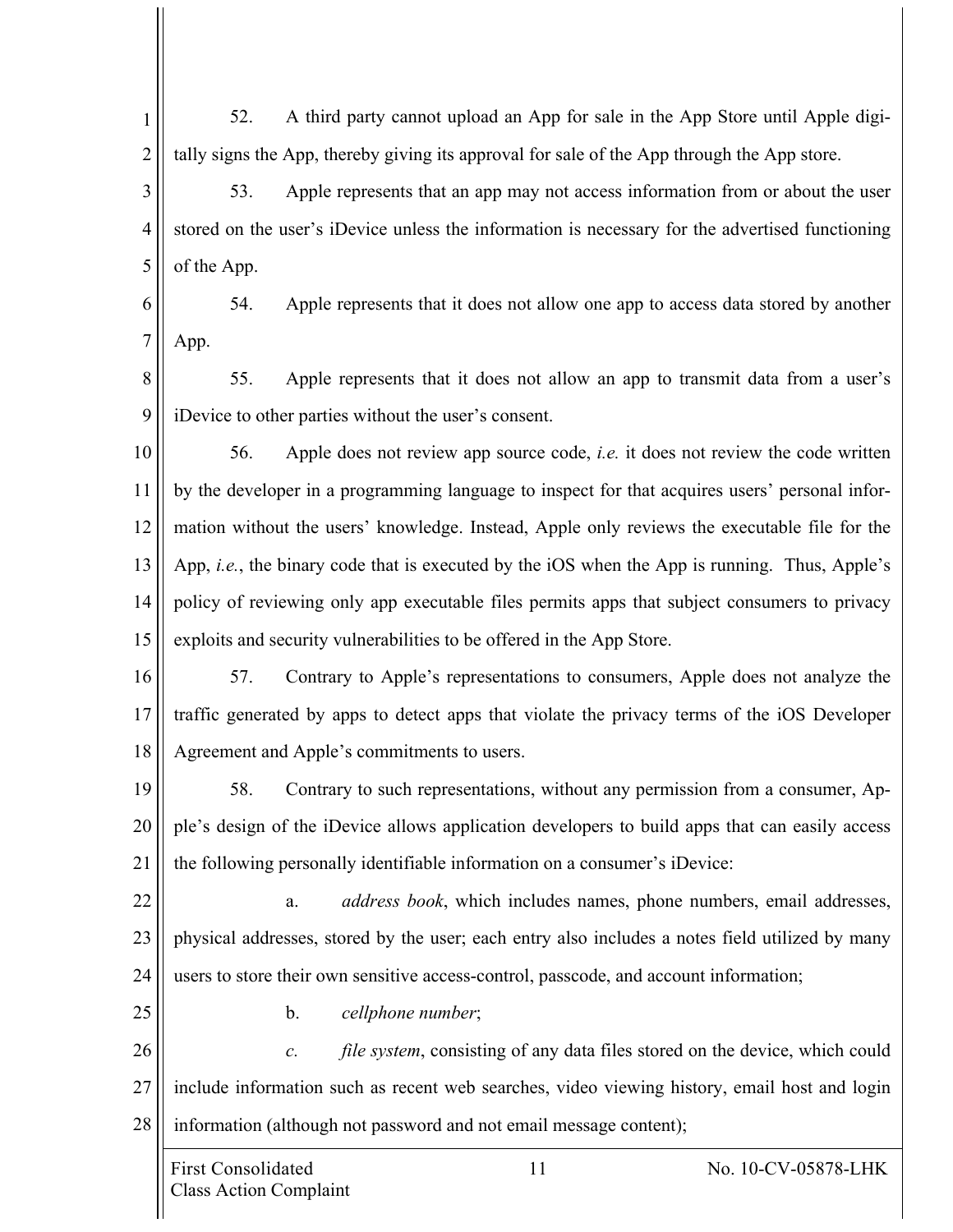First Consolidated 12 No. 10-CV-05878-LHK 1 2 3 4 5 6 7 8 9 10 11 12 13 14 15 16 17 18 19 20 21 22 23 24 25 26 27 28 d. *geolocation*: in the /*Library/Application Support/MobileSync/Backups*/ folder on a user's iDevice, Apple maintains an unencrypted log of the user's movements, as often as 100 times a day, for up to a one-year period; Apple logs a user's geolocations even if the user has disabled the iDevice's GPS features, apparently by using cell transmitter tower signals to triangulate the user's location; Apple replicates this file on any computer with which the user synchs an iDevice; e. *International Mobile Subscriber Identity (IMSI),* which remains unchanged even when a user changes devices and which reveals the user's country and mobile operator. f. *keyboard cache*, which is a log of keystrokes intended to facilitate autocompletion assistance to the user, but which also includes any personal and confidential information the user types into the device; g. *photographs*, which, by default, are stored with date and GPS coordinate information; h. *SIM card serial number* (ICCID); and i. *universally unique device identifier (UUID),* which Apple refers to as a *unique device identifier (UDID)*, a number that uniquely identifies the particular iDevice. 59. Nothing in the click-through agreement required App Store users would put a reasonable consumer on notice of the mechanism and manner by which the iDevice and apps allow users to be tracked and have their personal information shared. 60. For example, Apple understands the significance of identifiers such as its UDID in regards to users' privacy, as, internally, Apple claims that it treats UDID information as "personally identifiable information" because, if combined with other information, such as other information easily available on the iDevice, it can be used to personally identify a user. Further, the UDID is g*lobally* unique—no other device bears the same identifying number.

Class Action Complaint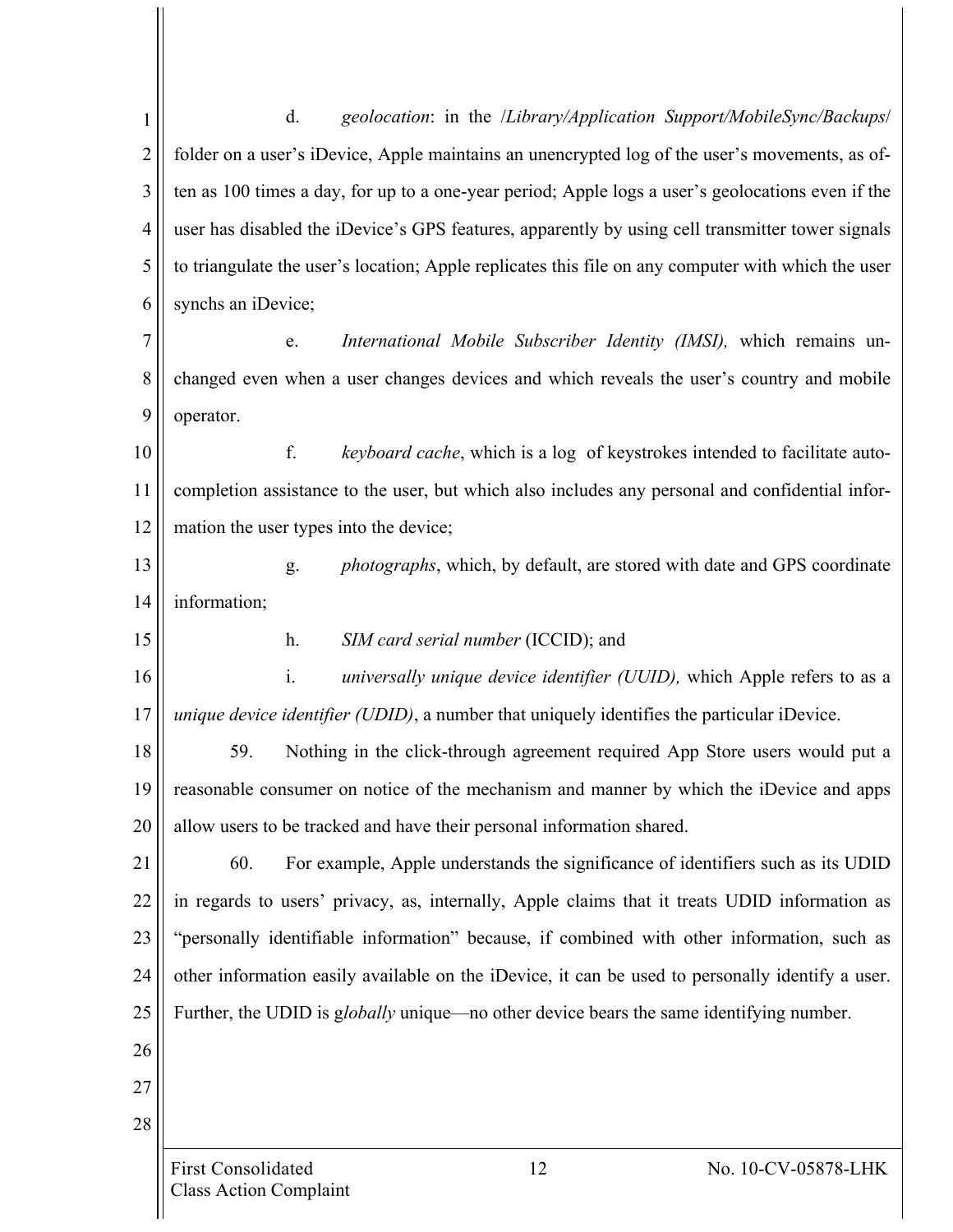**E. The Tracking Defendants Exploit the Access to Consumer Data That Apple Permits and By Doing So Create Additional Financial Incentives For Application Developers To Provide Additional Free and Paid Apps to iDevice Users Through the App Store**

61. Notwithstanding Apple's control of the user experience, it designs its mobile devices to be very open when it comes to disclosing information about consumers to the Tracking Defendants, companies that incentivize application developers to provide the App Store with free apps for iDevices and provide Apple the metrics to support its claims of market leadership.

8 9 10 11 12 62. The personal and private information is of extreme interest to many advertising networks and web analytics companies, including the Tracking Defendants. For this reason, the Tracking Defendants pay to support app development, so that many apps are provided to consumers ostensibly "free" or at a lower cost.

13 14 15 16 17 63. When users download and install the apps on their iDevices, the Tracking Defendants' code accesses personal information on those devices without users' awareness or permission and transmits the information to the Tracking Defendants, supplying them with details such as consumers' cellphone numbers, address books, unique device identifiers, and geolocation histories—highly personal details about who the consumers are, who they know, what they do, and where they are.

18 19

20

21

1

2

3

4

5

6

7

64. Some Tracking Defendants pay app developers to include code that causes banner ads to be displayed when users run the apps. Those ads are then populated with content from the Tracking Defendants and provide the communications channel for the Tracking Defendants to acquire and upload users' personal information.

65. Prior to Apple's January 2010 acquisition of mobile advertising company, Quat-

tro Wireless Network, Apple removed several apps from the App Store based on concerns over

user privacy violations. These apps included: Aurora Feint, because it uploaded the consum-

ers' contacts to the developer's server; MogoRoad, because of user complaints of unauthorized

telephone calls from the developers' sales personnel; Storm8, because it harvested consumers'

cellphone numbers and uploaded them without encryption; and Pinch Media, an analytics

22

23

24

25

26

27 28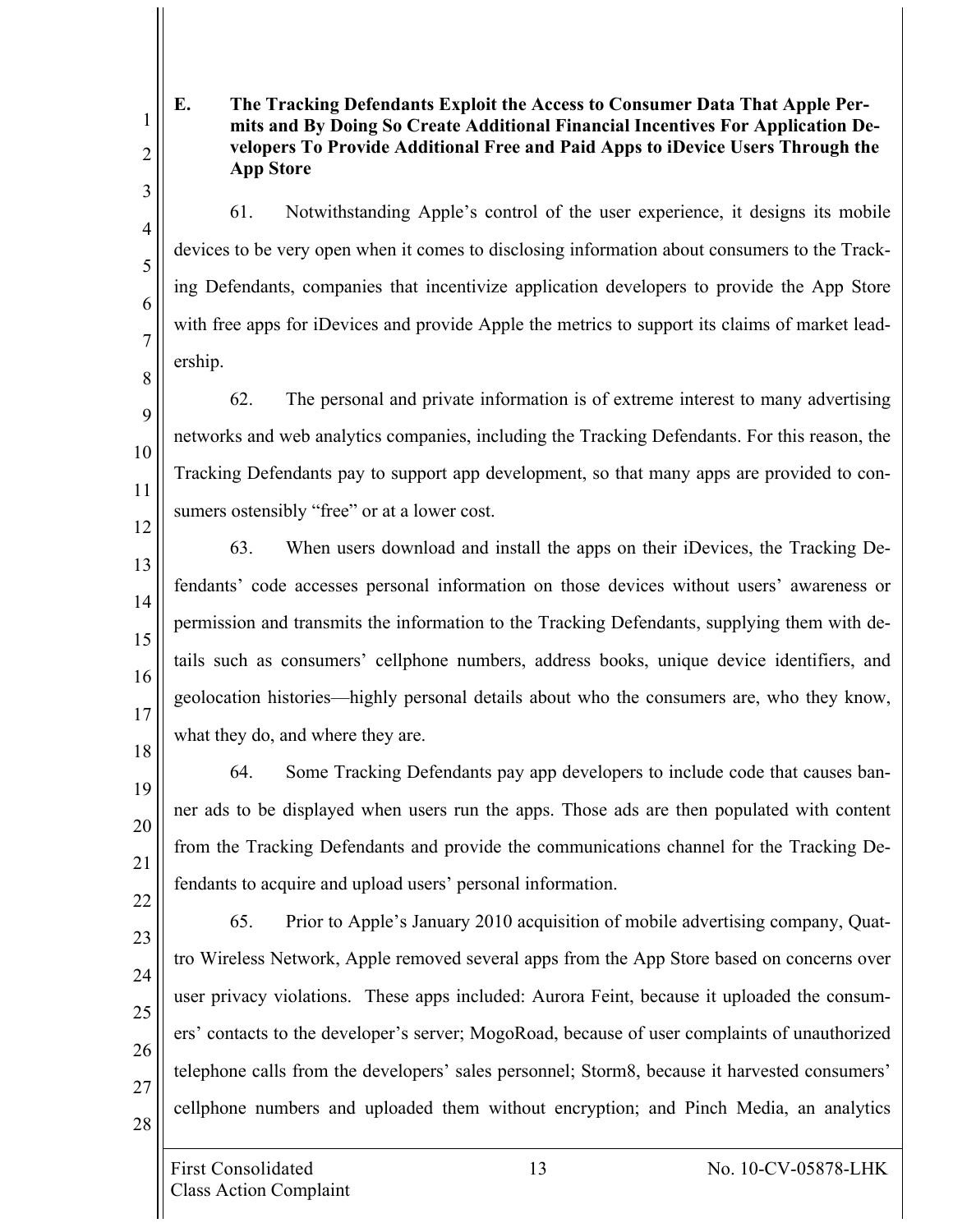framework for developers, because of its unauthorized collection of personal data and tracking.

2 3 4 5 6 7 66. In the wake of Apple's prohibition against sending user information to third parties (described above, paragraph 48), protests erupted from a number of third-party advertising networks and metrics/analytics companies (who have been receiving a steady flow of user data from iDevice and iPad apps). One prominent critic was the CEO of Google-owned AdMob. Following this criticism, Apple has taken no steps to actually implement its changed Developer Agreement or enforce it in any meaningful way.

8 9 10 11 67. As a result, the Tracking Defendants, through the apps with whom they had entered into relationships and to whom they had provided code, have continued to acquire details about consumers and to track consumers on an ongoing basis, across numerous applications, and tracking consumers when they accessed applications from different mobile devices.

12 13 14 15 16 17 18 68. With the personal information acquired, the Tracking Defendants used the information to compile—in addition to the types of information listed in paragraph 58, above personal, private, and sensitive information that included consumers' video application viewing choices, web browsing activities, and their and personal characteristics such as gender, age, race, family status, education level, geographic location, and household income, even though the Tracking Defendants require none of this information to provide the user services for which they were marketed.

19 20 21 69. The Tracking Defendants acquired personal information and compiled profiles that were unnecessary to the apps' stated functions but were useful to the Tracking Defendants in their commercial compilation, use, and sale of consumers' personal information.

22 23 70. Because of Apple's and the Tracking Defendants' control and coding, consumers are unable to detect, manage, or avoid this collection and transmittal of information.

24 25 71. Apple is aware that apps are providing a conduit for the Tracking Defendants to acquire consumers' personal information with consumers' knowledge or consent.

26 27 28 72. However, because consumers are unaware of the Tracking Defendants, they cannot complain to Apple about particular apps and request that Apple remove the apps from the App Store.

1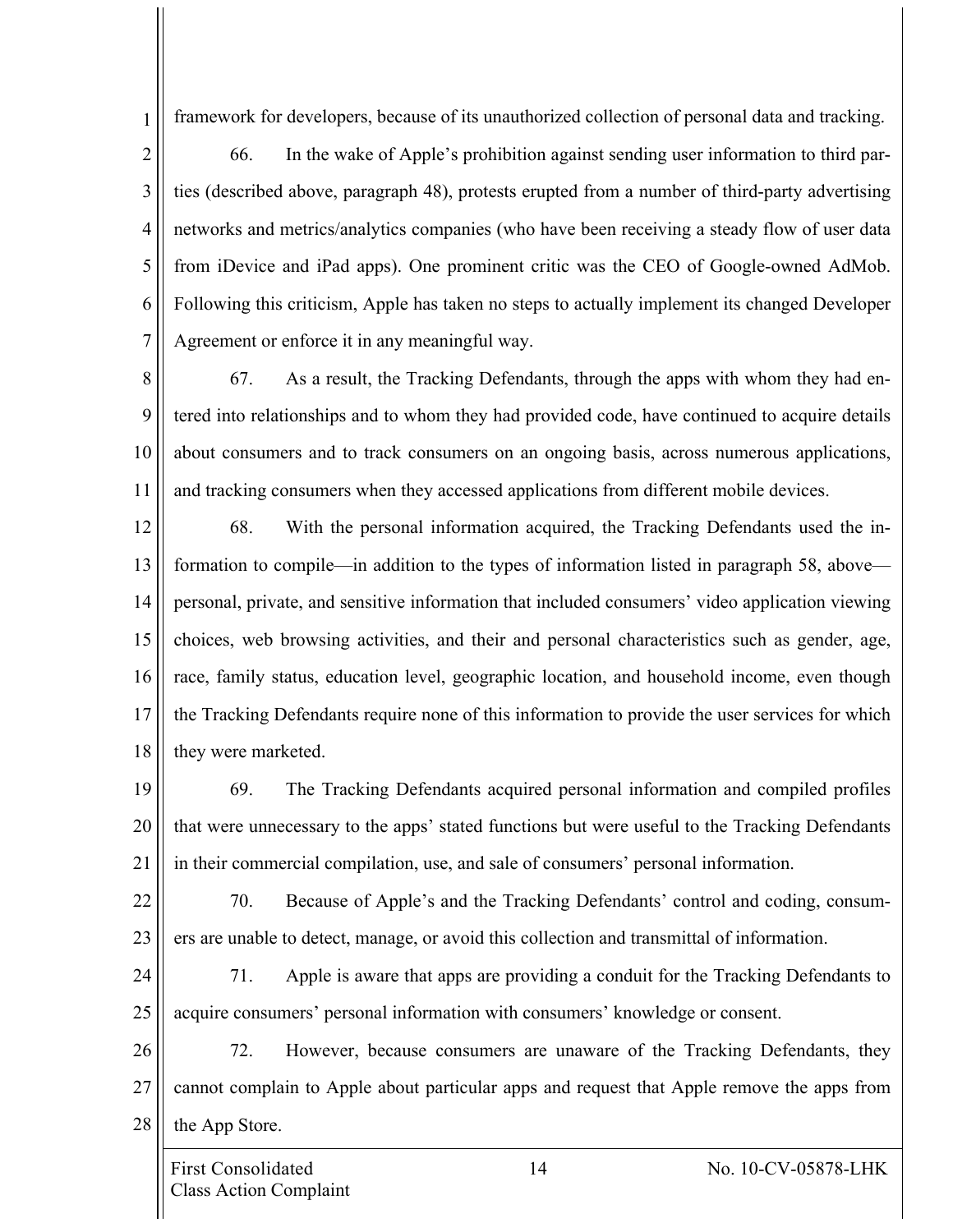1 2 3 73. Apple has continued to allow app developers to run their apps on its iOS platform and failed to void the licensing agreements application developers, even after it received notice of Tracking Defendants' practices.

4

### **F. Privacy Interests and Consent**

5 6 74. Plaintiffs in this action consider the information from and about themselves on their iDevices to be personal and private information.

7 8 9 10 75. Consumers using iDevices that download apps from the App Store would reasonably consider information from and about themselves stored on their iDevices to be personal and private information that they would not expected to be collected and used by third parties without the consumers' express consent.

11 12 13 76. Plaintiffs did not expect, receive notice of, or consent to the Tracking Defendants tracking of their App use. Plaintiffs did not expect, receive notice of, or consent to the Tracking Defendants acquisition of Plaintiffs' personally identifiable information.

14 15 77. The Tracking Defendants activities were in conflict with the privacy policies and/or terms of use of the Apple App store.

16 17 78. The Tracking Defendants actions exceeded the scope of any authorization that could have been granted by Plaintiffs at the time of downloading and using apps.

18 19 79. Plaintiffs consider information about their mobile communications to be in the nature of confidential information.

20 21 22 80. Plaintiffs consider information about any website they visit, or apps they download, to be in the nature of confidential information that they do not expect to be shared with an unaffiliated company.

23 24 25 26 27 28 81. The Tracking Defendants sell users' personal information to, or purchase and merge with user's personal information, other personal information about the same users that is available in the commercial, secondary information market, which the traffickers take substantial efforts to shield from the public eye. The Tracking Defendants and other parties to the information market use the merger of personal information to effectively or actually deanonymize consumers.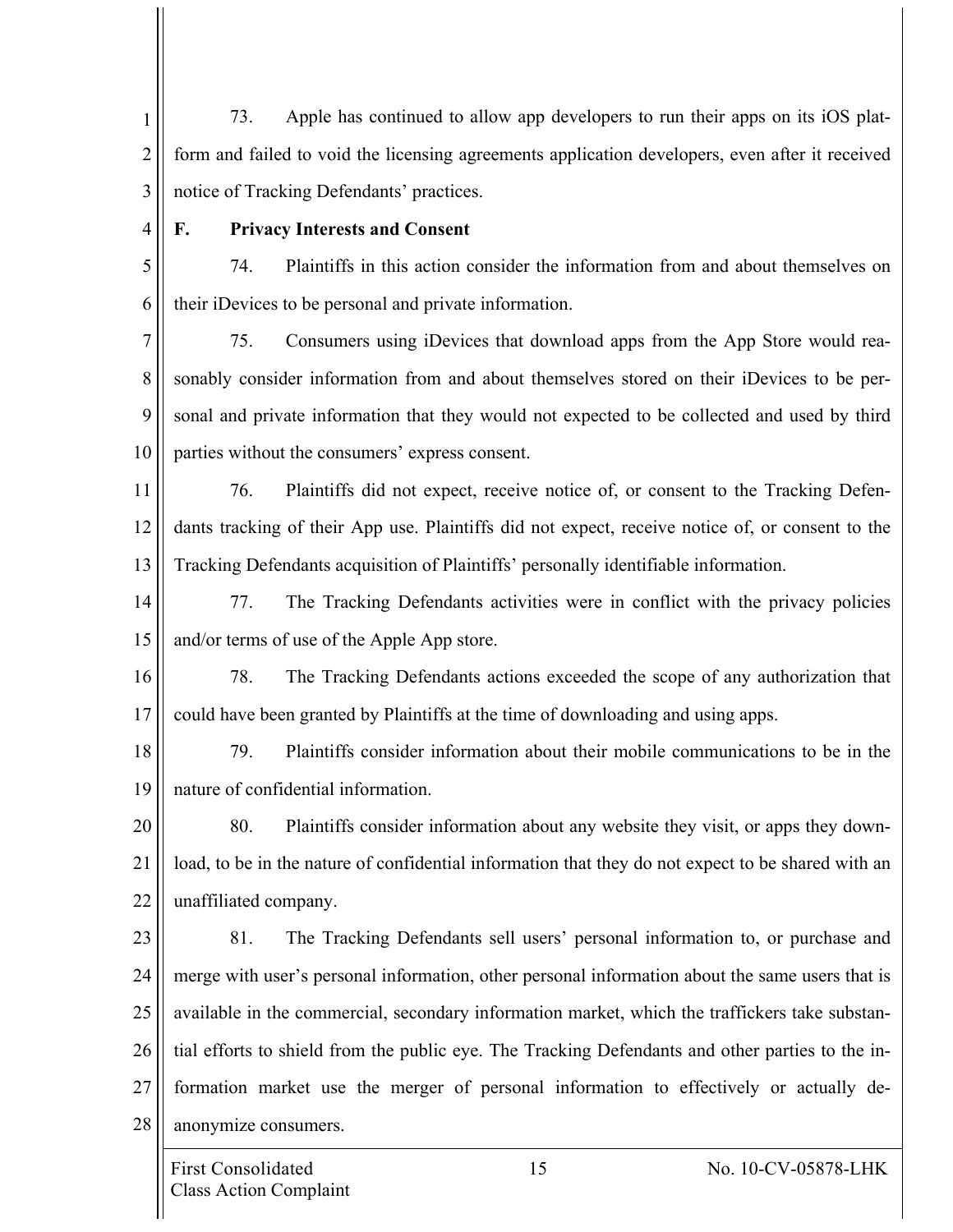1 2 3 82. Plaintiffs did not consent to being personally identified to the Tracking Defendants or for their personally identifiable information to be shared with and used on behalf of the Tracking Defendants.

- 4 5 83. The Tracking Defendants actions were knowing, surreptitious, and without notice and so were conducted without authorization and exceeding authorization.
- 6

84. The Tracking Defendants misappropriated Plaintiffs' personal information.

7 8 9 10 11 12 85. Consumers routinely engage in online economic exchanges with the websites they visit by exchanging their personal information for the websites' content and services, thereby reducing the costs consumers would otherwise have to pay. The transactions are valuefor-value exchanges. This value-for-value exchange takes place particularly when an app is supported by advertising revenue, such as revenue the Tracking Defendants pay app developers.

13 14 15 16 17 18 86. Because, as alleged herein, the Tracking Defendants engaged in undisclosed and inadequately disclosed data collection from consumers, those consumers did not receive the full value of their exchanges. In essence, Tracking Defendants raised the price consumers paid to use the app but, instead of telling consumers or the website, Tracking Defendants simply reach around (or through) the website and into consumers' pockets, extracting their undisclosed premium in the form of consumers' information.

19 20 21 87. Because Tracking Defendants imposed an undisclosed cost on consumers, by taking more information than they were entitled to take, Tracking Defendants' practices imposed economic costs on consumers.

22 23 88. The scarcity of consumer information increases its value. The Tracking Defendants devalued consumers' information by taking and propagating it.

24 25 26 27 28 89. The undisclosed privacy and information transfer consequences of Tracking Defendants' practices imposed costs on consumers in the form of the loss of the opportunity to have entered into value-for-value exchanges with other app providers whose business practices better conformed to consumers' expectations. Thus, the Tracking Defendants' failure adequately to disclose the information practices and using their lack of disclosure as a cover for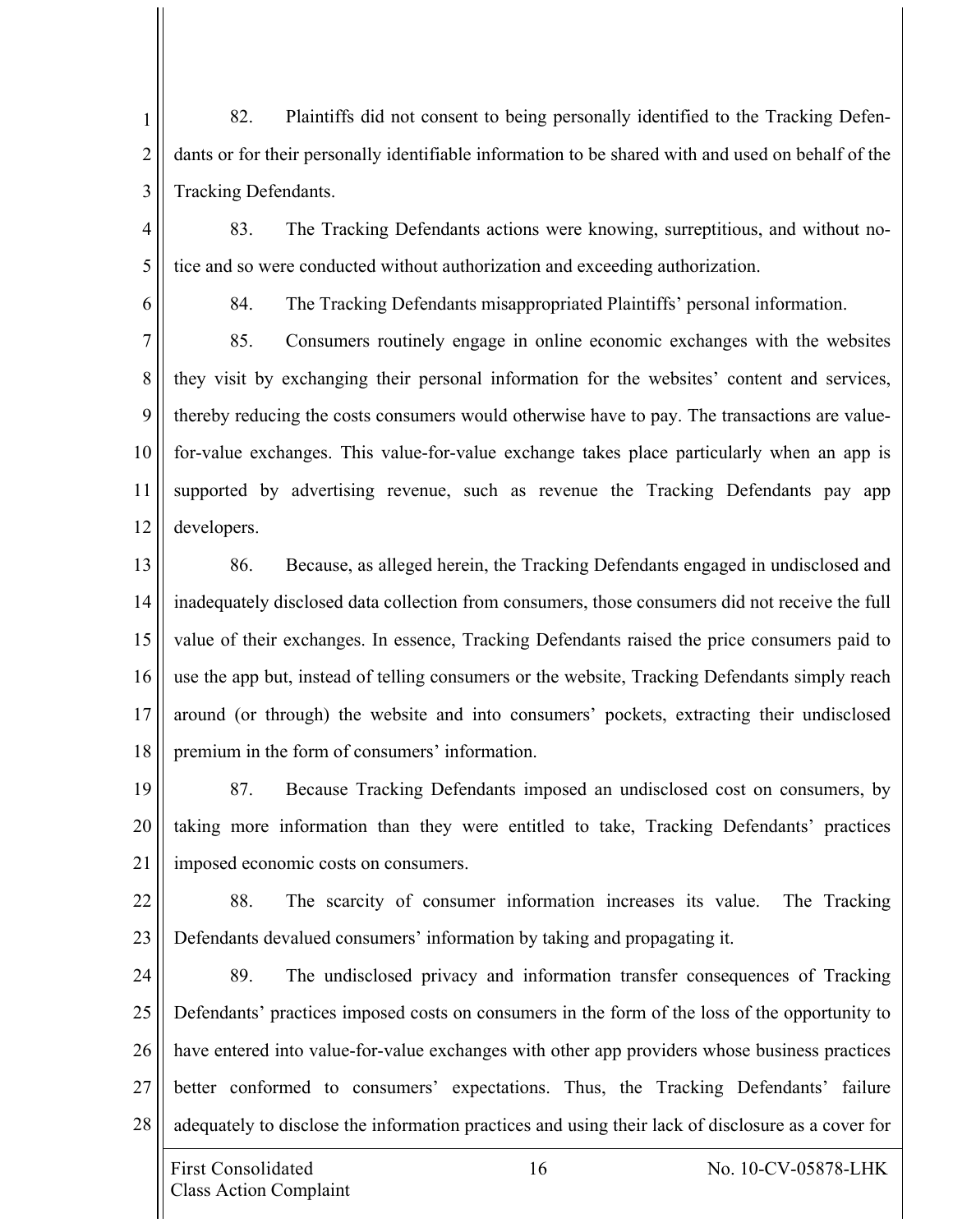1 2 taking consumers' information, the Tracking Defendants imposed opportunity costs on consumers.

3 4 5 6 90. Likewise, Tracking Defendants' lack of disclosure coupled with their taking of information imposed costs on consumers who would otherwise have exercised their rights to utilize the economic value of their information by declining to exchange it with Tracking Defendants or any other app provider.

7 8 9 91. Consumers' information, which they use as an asset of economic value in the ways described above, has discernable value as an asset in the information marketplace, where consumers may market their own information.

10 11 12 92. The Tracking Defendants' conduct alleged in this complaint constituted an ongoing course of conduct that harmed Plaintiff and consumers in general, and caused them to incur financial losses.

13 14 93. The Tracking Defendants deprived Plaintiffs of and/or diminished the economic value of their personal information.

15 16 94. The Tracking Defendants used Plaintiffs' personal information for their own economic benefit.

95. Plaintiffs' experiences are typical of the experiences of Class Members.

18 19 96. The aggregated loss and damage sustained by the Class, as defined herein, includes economic loss with an aggregated value of at least \$5,000 during a one-year period.

20 21 97. The Tracking Defendants perpetrated the acts and omissions set forth in this complaint through an organized campaign of deployment, which constituted a single act.

22 23 24 98. Plaintiffs and Class Members have been harmed by the Tracking Defendants deceptive acquisition of their personal information in the loss of their rights to use, share, and maintain the confidentiality of their information, each according to his or her own discretion.

26 27 28 99. Pursuant to the Federal Rules of Civil Procedure  $23(a)$ ,  $(b)(1)$ ,  $(b)(2)$ , and  $(b)(3)$ , Plaintiffs bring this action as a class action on behalf of themselves and all others similarly situated as members of the Class, defined as follows:

**V. CLASS ALLEGATIONS**

17

25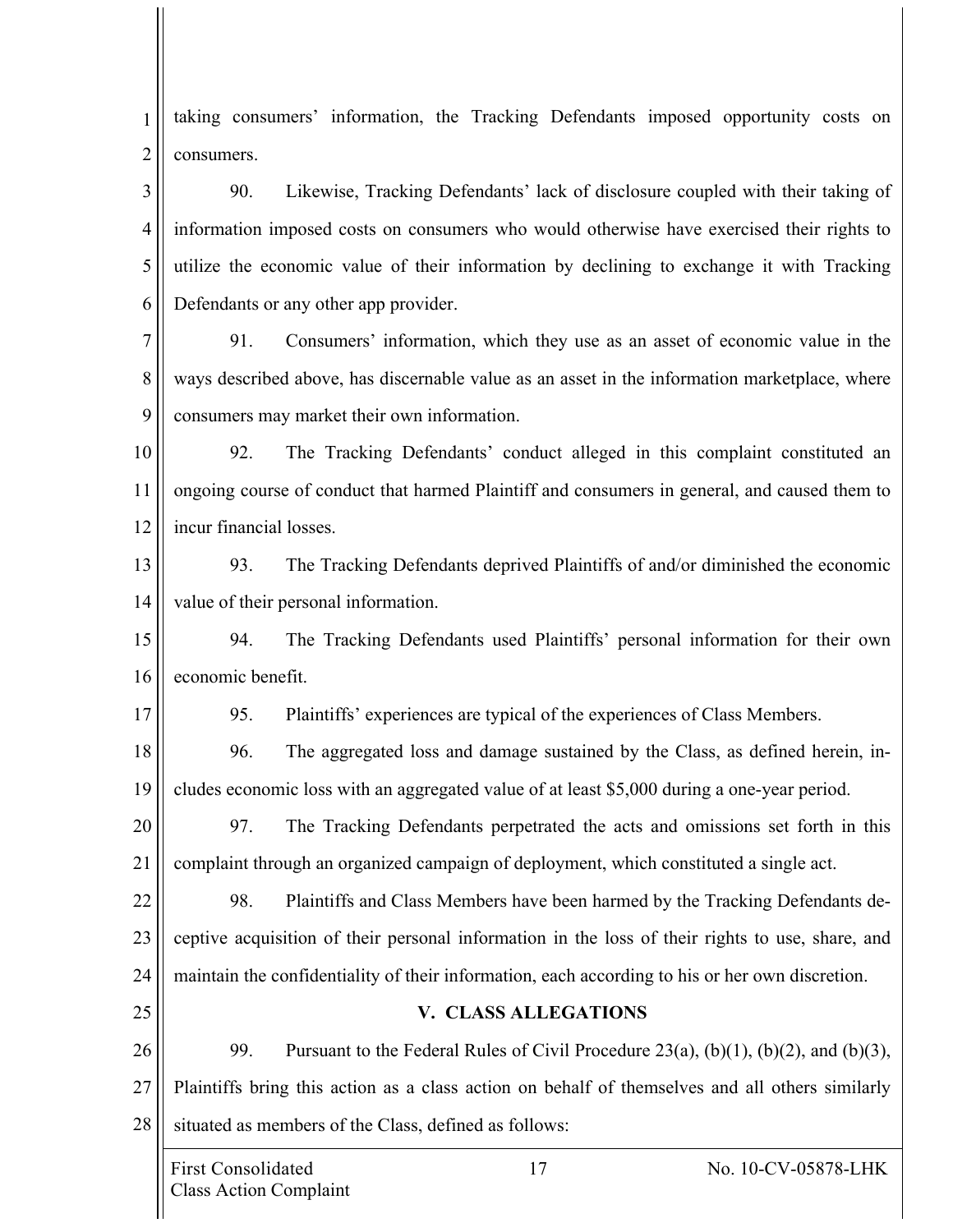| 1              |                                                                                          | All persons residing in the United States who have downloaded software                              |                     |  |
|----------------|------------------------------------------------------------------------------------------|-----------------------------------------------------------------------------------------------------|---------------------|--|
| $\overline{2}$ |                                                                                          | from the App Store on a mobile device that runs Apple's iOS, (iPhone,                               |                     |  |
| 3              |                                                                                          | iPad and/or iPod Touch), from December 1, 2008 to the date of the filing                            |                     |  |
| $\overline{4}$ |                                                                                          | of this Complaint.                                                                                  |                     |  |
| 5              | 100.                                                                                     | Excluded from the Class are Defendants, their legal representatives, assigns, and                   |                     |  |
| 6              |                                                                                          | successors, and any entities in which Defendants have controlling interests. Also excluded is       |                     |  |
| 7              |                                                                                          | the judge to whom this case is assigned and the judge's immediate family.                           |                     |  |
| 8              | 101.                                                                                     | The "Class Period" is December 1, 2008 to the present.                                              |                     |  |
| 9              | 102.                                                                                     | Plaintiffs reserve the right to revise this definition of the Class based on facts                  |                     |  |
| 10             |                                                                                          | learned in the course of litigating this matter.                                                    |                     |  |
| 11             | 103.                                                                                     | The Class consists of millions of individuals and other entities, making joinder                    |                     |  |
| 12             | impractical.                                                                             |                                                                                                     |                     |  |
| 13             | 104.                                                                                     | The claims of Plaintiffs are typical of the claims of all other Class Members.                      |                     |  |
| 14             | 105.                                                                                     | Plaintiffs will fairly and adequately represent the interests of the other Class                    |                     |  |
| 15             |                                                                                          | Members. Plaintiffs have retained counsel with substantial experience in prosecuting complex        |                     |  |
| 16             |                                                                                          | litigation and class actions. Plaintiffs and their counsel are committed to prosecuting this action |                     |  |
| 17             | vigorously on behalf of Class Members and have the financial resources to do so. Neither |                                                                                                     |                     |  |
| 18             |                                                                                          | Plaintiffs nor their counsel have any interests adverse to those of the other Class Members.        |                     |  |
| 19             |                                                                                          | 106. Absent a class action, most Class Members would find the cost of litigating their              |                     |  |
| 20             |                                                                                          | claims to be prohibitive and would have no effective remedy.                                        |                     |  |
| 21             | 107.                                                                                     | The class treatment of common questions of law and fact is superior to multiple                     |                     |  |
| 22             |                                                                                          | individual actions or piecemeal litigation in that it conserves the resources of the courts and the |                     |  |
| 23             |                                                                                          | litigants, and promotes consistency and efficiency of adjudication.                                 |                     |  |
| 24             | 108.                                                                                     | Defendants have acted and failed to act on grounds generally applicable to                          |                     |  |
| 25             |                                                                                          | Plaintiffs and other Class Members, requiring the Court's imposition of uniform relief to ensure    |                     |  |
| 26             | compatible standards of conduct toward the Class Members.                                |                                                                                                     |                     |  |
| 27             | 109.                                                                                     | The factual and legal bases of Defendants' liability to Plaintiff and other Class                   |                     |  |
| 28             |                                                                                          | Members are the same, resulting in injury to Plaintiff and all of the other Class Members. Plain-   |                     |  |
|                | <b>First Consolidated</b>                                                                | 18                                                                                                  | No. 10-CV-05878-LHK |  |
|                | <b>Class Action Complaint</b>                                                            |                                                                                                     |                     |  |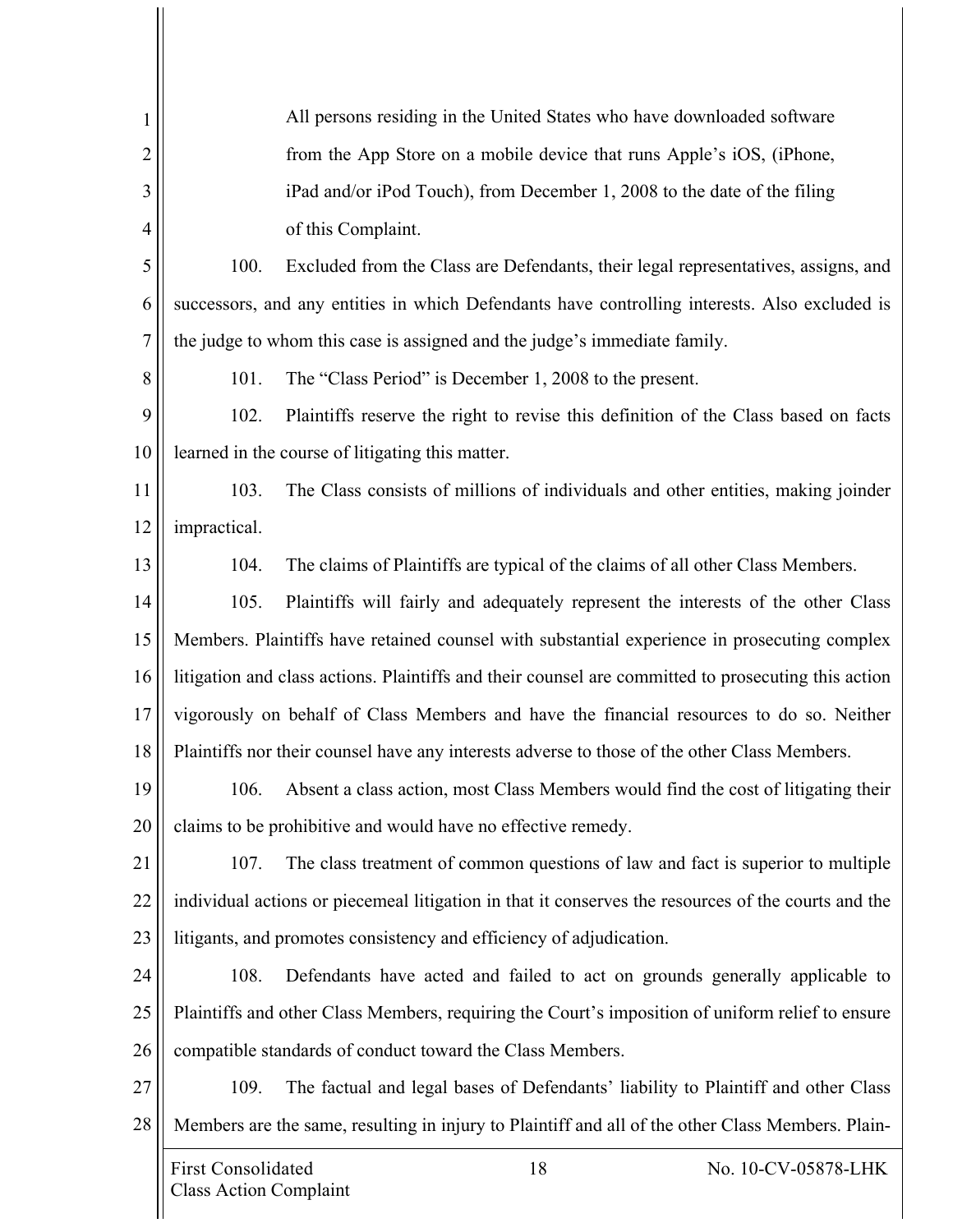First Consolidated 19 No. 10-CV-05878-LHK Class Action Complaint 1 2 3 4 5 6 7 8 9 10 11 12 13 14 15 16 17 18 19 20 21 22 23 24 25 26 27 28 tiff and other Class Members have all suffered harm and damages as a result of Defendants' wrongful conduct. 110. There are many questions of law and fact common to Plaintiffs and the Class Members and those questions predominate over any questions that may affect individual Class Members. Common questions for the Class include, but are not limited to the following: a. whether Defendants, without authorization, tracked and compiled information to which Class Members enjoyed rights of possession superior to those of Defendants; b. whether Defendants, without authorization, created personally identifiable profiles of Class Members; c. Whether Defendants violated the statutes and common laws alleged herein; d. Whether Defendants misappropriated valuable information assets of Class Members; e. Whether Defendants caused economic harm to Class Members; f. Whether Apple violated its own Terms and Privacy Policies by sharing and causing to be shared Plaintiffs' personal information with Tracking Defendants; g. Whether Defendants created or caused or facilitated the creation of personally identifiable consumer profiles of Class Members; h. Whether Defendants continue to retain and/or sell, valuable information assets from and about Class Members; i. What uses of such information were exercised and continue to be exercised by Defendants; j. Whether Defendants breached their contracts, and if so, the appropriate measure of damages and remedies against Defendants for such breaches; k. Whether Defendants invaded and caused the invasion of the privacy of Class Members; and l. Whether Defendants have been unjustly enriched. 111. The questions of law and fact common to Class Members predominate over any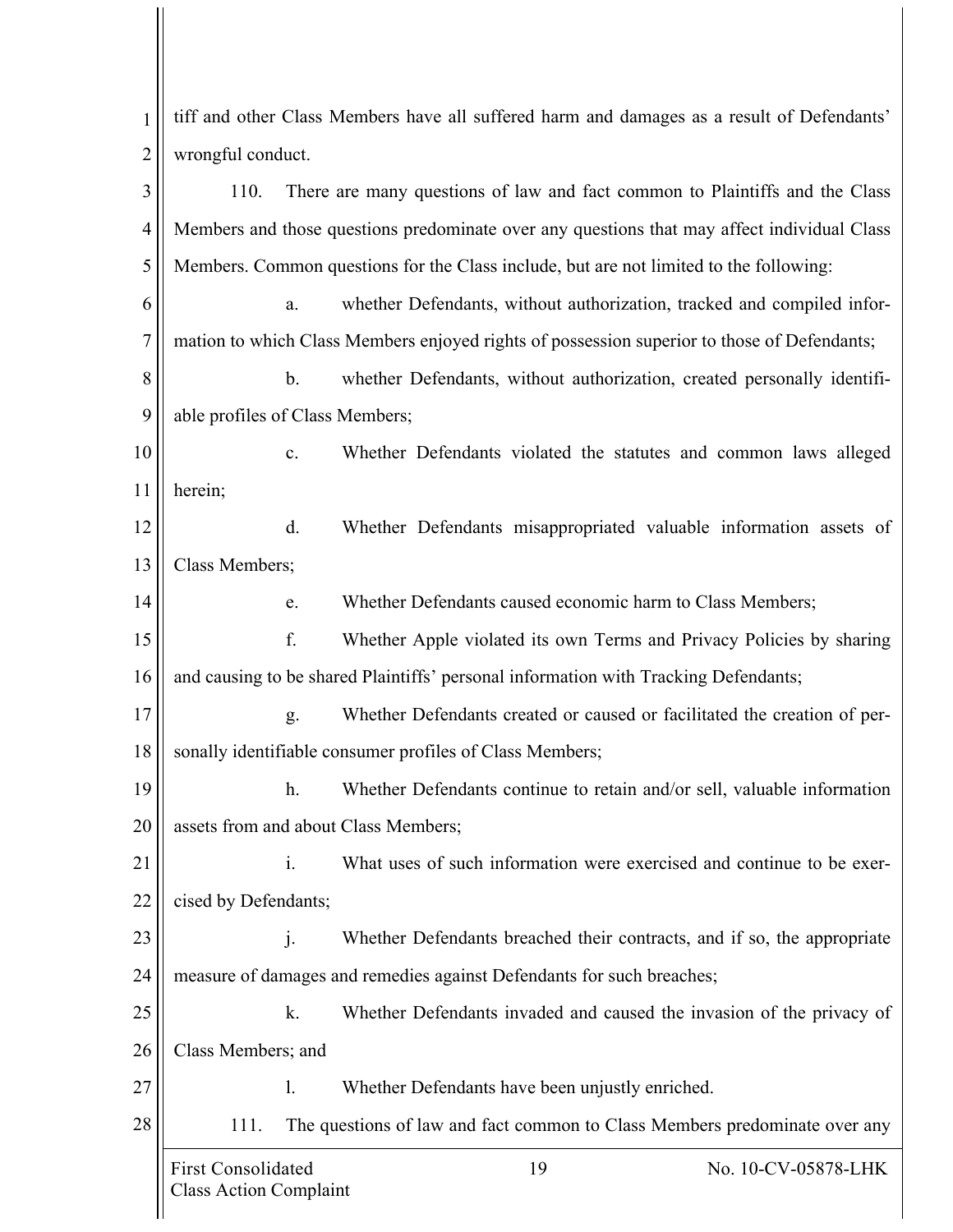| 1              | questions affecting only individual members, and a class action is superior to all other available |  |  |
|----------------|----------------------------------------------------------------------------------------------------|--|--|
| $\overline{2}$ | methods for the fair and efficient adjudication of this controversy.                               |  |  |
| 3              | VI. CLAIMS FOR RELIEF                                                                              |  |  |
| $\overline{4}$ | Based on the foregoing allegations, Plaintiffs' claims for relief include the fol-<br>112.         |  |  |
| 5              | lowing:                                                                                            |  |  |
| 6              | <b>FIRST CLAIM FOR RELIEF</b>                                                                      |  |  |
| 7              | <b>Negligence, as to Defendant Apple</b>                                                           |  |  |
| 8              | 113.<br>Plaintiffs incorporate the above allegations by reference as if fully set forth herein.    |  |  |
| 9              | 114.<br>As set forth above, Apple owed a duty to Plaintiffs and Class Members.                     |  |  |
| 10             | 115.<br>Apple breached its duty by designing iDevices so that the Tracking Defendants              |  |  |
| 11             | could acquire personal information without consumers' knowledge or permission, by failing to       |  |  |
| 12             | review and remove privacy-violating apps from the App Store, and by constructing and control-      |  |  |
| 13             | ling consumers' user experience and mobile environment so that consumers could not reasona-        |  |  |
| 14             | bly avoid such privacy-affecting actions.                                                          |  |  |
| 15             | Apple failed to fulfill its own commitments and, further, failed to fulfill even the<br>116.       |  |  |
| 16             | minimum duty of care to protect Plaintiff and Class Members' personal information, privacy         |  |  |
| 17             | rights, and security.                                                                              |  |  |
| 18             | Apple's failure to fulfill its commitments included Apple's practice of capturing<br>117.          |  |  |
| 19             | frequent and detailed information about iDevice users' locations for up to one year, including     |  |  |
| 20             | the locations of iDevice users who had utilized Apple's prescribed functioning for disabling       |  |  |
| 21             | Global Positioning System services, maintaining records of such location histories on users'       |  |  |
| 22             | iDevices, transferring such location history files to users' replacement iDevices, transferring    |  |  |
| 23             | such location history files to other computers with which users synchronized their iDevices,       |  |  |
| 24             | and storing such location history files in accessible, unencrypted form, without providing notice  |  |  |
| 25             | to users or obtaining users' consent, and where consumers had no reasonable means to become        |  |  |
| 26             | aware of such practice or to manage it, and where such practice placed users at unreasonable       |  |  |
| 27             | risk of capture and misuse of such highly detailed and personal information, and where a rea-      |  |  |
| 28             | sonable consumer would consider such a practice unexpected, objectionable, and shocking to         |  |  |
|                | <b>First Consolidated</b><br>20<br>No. 10-CV-05878-LHK<br><b>Class Action Complaint</b>            |  |  |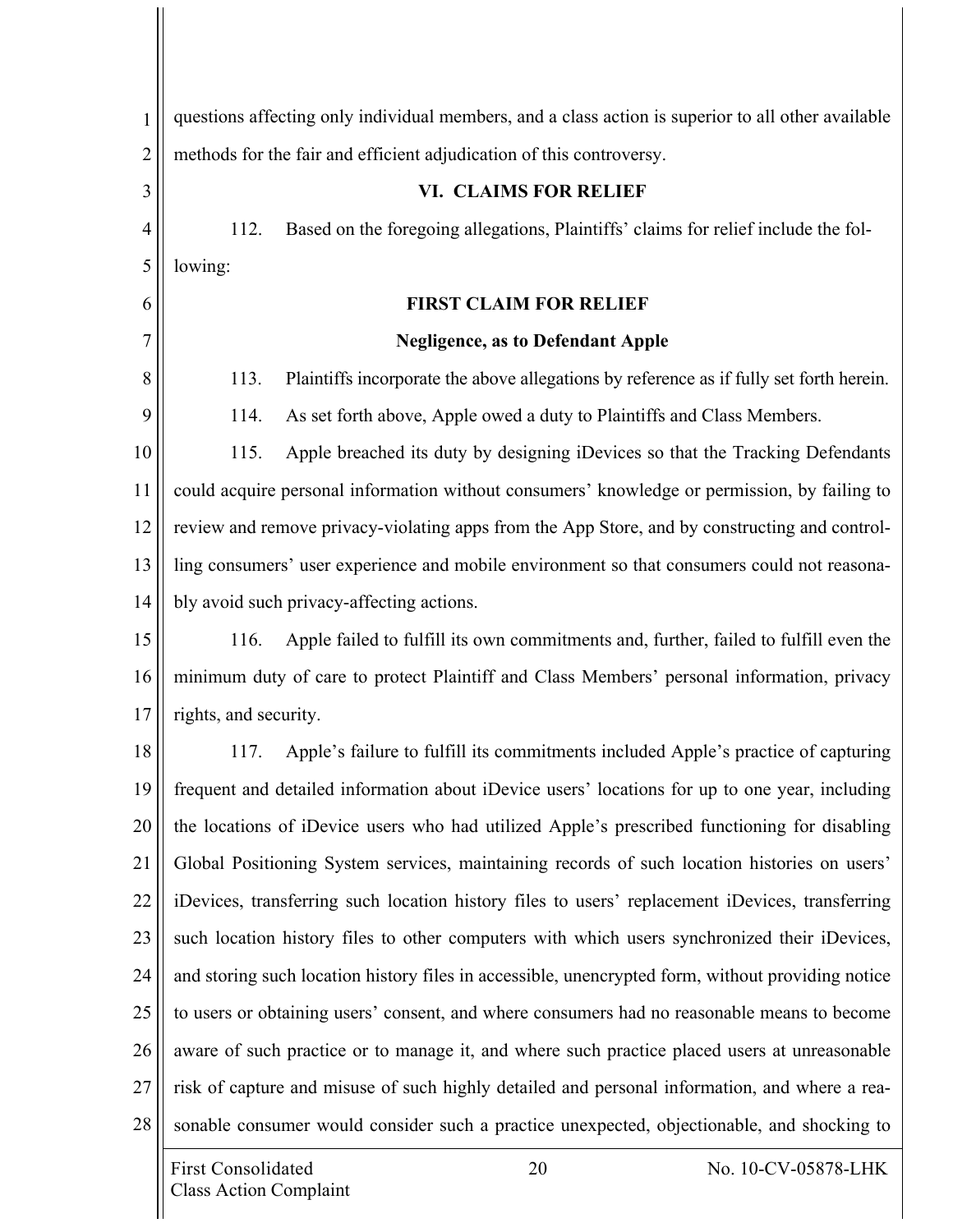| 1              | the conscience of a reasonable person.                                                          |  |  |
|----------------|-------------------------------------------------------------------------------------------------|--|--|
| $\overline{c}$ | Apple's unencrypted storage on iDevices and computers with which they were<br>118.              |  |  |
| 3              | synchronized the information described in paragraph 118, above, was negligent.                  |  |  |
| 4              | Plaintiffs and Class Members were harmed as a result of Apples breaches of its<br>119.          |  |  |
| 5              | duty, and Apple proximately caused such harms.                                                  |  |  |
| 6              | <b>SECOND CLAIM FOR RELIEF</b>                                                                  |  |  |
| 7              | Violations of the Computer Fraud and Abuse Act, 18 U.S.C § 1030, et seq.                        |  |  |
| 8              | as to All Defendants                                                                            |  |  |
| 9              | Plaintiffs incorporates the above allegations by reference as if fully set forth<br>120.        |  |  |
| 10             | herein.                                                                                         |  |  |
| 11             | The Computer Fraud and Abuse Act, 18 U.S.C. § 1030, referred to as "CFAA,"<br>121.              |  |  |
| 12             | regulates fraud and related activity in connection with computers, and makes it unlawful to in- |  |  |
| 13             | tentionally access a computer used for interstate commerce or communication, without authori-   |  |  |
| 14             | zation or by exceeding authorized access to such a computer, thereby obtaining information      |  |  |
| 15             | from such a protected computer, within the meaning of U.S.C. $\S 1030(a)(2)(C)$ .               |  |  |
| 16             | Tracking Defendants violated 18 U.S.C. 1030 by intentionally accessing Plain-<br>122.           |  |  |
| 17             | tiffs' and Class Members' iDevices without authorization or by exceeding authorization,         |  |  |
| 18             | thereby obtaining information from such a protected computer.                                   |  |  |
| 19             | The CFAA, 18 U.S.C. § 1030(g) provides a civil cause of action to "any person<br>123.           |  |  |
| 20             | who suffers damage or loss by reason of a violation of CFAA."                                   |  |  |
| 21             | The CFAA, 18 U.S.C. $\frac{1}{2}$ 1030(a)(5)(A)(i) makes it unlawful to "knowingly<br>124.      |  |  |
| 22             | cause the transmission of a program, information, code, or command and as a result of such      |  |  |
| 23             | conduct, intentionally cause damage without authorization, to a protected computer," of a loss  |  |  |
| 24             | to one or more persons during any one-year period aggregating at least \$5,000 in value.        |  |  |
| 25             | Apple violated the CFAA in that it caused the transmission to users' iDevices,<br>125.          |  |  |
| 26             | either by native installation or iOs upgrade, of code that caused users' iDevices to maintain,  |  |  |
| 27             | synchronize, and retain detailed, unencrypted location history files.                           |  |  |
| 28             | Each of Plaintiffs and Class Members' mobile devices is a "protected computer<br>126.           |  |  |
|                | <b>First Consolidated</b><br>21<br>No. 10-CV-05878-LHK                                          |  |  |
|                | <b>Class Action Complaint</b>                                                                   |  |  |

 $\prod$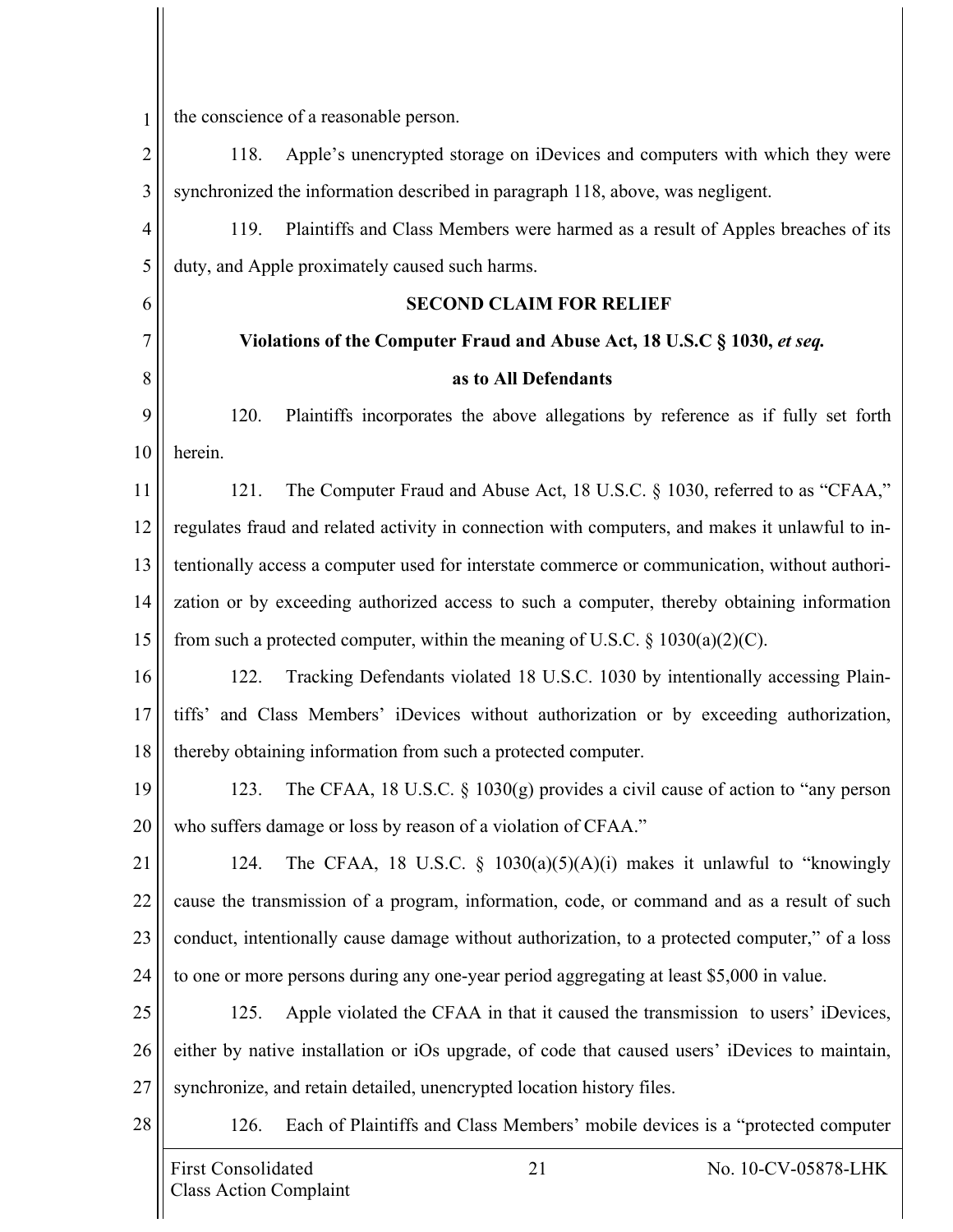1 2 . . . which is used in interstate commerce and/or communication" within the meaning of 18 U.S.C. § 1030(e)(2)(B).

3 4 5 127. The Tracking Defendants violated 18 U.S.C. § 1030(a)(5)(A)(i) by knowingly causing the transmission of a command to be downloaded to Plaintiffs' Apple mobile devices, which are protected computers as defined above.

6

7 8 9 128. The Tracking Defendants violated 18 U.S.C. § 1030(a)(5)(A)(ii) by intentionally accessing Plaintiffs' and Class Members' protected Apple mobile devices without authorization, and as a result of such conduct, recklessly caused damage to Plaintiffs' and Class Members Apple mobile devices by impairing the integrity of data and/or system and/or information.

10 11 12 129. The Tracking Defendants violated 18 U.S.C. § 1030 (a)(5)(A)(iii) by intentionally accessing Plaintiffs' and Class Members' protected computers without authorization, and as a result of such conduct, caused damage and loss to Plaintiffs and Class Members.

13 14 15 130. Plaintiffs and Class Members suffered damage by reason of these violations, as defined in 18 U.S.C. 1030(e)(8), by the "impairment to the integrity or availability of data, a program, a system or information."

16 17 18 19 20 131. Plaintiffs and Class Members have suffered loss by reason of these violations, as defined in 18 U.S.C. 1030(e)(11), by the "reasonable cost . . . including the cost of responding to an offense, conducting a damage assessment, and restoring the data, program, system, or information to its condition prior to the offense, and any revenue lost, cost incurred, or other consequential damages incurred because of interruption of service."

21 22 23 132. Plaintiffs and Class Members have suffered loss by reason of these violations, including, without limitation, violation of the right of privacy, and disclosure of personal information that is otherwise private, confidential, and not of public record.

24 25 133. Apple and the Tracking Defendants are jointly and severally liable for the violations of the Computer Fraud and Abuse Act alleged herein.

26 27 28 134. As a result of these takings, Tracking Defendants' conduct has caused a loss to one or more persons during any one-year period aggregating at least \$5,000 in value in real economic damages.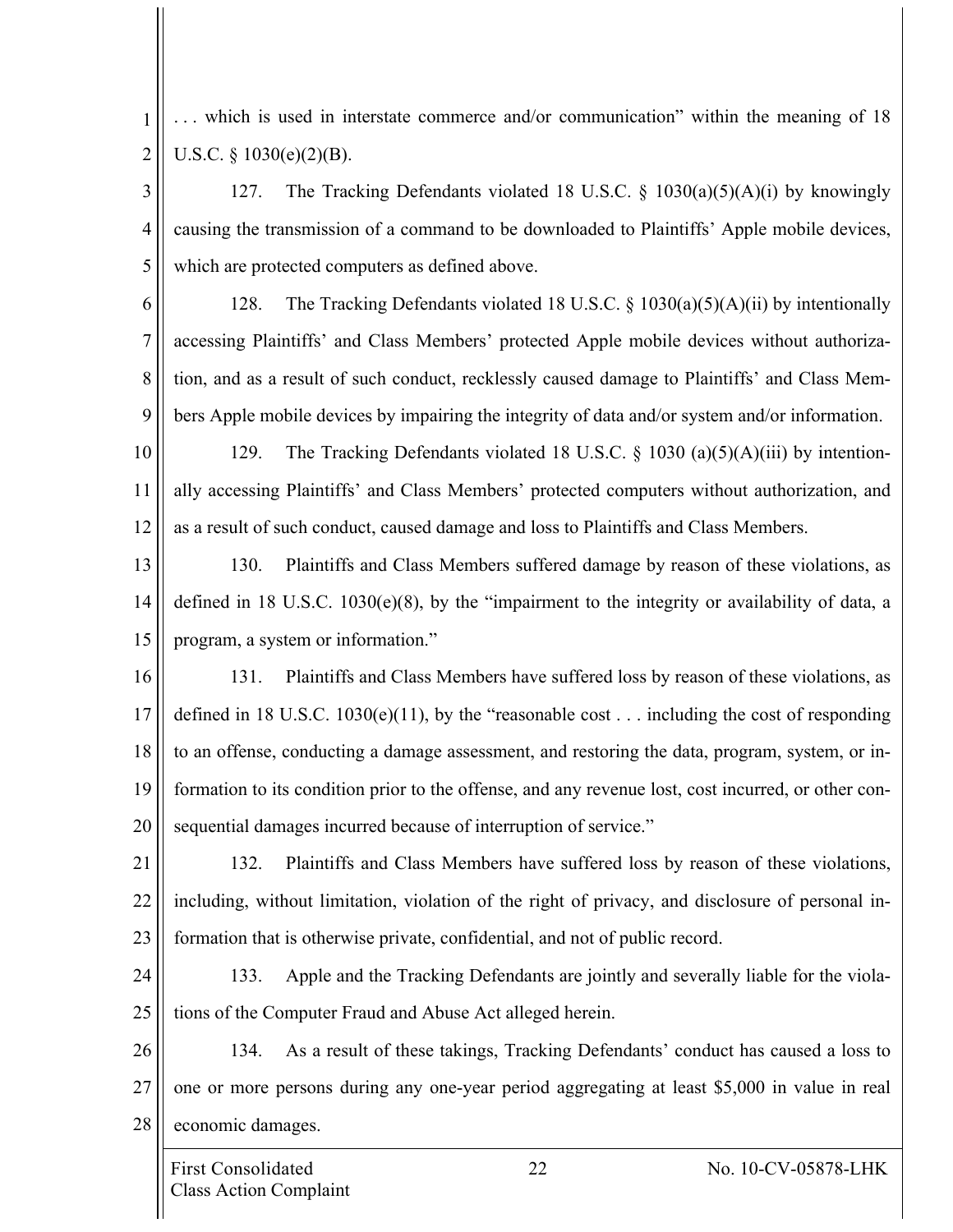| $\mathbf{1}$   | Plaintiffs and Class Members have additionally suffered loss by reason of these<br>135.            |  |  |
|----------------|----------------------------------------------------------------------------------------------------|--|--|
| $\overline{2}$ | violations, including, without limitation, the right of privacy.                                   |  |  |
| 3              | 136.<br>Tracking Defendants' unlawful access to Plaintiffs' and Class Members' com-                |  |  |
| $\overline{4}$ | puters and electronic communications has caused Plaintiffs and Class Members irreparable in-       |  |  |
| 5              | jury. Unless restrained and enjoined, Tracking Defendants will continue to commit such acts.       |  |  |
| 6              | Plaintiff's and Class Members' remedy at law is not adequate to compensate it for these in-        |  |  |
| 7              | flicted and threatened injuries, entitling Plaintiff and Class Members to remedies including in-   |  |  |
| 8              | junctive relief as provided by 18 U.S.C. $\S$ 1030(g).                                             |  |  |
| 9              | Each Defendant is jointly and severally liable for the conduct alleged hereunder<br>137.           |  |  |
| 10             | of any other Defendants and/or Defendants.                                                         |  |  |
| 11             | <b>THIRD CLAIM FOR RELIEF</b>                                                                      |  |  |
| 12             | Violations of the Computer Crime Law, California Penal Code § 502, et seq.                         |  |  |
| 13             | as to All Defendants                                                                               |  |  |
| 14             | Plaintiff incorporates the foregoing allegations as if fully set forth herein.<br>138.             |  |  |
| 15             | 139.<br>The Tracking Defendants violated California Penal Code § 502 by knowingly                  |  |  |
| 16             | accessing, copying, using, made use of, interfering, and/or altering, data belonging to Plaintiffs |  |  |
| 17             | and Class Members.                                                                                 |  |  |
| 18             | Apple violated California Penal Code $\S$ 502 in that it caused the transmission to<br>140.        |  |  |
| 19             | users' iDevices, either by native installation or iOs upgrade, of code, that caused users'         |  |  |
| 20             | iDevices to maintain, synchronize, and retain detailed, unencrypted location history files.        |  |  |
| 21             | The Tracking Defendants violated California Penal Code section $502(c)(1)$ by<br>141.              |  |  |
| 22             | knowingly accessing and without permission altering and making use of data from Plaintiffs'        |  |  |
| 23             | and Class Members' computers in order to devise and execute business practices to deceive          |  |  |
| 24             | Plaintiffs and Class Members into surrendering private electronic communications and               |  |  |
| 25             | activities for Defendants' financial gain, and to wrongfully obtain valuable private data from     |  |  |
| 26             | Plaintiffs.                                                                                        |  |  |
| 27             | The Tracking Defendants violated California Penal Code section $502(c)(2)$ by<br>142.              |  |  |
| 28             | knowingly accessing and without permission taking, or making use of data from Plaintiffs' and      |  |  |
|                | <b>First Consolidated</b><br>23<br>No. 10-CV-05878-LHK<br><b>Class Action Complaint</b>            |  |  |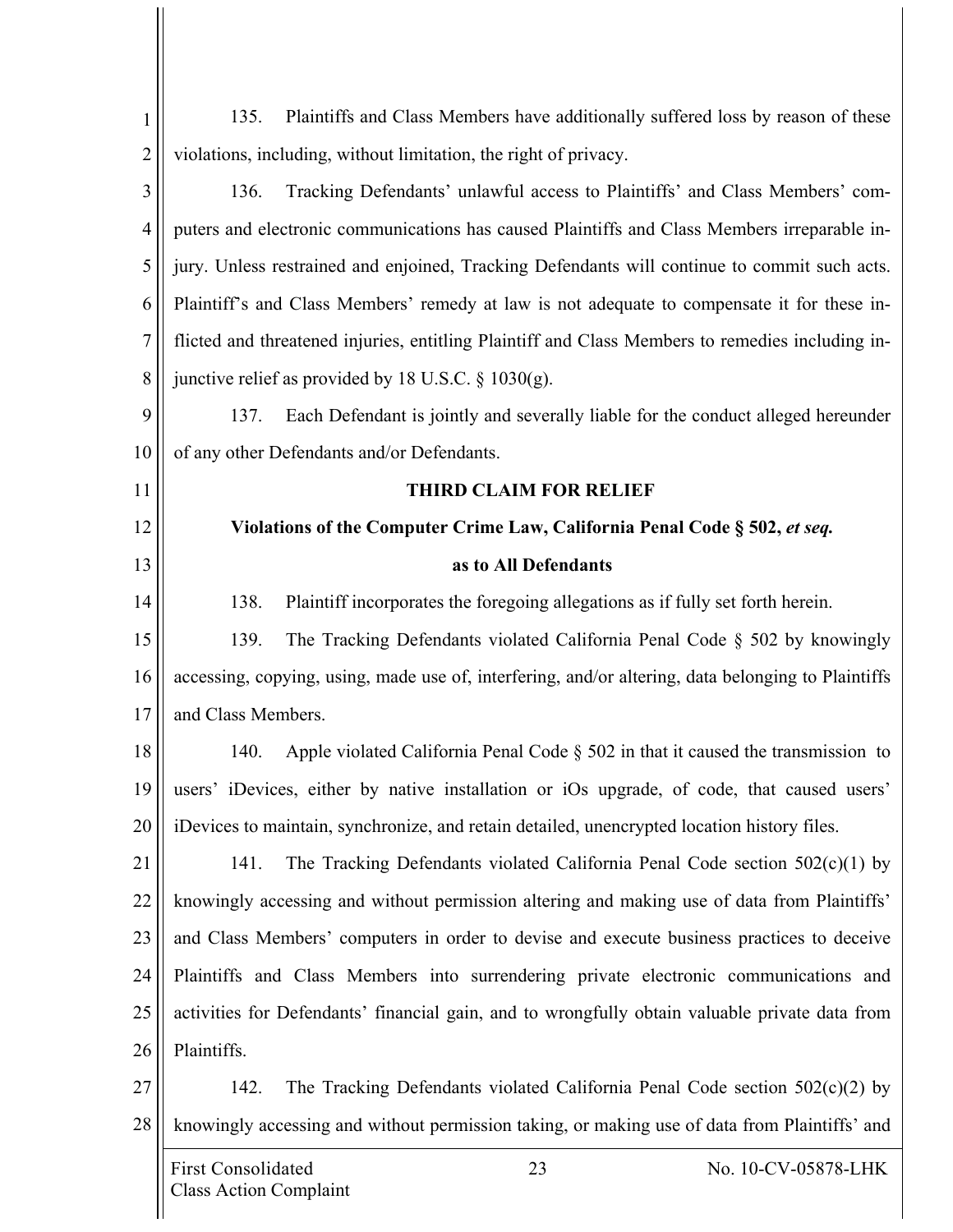Class Members' computers.

1

2 3 4 143. Tracking Defendants violated California Penal Code section 502(c)(3) by knowingly and without permission using and causing to be used Plaintiffs' and Class Members' computer services.

5 6 7 144. Tracking Defendants violated California Penal Code section 502(c)(4) by knowingly accessing and, without permission, adding and/or altering the data from Plaintiffs' and Class Members' computers, that is, application code installed on such computers.

8 9 10 11 145. Tracking Defendants violated California Penal Code section 502(c)(5) by knowingly and without permission disrupting or causing the disruption of Plaintiffs' and Class Members' computer services or denying or causing the denial of computer services to Plaintiffs and the Class.

12 13 14 146. Tracking Defendants violated California Penal Code section 502(c)(6) by knowingly and without permission providing, or assisting in providing, a means of accessing Plaintiffs' and Class Members' computers, computer system, and/or computer network.

15 16 17 147. Tracking Defendants violated California Penal Code section 502(c)(7) by knowingly and without permission accessing or causing to be accessed Plaintiffs and Class Members' computers, computer systems, and/or computer networks.

18 19 20 21 148. Tracking Defendants violated California Penal Code section 502(c)(8) by knowingly introducing a computer contaminant into the Plaintiffs' and Class Members' computers, computer systems, and/or computer networks, and doing so to obtain data from Plaintiffs' and Class Members iDevices.

22 23 24 25 26 27 28 149. Plaintiffs and Class Members have also suffered irreparable injury from these unauthorized acts of disclosure in that their information has been harvested, retained, and used by Tracking Defendants, and which information continues to be retained and used by Tracking Defendants; due to the continuing threat of such injury and, in addition, the threat that Tracking Defendants will transfer Plaintiffs and Class Members' information to yet other third parties, Plaintiffs and Class Members have no adequate remedy at law, entitling them to injunctive relief.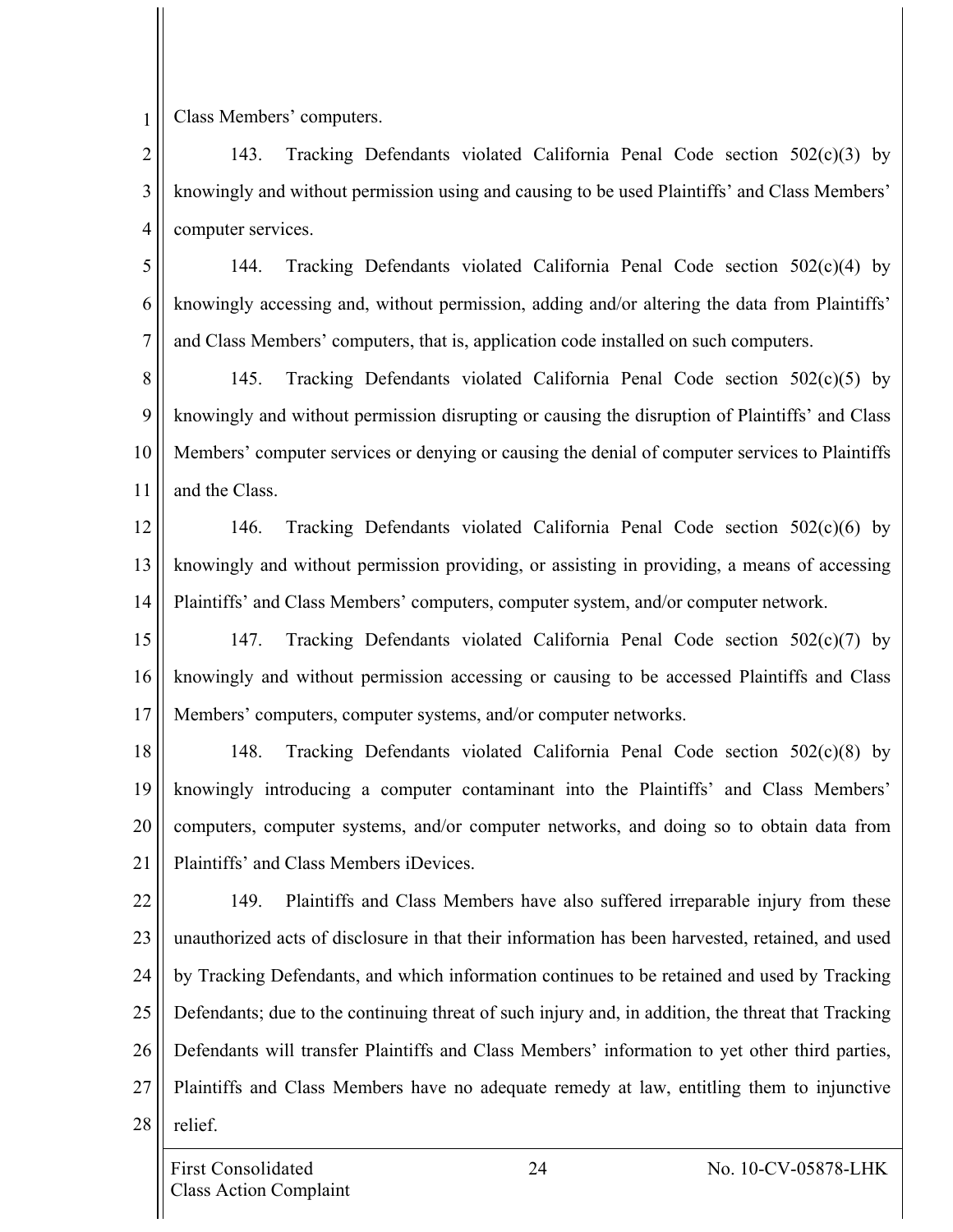1 2 150. Plaintiffs and Class Members have additionally suffered loss by reason of these violations, including, without limitation, violation of the right of privacy.

3 4 5 6 7 151. As a direct and proximate result of Tracking Defendants' unlawful conduct within the meaning of California Penal Code section 502, Tracking Defendants have caused loss to Plaintiffs and Class Members in an amount to be proven at trial. Plaintiffs and Class Members are also entitled to recover their reasonable attorneys' fees pursuant to California Penal Code section 502(e).

8 9 152. Plaintiffs and the Class Members seek compensatory damages, in an amount to be proven at trial, and injunctive or other equitable relief.

10 11 12 13 153. Plaintiffs and Class Members have suffered irreparable and incalculable harm and injuries from Tracking Defendants' violations. The harm will continue unless Tracking Defendants are enjoined from further violations of this section. Plaintiffs and Class Members have no adequate remedy at law.

14 15 16 154. Further, such harms will continue unless Defendant Apple is enjoined from providing iDevices and apps and engaging in business practices in the App Store that facilitate Tracking Defendants' wrongful acts.

17 18 19 20 155. Plaintiffs and the Class Members are entitled to punitive or exemplary damages pursuant to Cal. Penal Code section 502(e)(4) because Tracking Defendants's violation were willful and, on information and belief, Tracking Defendants is guilty of oppression, fraud, or malice as defined in Cal. Civil Code section 3294.

21 22 23 24 25 26 156. Tracking Defendants' unlawful access to Plaintiffs' and Class Members' computers and electronic communications has caused them irreparable injury. Unless restrained and enjoined, Tracking Defendants will continue to commit such acts. Plaintiffs and Class Members' remedy at law is not adequate to compensate it for these inflicted and threatened injuries, entitling Plaintiffs and Class Members to remedies including injunctive relief as provided by California Penal Code section 502(e).

27 28 157. Each Defendant is jointly and severally liable for the conduct alleged hereunder of any other Defendants and/or Defendants.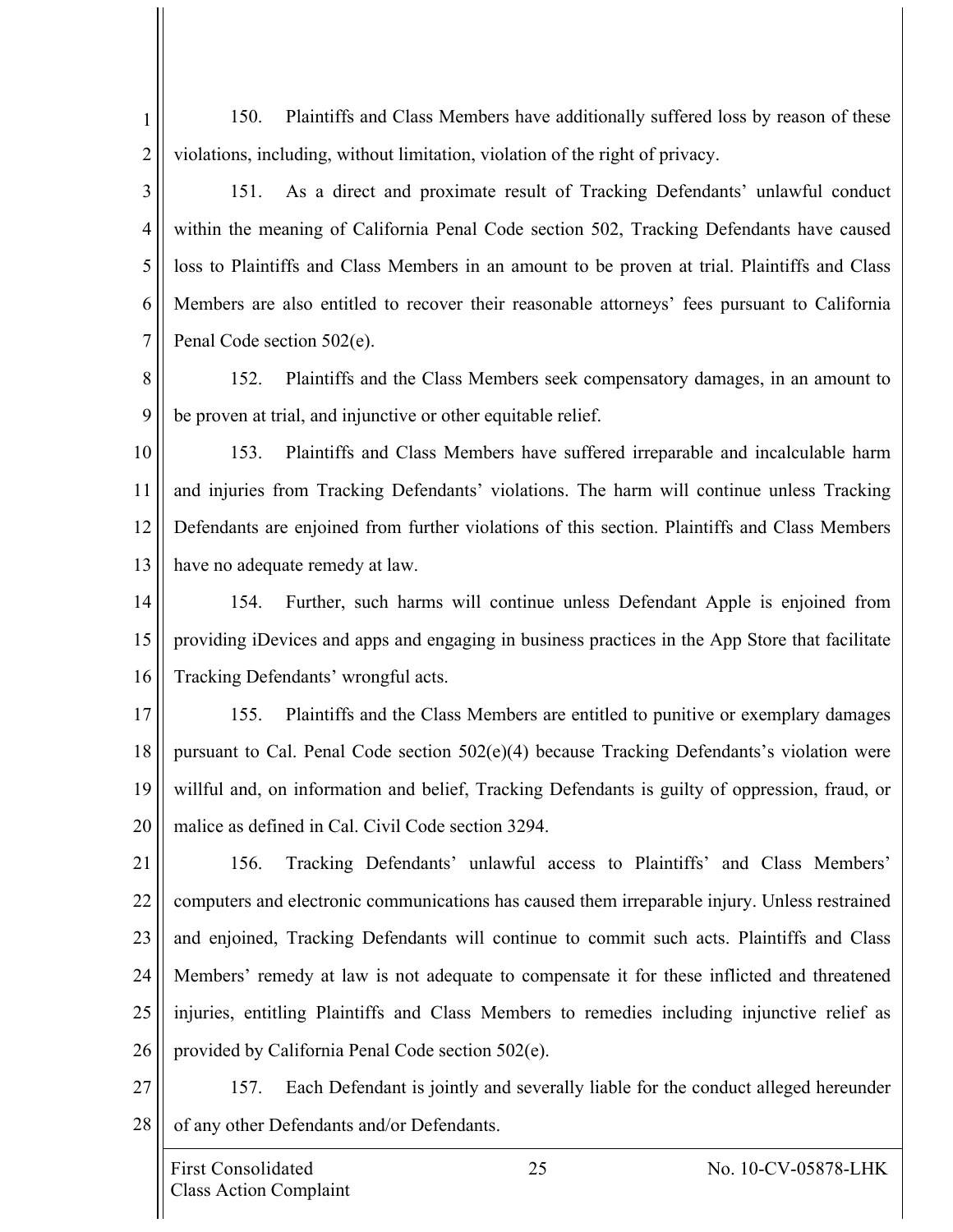1 2

3

#### **FOURTH CLAIM FOR RELIEF**

#### **Trespass to Chattel, as to All Defendants**

158. Plaintiff incorporates the foregoing allegations as if fully set forth herein.

4 5 6 7 159. The common law prohibits the intentional intermeddling with personal property, including a iDevice, in possession of another that results in the deprivation of the use of the personal property or impairment of the condition, quality, or usefulness of the personal property.

8 9 10 11 12 13 14 15 160. By engaging in the acts alleged in this complaint without the authorization or consent of Plaintiffs and Class Members, Defendants dispossessed Plaintiffs and Class Members from use and/or access to their iDevices, or parts of them, by obfuscating iDevice functions and the execution of privacy-affecting code. Further, these acts impaired the use, value, and quality of Plaintiffs and Class Members' iDevices. Defendants' acts constituted an intentional interference with the use and enjoyment of the iDevices. By the acts described above, Defendants repeatedly and persistently engaged in trespass to personal property in violation of the common law.

16 17 18 19 161. Without Plaintiffs and Class Members' consent, or in excess of any consent given, Defendants knowingly and intentionally accessed and/or caused the access to Plaintiffs' and Class Members' property, thereby intermeddling with Plaintiffs' and Class Members' right to possession of the property and causing injury to Plaintiffs and the members of the Class.

20 21 162. Defendants engaged in deception and concealment to gain access to Plaintiffs and Class Members' iDevices.

22 23 24 25 26 27 163. Defendants engaged in the following conduct with respect to Plaintiffs and Class Members' iDevices: Defendants accessed and obtained control over iDevices; Defendants caused the installation of code on the hard drives of the iDevices; Defendants programmed the operation of its code to circumvent the iDevice owners' privacy and security controls, to remain beyond their control, and to continue function and operate without notice to them or consent from Plaintiff and Class Members.

28

164. All these acts described above were acts in excess of any authority any user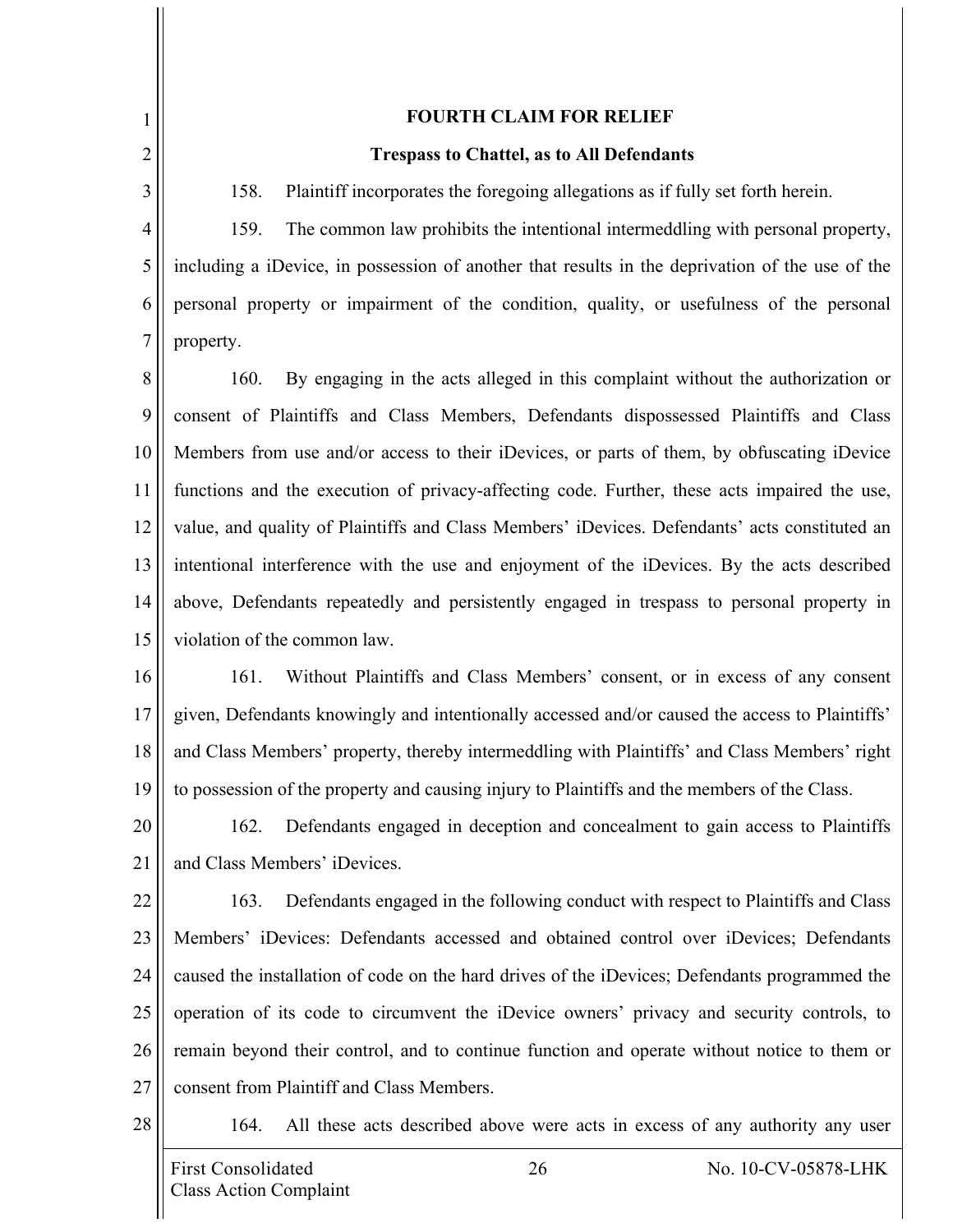1 2 3 4 granted when visiting websites and none of these acts was in furtherance of users' uses of iDevices or apps. By engaging in deception and misrepresentation, whatever authority or permission Plaintiffs and Class Members may have granted to the Defendants did not apply to Defendants's conduct.

5 6 7 8 165. Defendants's installation and operation of its program used, interfered, and/or intermeddled with Plaintiffs' and Class Members' iDevice systems. Such use, interference and/or intermeddling was without Class Members' consent or, in the alternative, in excess of Plaintiffs' and Class Members' consent.

9 10 166. Defendants's installation and operation of its program constitutes trespass, nuisance, and an interference with Class Members' chattels, to wit, their iDevices.

11 12 167. Defendants's installation and operation of its program impaired the condition and value of Class Members' iDevices.

13 14 168. Defendants trespass to chattels, nuisance, and interference caused real and substantial damage to Plaintiffs and Class Members.

15 16 17 18 169. As a direct and proximate result of Defendants's trespass to chattels, nuisance, interference, unauthorized access of and intermeddling with Plaintiffs and Class Members' property, Defendants has injured and impaired in the condition and value of Class Members' iDevices, as follows:

19 20 21 170. by consuming the resources of and/or degrading the performance of Plaintiffs' and Class Members' iDevices (including hard drive space, memory, processing cycles, and Internet connectivity);

22 23 171. by diminishing the use of, value, speed, capacity, and/or capabilities of Plaintiffs' and Class Members' iDevices;

24 25 172. by devaluing, interfering with, and/or diminishing Plaintiffs' and Class Members' possessory interest in their iDevices;

26 27 173. by altering and controlling the functioning of Plaintiffs' and Class Members' iDevices;

28

174. by infringing on Plaintiffs' and Class Members' right to exclude others from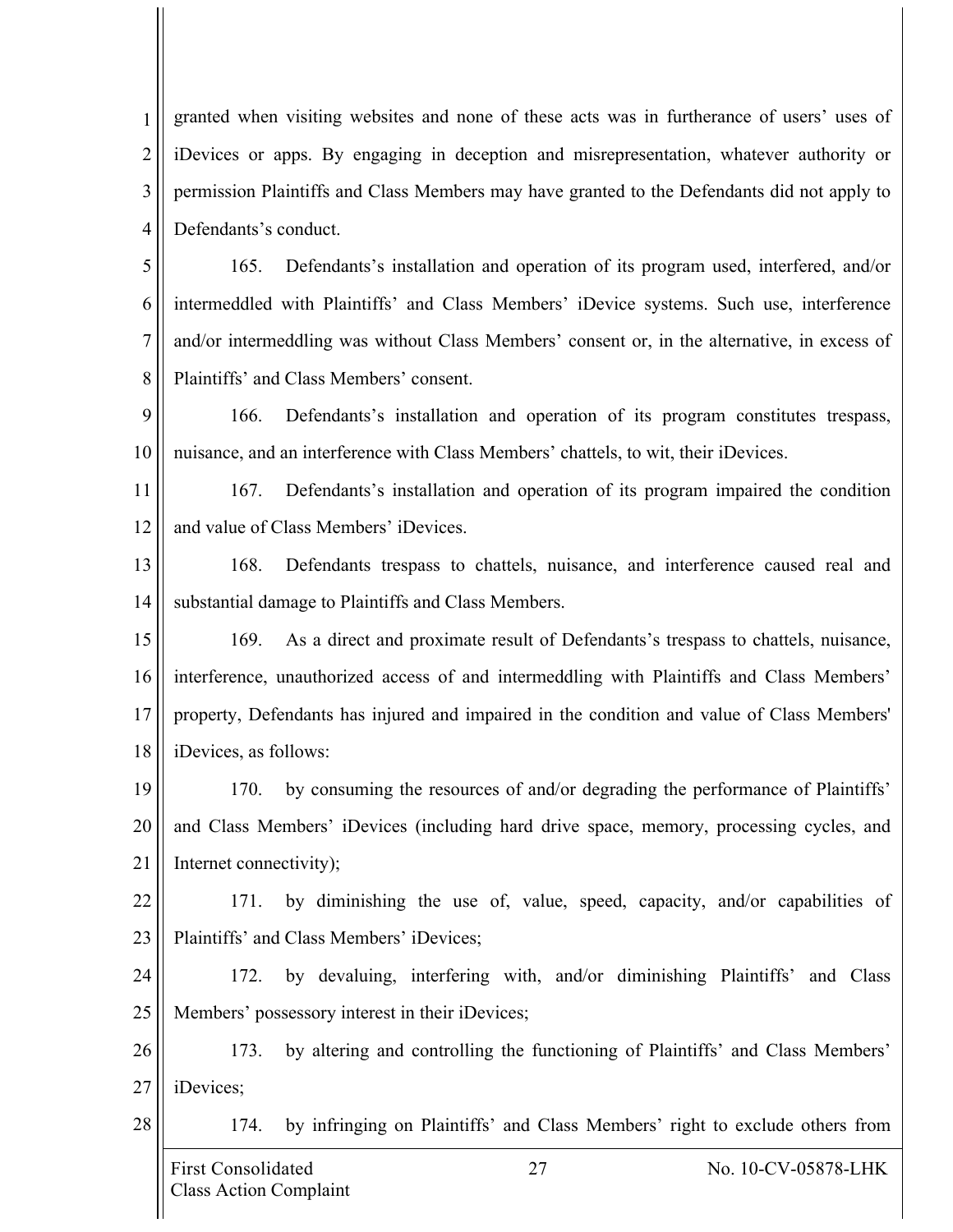1 their iDevices;

2 3 4 5 6 7 8 9 10 11 12 13 14 15 16 17 18 19 20 21 22 23 24 25 26 27 28 175. by infringing on Plaintiffs' and Class Members' right to determine, as owners of their iDevices, which program functionality should be installed and operating on their iDevices; 176. by compromising the integrity, security, and ownership of Class Members' iDevices; and 177. by forcing Plaintiffs' and Class Members' to expend money, time, and resources in order to remove the program installed on their iDevices without notice or consent. 178. Each Defendant is jointly and severally liable for the conduct alleged hereunder of any other Defendants and/or Defendants. **FIFTH CLAIM FOR RELIEF Violations of the Consumer Legal Remedies Act, California Civil Code § 1750,** *et seq.* **as to Defendant Apple** 179. Plaintiff incorporates the above allegations by reference as if fully set forth herein. 180. In violation of Civil Code section 1750, et seq. (the "CLRA"), Defendant Apple has engaged and is engaging in unfair and deceptive acts and practices in the course of transactions with Plaintiffs, and such transactions are intended to and have resulted in the sales of services to consumers. Plaintiffs and the Class Members are "consumers" as that term is used in the CLRA because they sought or acquired Defendant's good or services for personal, family, or household purposes, including Apple's iDevices. Defendant's past and ongoing acts and practices include but are not limited to Defendant's representation that is goods or services were of a particular standard, quality, and grade when in fact, they were of another; in particular, Apple purported to control the user experience in using the iDevices so that users could reasonably expect Apple to take responsibility for protecting their privacy and security when using the iDevice, including use of the iDevice with apps downloaded from the App Store. 181. Defendant's violations of Civil Code § 1770 have caused damage to Plaintiffs and the other Class Members and threaten additional injury if the violations continue. This damage includes the privacy and economic consequences set forth above. 182. Plaintiffs assert that their first complaint filings constituted fulfillment of their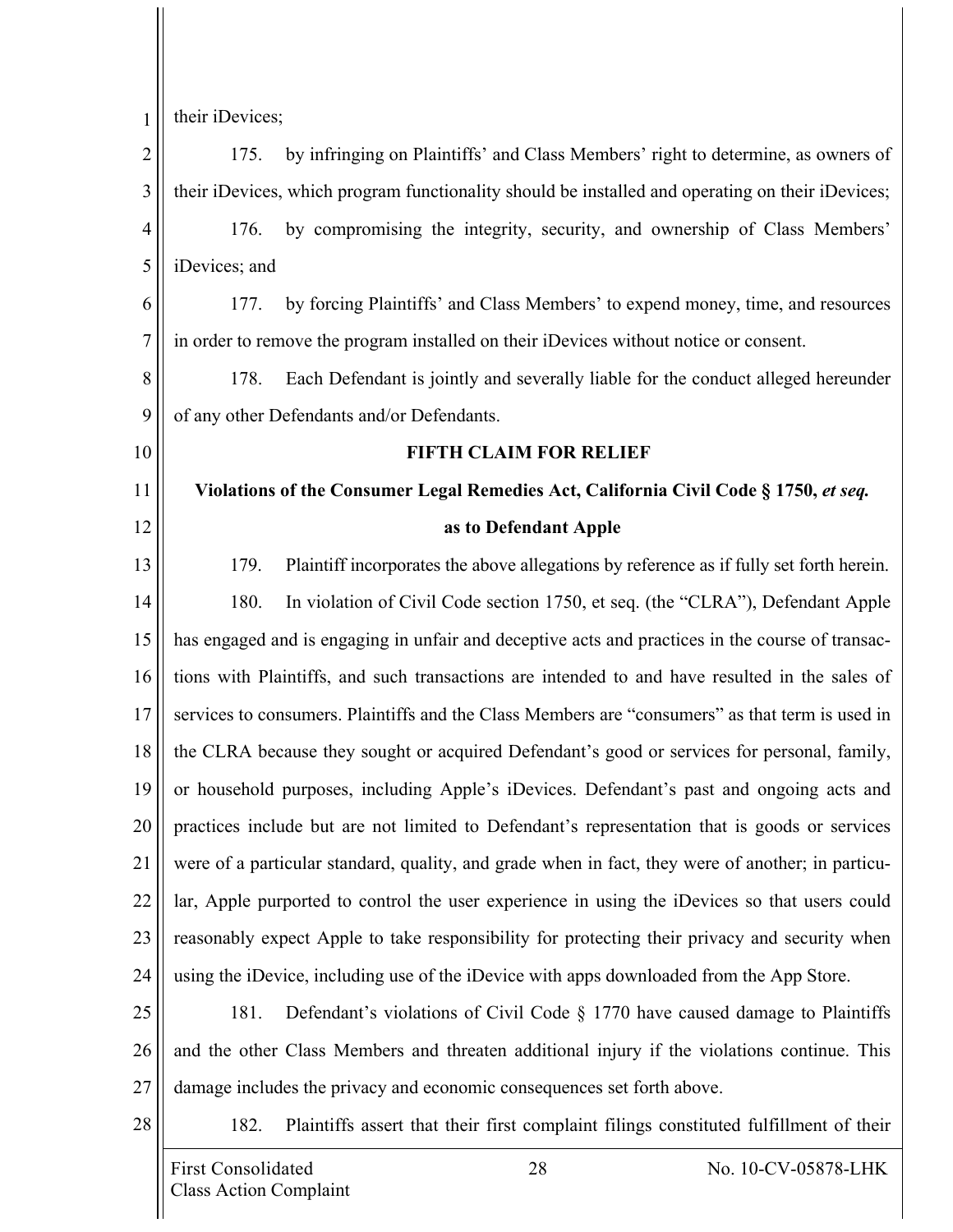| $\mathbf{1}$   | notification burden under section 1782 and that Defendant has not adequately responded within       |  |  |
|----------------|-----------------------------------------------------------------------------------------------------|--|--|
| $\overline{2}$ | the required 30 days, and Plaintiffs therefore request all relief to which they are justly entitled |  |  |
| 3              | under Civil Code, Section 1780, in an amount to be determined at trial.                             |  |  |
| $\overline{4}$ | <b>SIXTH CLAIM FOR RELIEF</b>                                                                       |  |  |
| 5              | <b>Violations of the Unfair Competition Law (UCL)</b>                                               |  |  |
| 6              | California Business and Professions Code § 17200, et seq.                                           |  |  |
| 7              | as to All Defendants                                                                                |  |  |
| 8              | Plaintiff incorporates the foregoing allegations as if fully set forth herein.<br>183.              |  |  |
| 9              | In violation of California Business and Professions Code, Section 17200 et seq.,<br>184.            |  |  |
| 10             | Defendants' conduct in this regard is ongoing and includes, but is not limited to, statements       |  |  |
| 11             | made by Defendants and Defendants' omissions, including Apple's privacy and security com-           |  |  |
| 12             | mitments and all Defendants' failure to disclosure their business conduct, and as otherwise set     |  |  |
| 13             | forth above.                                                                                        |  |  |
| 14             | By engaging in the above-described acts and practices, Defendants have com-<br>185.                 |  |  |
| 15             | mitted one or more acts of unfair competition within the meaning of the Unfair Competition          |  |  |
| 16             | Law and, as a result, Plaintiffs and the Class have suffered injury-in-fact and have lost money     |  |  |
| 17             | and property—specifically, personal information; the private and secure use of the iDevices         |  |  |
| 18             | and apps; and the opportunity cost of having installed and used Apple's iDevices and software.      |  |  |
| 19             | <b>Unlawful Business Act and Practices</b><br>A.                                                    |  |  |
| 20             | 186.<br>Defendants' business acts and practices are unlawful, in part, because they vio-            |  |  |
| 21             | late California Business and Professions Code, Section 17500, et seq., which prohibits false ad-    |  |  |
| 22             | vertising, in that they were untrue and misleading statements relating to Defendants' perform-      |  |  |
| 23             | ance of services and provision of goods and with the intent to induce consumers to enter into       |  |  |
| 24             | obligations relating to such services, and regarding which statements Defendants knew or            |  |  |
| 25             | which, and by the exercise of reasonable care Defendants should have known, were untrue and         |  |  |
| 26             | misleading.                                                                                         |  |  |
| 27             | Defendants' business acts and practices are also unlawful in that, as set forth<br>187.             |  |  |
| 28             | herein, they violate the Consumer Legal Remedies Act, California Civil Code, Section 1750, et       |  |  |
|                | 29<br><b>First Consolidated</b><br>No. 10-CV-05878-LHK<br><b>Class Action Complaint</b>             |  |  |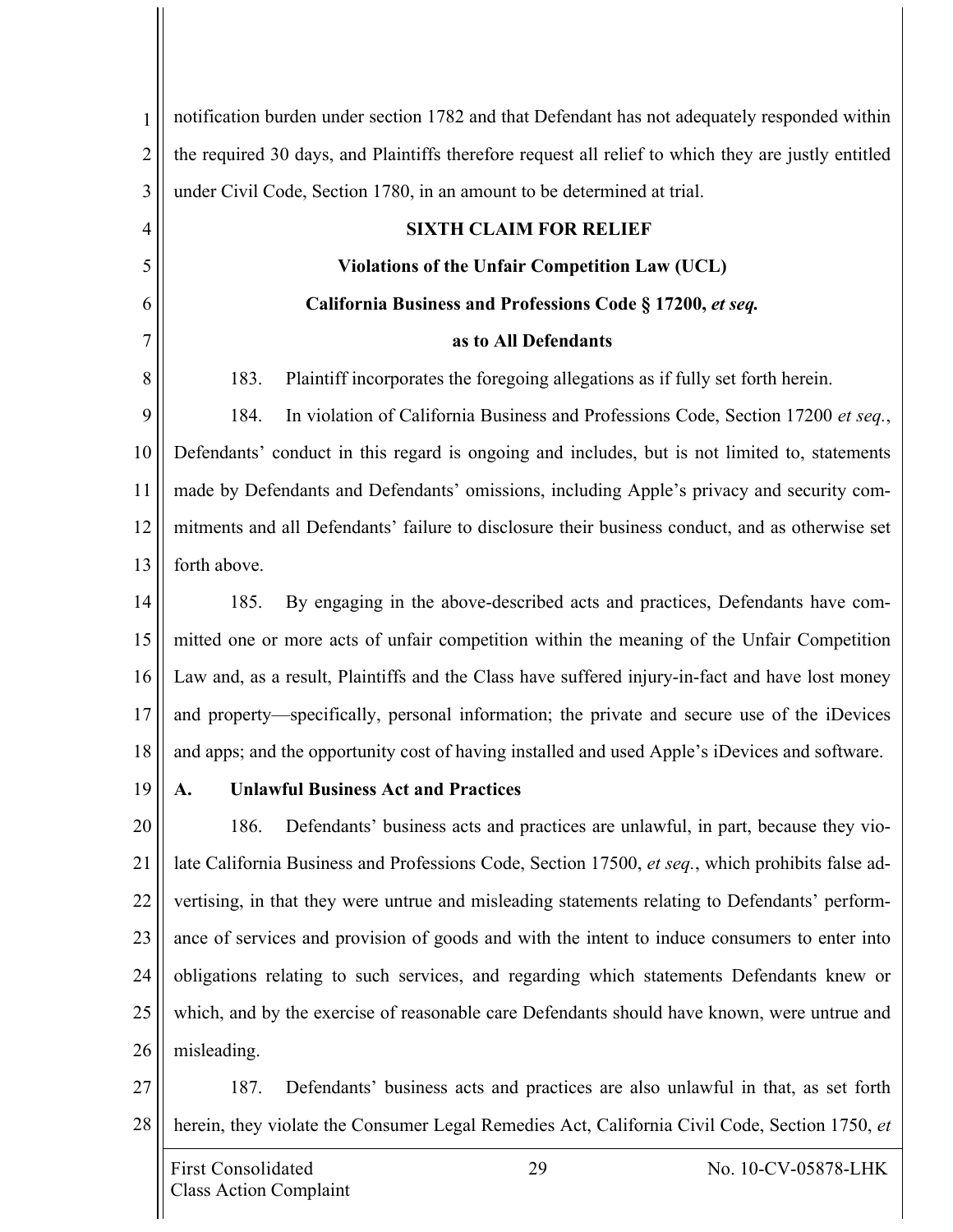1 2 3 *seq*.; the Computer Crimes Law, California Penal Code, Section 502, *et seq.*; False Advertising, California Business and Professions Code, Section 17500; and the Computer Fraud and Abuse Act, Title 18, United States Code, Section 1030, *et. seq.*

4

5 6 7 8 188. Defendants' business acts and practices are also unlawful in that they violate the California Constitution, Article I, Section 1, which articulates the inalienable right to pursue and obtain privacy, in that Defendants interfered with and obstructed users' rights and reasonable expectations regarding their privacy, particularly in light of promises by Defendants as an inducement for users to purchase iDevices and download apps.

9 10 189. Defendants are therefore in violation of the unlawful prong of the Unfair Competition Law.

11

#### **B. Unfair Business Act and Practices**

12 13 14 15 190. Defendants' business acts and practices are unfair because they have caused harm and injury-in-fact to Plaintiff and Class Members and for which Defendants have no justification other than to increase, beyond what Defendants would have otherwise realized, its information assets supportive of its advertising revenue.

16 17 18 19 20 21 22 23 24 25 191. Defendants' conduct lacks reasonable and legitimate justification in that Defendants have benefited from such conduct and practices while Plaintiff and the Class members have been misled as to the nature and integrity of Defendants' products and services and have, in fact, suffered material disadvantage regarding their interests in the privacy and confidentiality of their personal information. Defendants' conduct offends public policy in California tethered to the Consumer Legal Remedies Act, the state constitutional right of privacy, and California statutes' recognition of the need for consumers to be information and equipped to protect their own privacy interests, such as California Civil Code, Section 1798.8, such that consumers may make informed decisions in their choices of merchants and other means of safeguarding their privacy.

26 27 28 192. In addition, Defendants' *modus operandi* constitutes a sharp practice in that Defendants knew and should have known that consumers care about the status of personal information and privacy but are unlikely to be aware of and able to detect the means by which De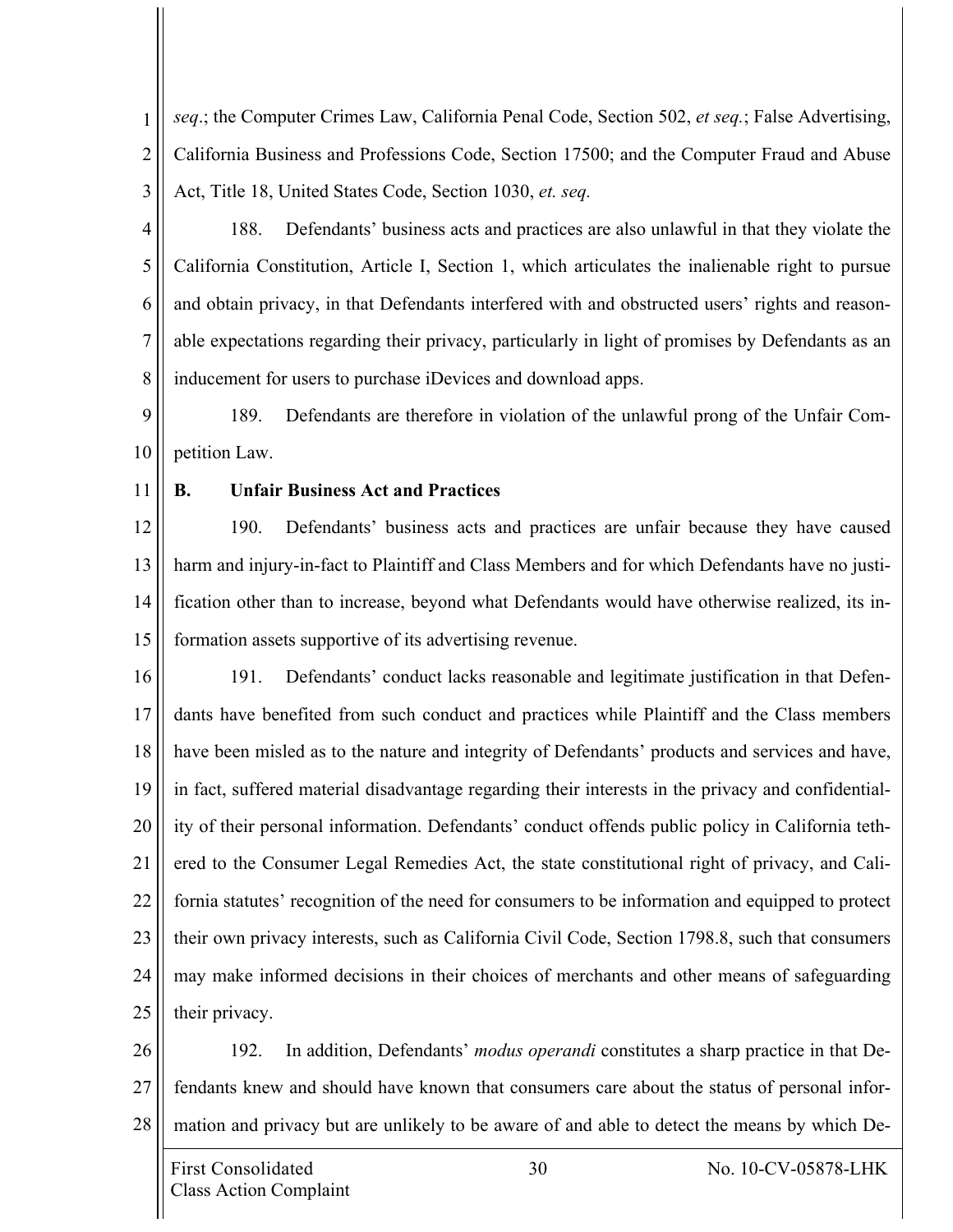1 2 3 4 fendants were conducting themselves in a manner adverse to their commitments and users' interests, through the undisclosed functions of iDevices and apps and the related conduct of the Tracking Defendants. Defendants are therefore in violation of the unfairness prong of the Unfair Competition Law.

5 6 7 193. Defendants' acts and practices were fraudulent within the meaning of the Unfair Competition Law because they were likely to mislead the members of the public to whom they were directed.

8 9 10 11 194. Apple's practice of capturing, storing, and transferring through synchronization to other computers highly detailed and personal records of users' location histories of long duration, and storing such information in unencrypted form, was in violation of the unfairness prong of the Unfair Competition Law.

12 13 195. Each Defendant is jointly and severally liable for the conduct alleged hereunder of any other Defendants and/or Defendants.

14

15

**SEVENTH CLAIM FOR RELIEF**

## **Breach of Implied Covenant of Good Faith and Fair Dealing**

16 17 196. Plaintiffs hereby incorporate by reference the allegations contained in all of the preceding paragraphs in this complaint.

18 19 20 21 22 197. As set forth above, Plaintiffs submit personal information to Apple and such information is stored on Plaintiffs' iDevices, and Apple promises in its Privacy Policy that it will not share this information with third-party advertisers or applications developers without Plaintiffs' consent, and the consent of each Class Member, respectively, and promises in its App Store click-through agreement to protect users' privacy.

- 23 24 25 26 198. A covenant of good faith and fair dealing, which imposes upon each party to a contract a duty of good faith and fair dealing in its performance, is implied in every contract, including their agreement in the transactions for acquisitions of iDevices and apps that embodies the relationship between Apple and its users.
- 27 28 199. Good faith and fair dealing is an element imposed by common law or statute as an element of every contract under the laws of every state. Under the covenant of good faith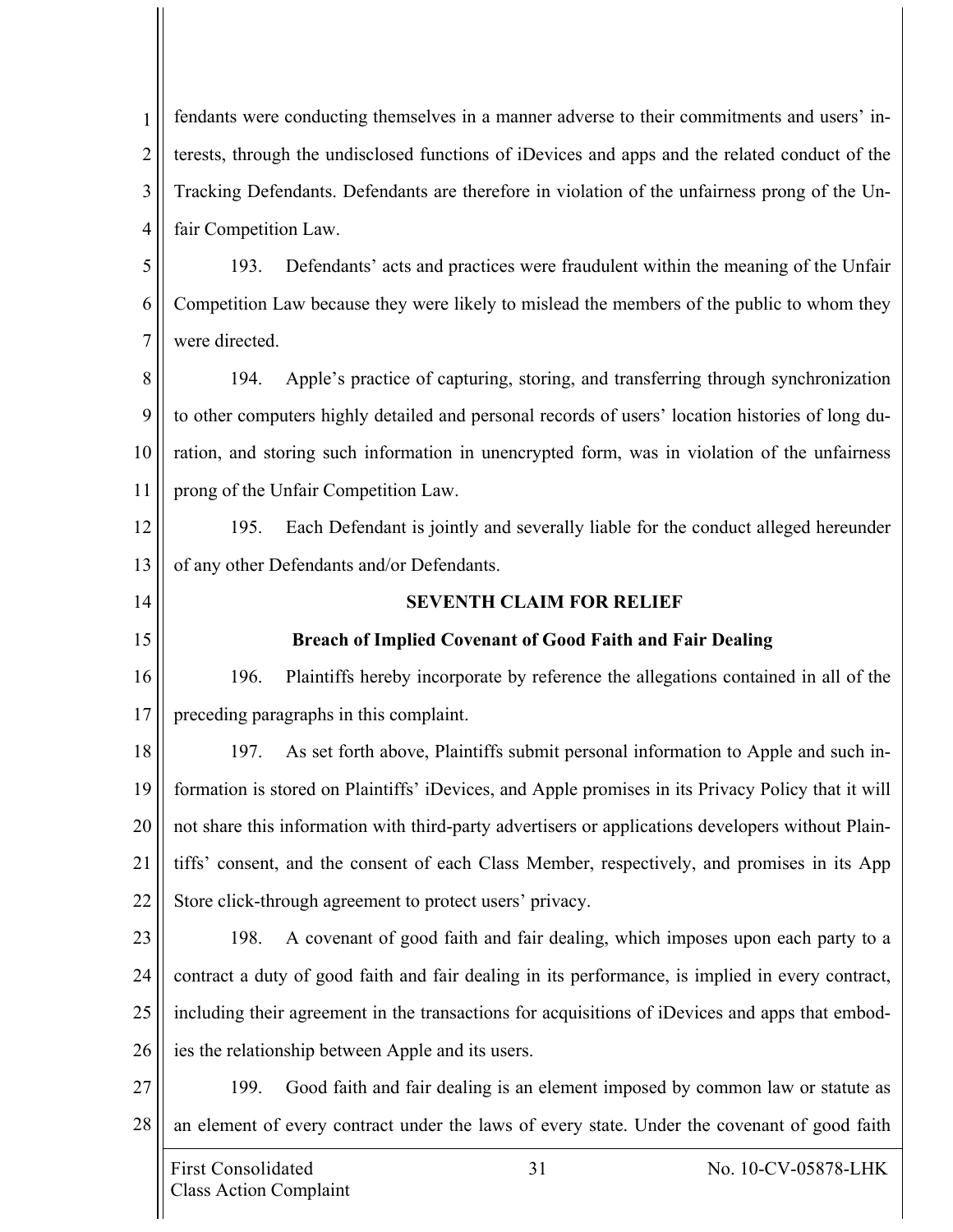1 2 3 and fair dealing, both parties to a contract impliedly promise not to violate the spirit of the bargain and not to intentionally do anything to injure the other party's right to receive the benefits of the contract.

4 5 6 7 8 9 200. Plaintiffs reasonably relied upon Apple to act in good faith with regard to the contract and in the methods and manner in which it carries out the contract terms. Bad faith can violate the spirit of their agreements and may be overt or may consist of inaction. Apple's inaction in failing to adequately notify Plaintiffs of the release of their personal information to the Tracking Defendants and application developers and depriving Plaintiffs of the means to become aware of such information taking evidences bad faith and ill motive.

10 11 12 13 14 15 16 17 18 201. The contract is a form contract, the terms of which Plaintiffs are deemed to have accepted once Plaintiffs and the Class signed up with Apple. The contract purports to give discretion to Apple relating to Apple's protection of users' privacy. Apple is subject to an obligation to exercise that discretion in good faith. The covenant of good faith and fair dealing is breached when a party to a contract uses discretion conferred by the contract to act dishonestly or to act outside of accepted commercial practices. Apple breached its implied covenant of good faith and fair dealing by exercising bad faith in using its discretionary rights to deliberately, routinely, and systematically make Plaintiffs' personal information available to third parties.

19 20 21 22 23 24 25 202. Plaintiffs have performed all, or substantially all, of the of the obligations imposed on them under contract, whereas Apple has acted in a manner as to evade the spirit of the contract, in particular by deliberately, routinely, and systematically without notifying Plaintiffs' of its disclosure of Plaintiffs' personal information to Tracking Defendants. Such actions represent a fundamental wrong that is clearly beyond the reasonable expectation of the parties. Apple's causing the disclosure of such information to the Tracking Defendants is not in accordance with the reasonable expectations of the parties and evidences a dishonest motive.

26 27 28 203. Apple's ill motive is further evidenced by its failure to obtain Plaintiffs' consent in data mining efforts while at the same time consciously and deliberately facilitating data mining to automatically and without notice provide user information the Tracking Defendants.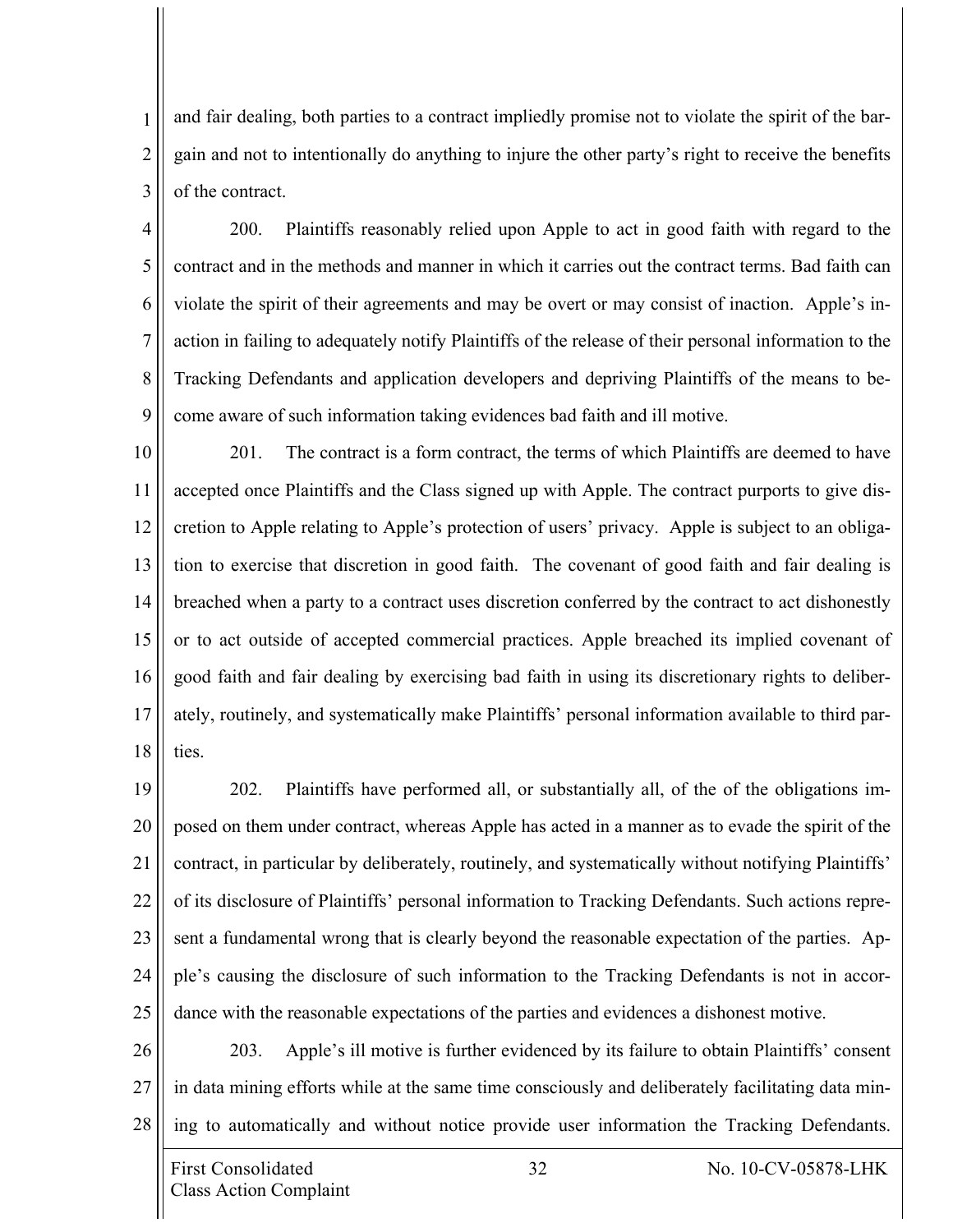1 2 Apple profits from advertising revenues derived from its data mining efforts from Plaintiffs and the Class.

3 4 5 6 7 8 204. The obligation imposed by the implied covenant of good faith and fair dealing is an obligation to refrain from opportunistic behavior. Apple has breached the implied covenant of good faith and fair dealing in their agreement through its policies and practices as alleged herein. Plaintiffs and the Class have sustained damages and seek a determination that the policies and procedures of Apple are not consonant with Apple's implied duties of good faith and fair dealing.

9 10 11 12 205. Apple's capture, retention, and transfer through synchronization of uses' detailed location histories, even when such users had disable GPS services on their iDevices, and storing such location histories in unencrypted form, was a breach of the implied covenant of good faith and fair dealing

# **EIGHTH CLAIM FOR RELIEF**

#### **Unjust Enrichment, as to Tracking Defendants**

15 16 17 18 19 20 206. Plaintiffs incorporate the above allegations by reference as if fully set forth herein. 207. Plaintiffs and the Class have conferred a benefit upon the Tracking Defendants which have, directly or indirectly, received and retained personal information of Plaintiffs and Class Members, as set forth herein. Defendants have received and retained information that is otherwise private, confidential, and not of public record, and/or have received revenue from the provision, use, and or trafficking in the sale of such information.

208. Defendants appreciate and/or have knowledge of said benefit.

22 23 24 25 26 209. Under principles of equity and good conscience, the Tracking Defendants should not be permitted to retain the information and/or revenue that they acquired by virtue of their unlawful conduct. All funds, revenue, and benefits received by them rightfully belong to Plaintiffs and the Class, which the Tracking Defendants have unjustly received as a result of their actions.

27 28

21

13

14

210. Plaintiffs and Class Members have no adequate remedy at law.

Class Action Complaint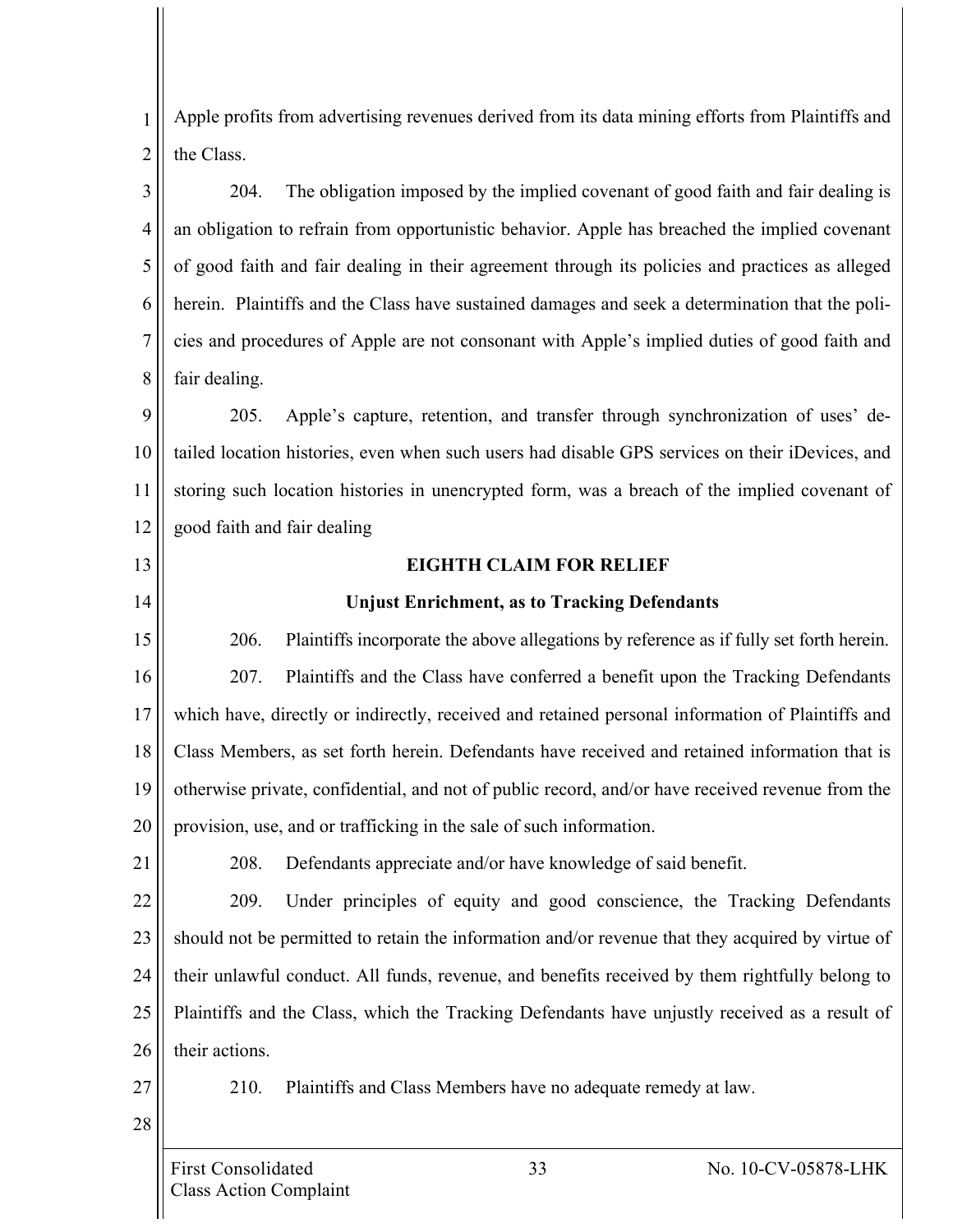| 1  | VII. DEMAND FOR RELIEF                                                                 |                                                                                            |  |  |
|----|----------------------------------------------------------------------------------------|--------------------------------------------------------------------------------------------|--|--|
| 2  | WHEREFORE, Plaintiffs, on behalf of themselves and all others similarly situated, pray |                                                                                            |  |  |
| 3  | for judgment against Defendants and that the Court may:                                |                                                                                            |  |  |
| 4  | A.                                                                                     | certify this case as a Class action on behalf of the Class defined above, appoint          |  |  |
| 5  |                                                                                        | Plaintiff as Class representative, and appoint his counsel as Class counsel;               |  |  |
| 6  | <b>B.</b>                                                                              | declare that Defendants' actions violate the statutes and common-law jurispru-             |  |  |
| 7  |                                                                                        | dence set forth above;                                                                     |  |  |
| 8  | $C$ .                                                                                  | award injunctive and equitable relief as applicable to the Class <i>mutatis mutandis</i> , |  |  |
| 9  |                                                                                        | including:                                                                                 |  |  |
| 10 | i.                                                                                     | prohibiting Defendants from engaging in the acts alleged above;                            |  |  |
| 11 | ii.                                                                                    | requiring Defendants to provide reasonable notice and choice to con-                       |  |  |
| 12 |                                                                                        | sumers regarding Defendants' data collection, profiling, merger, and                       |  |  |
| 13 | deanonymization activities;                                                            |                                                                                            |  |  |
| 14 | iii.<br>requiring Defendants to disgorge to Plaintiffs and Class Members or            |                                                                                            |  |  |
| 15 | to whomever the Court deems appropriate all of Defendants' ill-                        |                                                                                            |  |  |
| 16 |                                                                                        | gotten gains;                                                                              |  |  |
| 17 | iv.                                                                                    | requiring Defendants to delete all data from and about Plaintiffs and                      |  |  |
| 18 | Class Members that it collected and/or acquired from third parties                     |                                                                                            |  |  |
| 19 | through the acts alleged above;                                                        |                                                                                            |  |  |
| 20 | requiring Defendants to provide Plaintiffs and other Class Mem-<br>V.                  |                                                                                            |  |  |
| 21 | bers reasonable means to decline, permanently, participation in                        |                                                                                            |  |  |
| 22 | Defendants' collection of data from and about them;                                    |                                                                                            |  |  |
| 23 | enjoining Apple from acquiring, retaining, and transferring,<br>vi.                    |                                                                                            |  |  |
| 24 | whether in encrypted or unencrypted form, users' detailed loca-                        |                                                                                            |  |  |
| 25 | tion history;                                                                          |                                                                                            |  |  |
| 26 | vii.<br>requiring Apple to seek express consent from Plaintiffs and other              |                                                                                            |  |  |
| 27 | Class Members to capture, retain, and transfer location history in-                    |                                                                                            |  |  |
| 28 |                                                                                        | formation and, otherwise, to purge such information from all                               |  |  |
|    | <b>First Consolidated</b><br><b>Class Action Complaint</b>                             | No. 10-CV-05878-LHK<br>34                                                                  |  |  |
|    |                                                                                        |                                                                                            |  |  |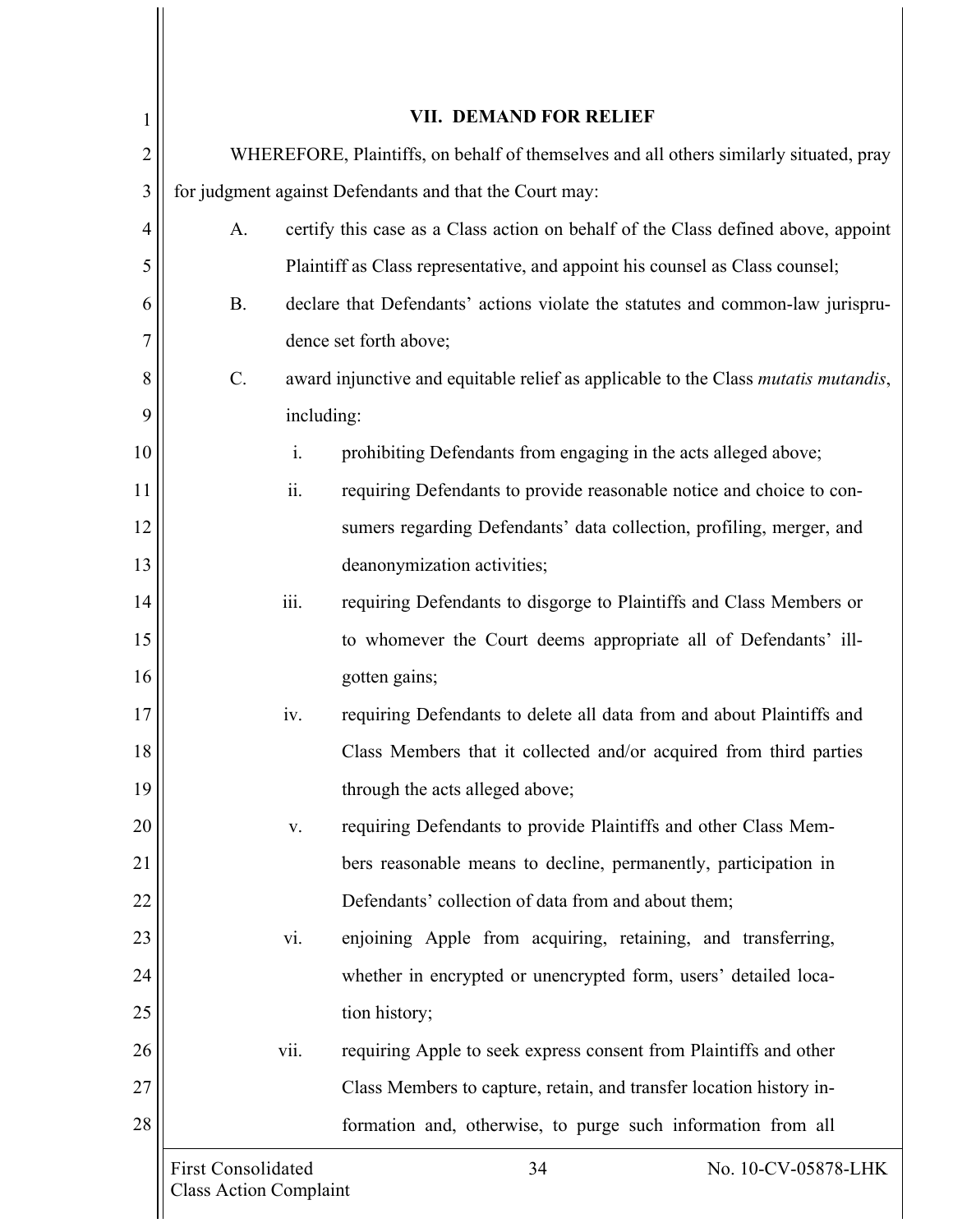| 1              | resident systems and identify parties that have accessed such in-                        |  |  |
|----------------|------------------------------------------------------------------------------------------|--|--|
| $\overline{c}$ | formation on users' iDevices and synchronized devices;                                   |  |  |
| 3              | viii.<br>awarding Plaintiffs and Class Members full restitution of all                   |  |  |
| 4              | benefits wrongfully acquired by Defendants through the wrongful                          |  |  |
| 5              | conduct alleged above; and                                                               |  |  |
| 6              | ix.<br>ordering an accounting and constructive trust to be imposed on                    |  |  |
| 7              | the data from and about Plaintiffs and Class Members and on                              |  |  |
| 8              | funds or other assets obtained by unlawful means as alleged                              |  |  |
| 9              | above, to avoid dissipation, fraudulent transfers, and/or conceal-                       |  |  |
| 10             | ment of such assets by Defendants;                                                       |  |  |
| 11             | award damages, including statutory damages where applicable, to Plaintiffs and<br>D.     |  |  |
| 12             | Class Members in an amount to be determined at trial;                                    |  |  |
| 13             | award restitution against Defendants for all money to which Plaintiffs and the<br>Ε.     |  |  |
| 14             | Class are entitled in equity;                                                            |  |  |
| 15             | restrain, by preliminary and permanent injunction, Defendants, its officers,<br>F.       |  |  |
| 16             | agents, servants, employees, and attorneys, and those participating with them in         |  |  |
| 17             | active concert, from identifying Plaintiffs and Class Members online, whether            |  |  |
| 18             | by personal or pseudonymous identifiers, and from monitoring, accessing, col-            |  |  |
| 19             | lecting, transmitting, and merging with data from other sources any information          |  |  |
| 20             | from or about Plaintiff and Class Members;                                               |  |  |
| 21             | award Plaintiffs and the Class their reasonable litigation expenses and attorneys'<br>G. |  |  |
| 22             | fees; pre- and post-judgment interest to the extent allowable; restitution; dis-         |  |  |
| 23             | gorgement and other equitable relief as the Court deems proper; compensatory             |  |  |
| 24             | damages sustained by Plaintiffs and the Class; statutory damages, including pu-          |  |  |
| 25             | nitive damages; and permanent injunctive relief prohibiting Defendant from en-           |  |  |
| 26             | gaging in the conduct and practices complained of herein; and                            |  |  |
| 27             | for such other and further relief as this Court deems just and proper.                   |  |  |
| 28             |                                                                                          |  |  |
|                | <b>First Consolidated</b><br>35<br>No. 10-CV-05878-LHK                                   |  |  |
|                | <b>Class Action Complaint</b>                                                            |  |  |

 $\mathsf{II}$  $\mathsf{I}$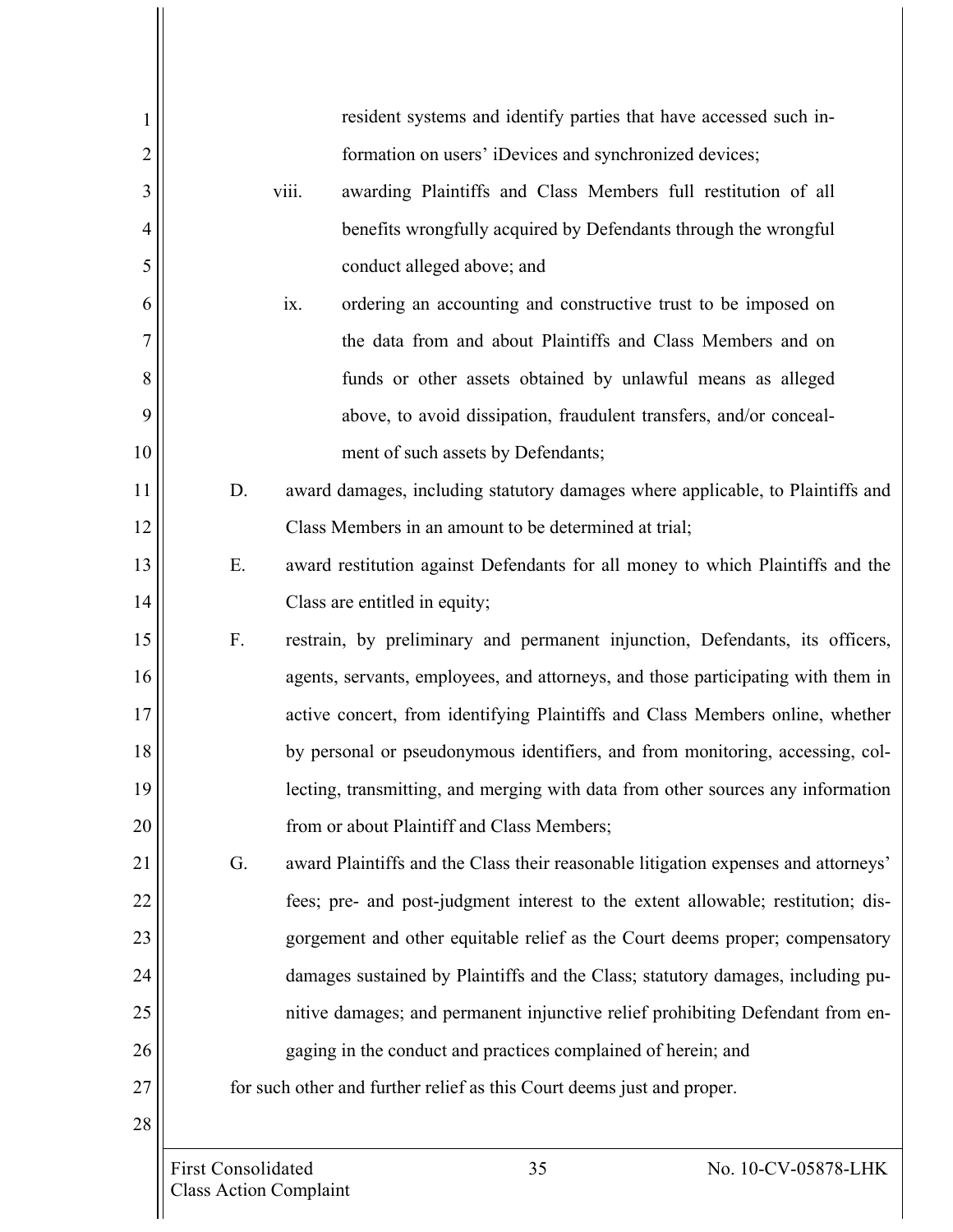| 1              | Date: April 20, 2011                                         |     | Respectfully submitted,                          |
|----------------|--------------------------------------------------------------|-----|--------------------------------------------------|
| $\overline{2}$ |                                                              |     | KAMBERLAW, LLC                                   |
| 3              |                                                              |     |                                                  |
| 4              |                                                              | By: | s/Scott A. Kamber                                |
| 5              |                                                              |     | Scott A. Kamber (pro hac vice)<br>KAMBERLAW, LLC |
| 6              |                                                              |     | <b>Interim Class Counsel</b>                     |
| $\overline{7}$ | SCOTT A. KAMBER (pro hac vice)                               |     |                                                  |
| 8              | DAVID A. STAMPLEY (pro hac vice)<br>skamber@kamberlaw.com    |     |                                                  |
| 9              | dstampley@kamberlaw.com<br>KAMBERLAW, LLC                    |     |                                                  |
| 10             | 100 Wall Street, 23 <sup>rd</sup> Floor                      |     |                                                  |
|                | New York, New York 10005<br>Telephone: (212) 920-3072        |     |                                                  |
| 11             | Facsimile: (212) 202-6364                                    |     |                                                  |
| 12             | DEBORAH KRAVITZ (SBN 275661)                                 |     |                                                  |
| 13             | (N.D. Cal. admission pending)                                |     |                                                  |
| 14             | dkravitz@kamberlaw.com<br>KamberLaw, LLP                     |     |                                                  |
| 15             | 141 North St.                                                |     |                                                  |
| 16             | Healdsburg, California 95448<br>Telephone: (707) 820-4247    |     |                                                  |
|                | Facsimile: (212) 202-6364                                    |     |                                                  |
| 17             | AVI KREITENBERG (SBN 266571)                                 |     |                                                  |
| 18             | KAMBERLAW, LLP                                               |     |                                                  |
| 19             | 1180 South Beverly Drive, Suite 601<br>Los Angeles, CA 90035 |     |                                                  |
| 20             | Telephone: (310) 400-1050                                    |     |                                                  |
| 21             | Facsimile: (310) 400-1056                                    |     |                                                  |
| 22             | Interim Class Counsel                                        |     |                                                  |
| 23             |                                                              |     |                                                  |
| 24             |                                                              |     |                                                  |
| 25             | RICHARD A. LOCKRIDGE<br>ROBERT K. SHELQUIST                  |     |                                                  |
| 26             | rlockridge@locklaw.com                                       |     |                                                  |
| 27             | rshelquist@locklaw.com<br>LOCKRIDGE GRINDAL NAUEN P.L.L.P.   |     |                                                  |
| 28             | 100 Washington Avenue S., Suite 2200                         |     |                                                  |
|                | Minneapolis, MN 55401                                        |     |                                                  |
|                | <b>First Consolidated</b><br><b>Class Action Complaint</b>   | 36  | No. 10-CV-0                                      |
|                |                                                              |     |                                                  |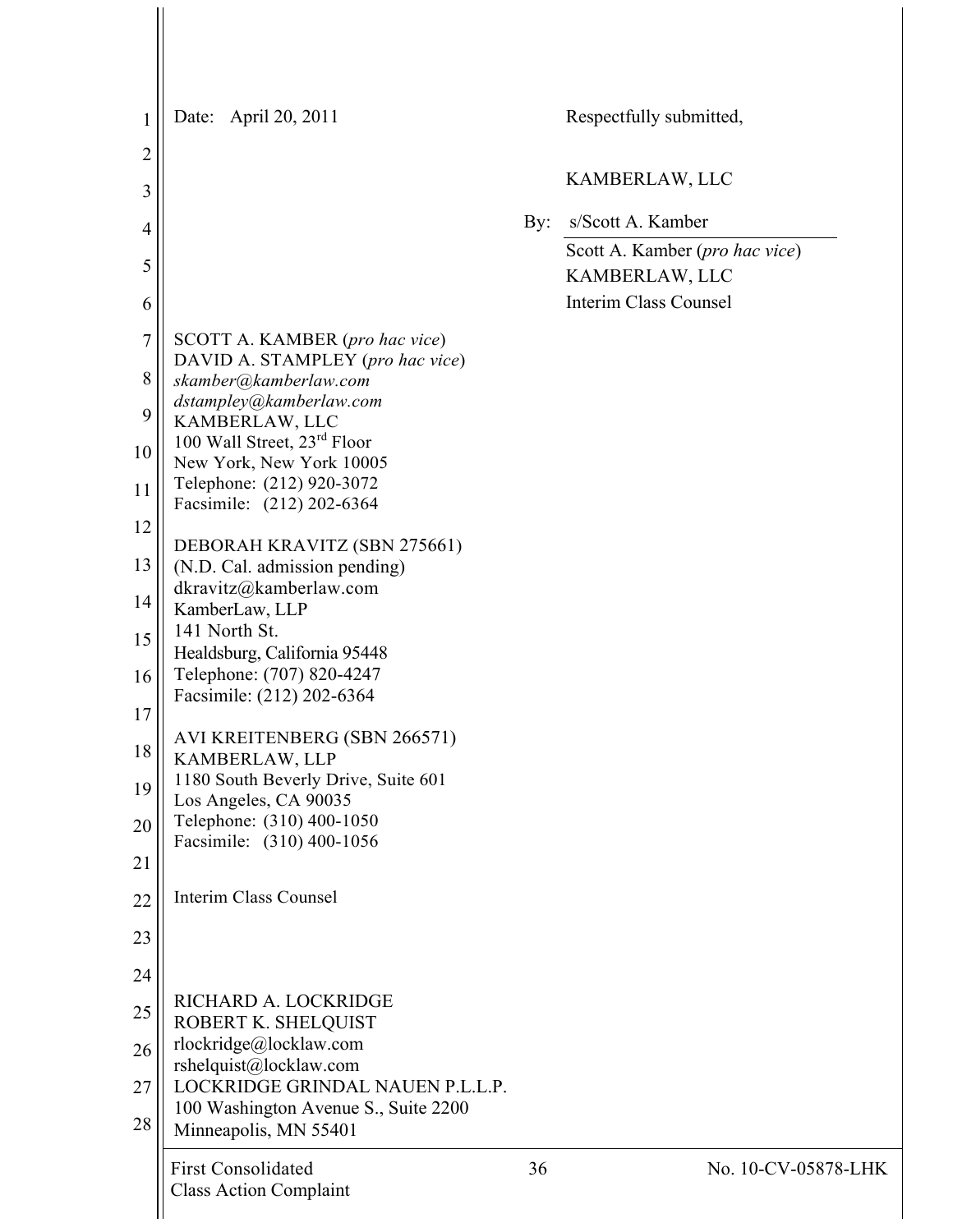|                | <b>First Consolidated</b>                                               | 37 |
|----------------|-------------------------------------------------------------------------|----|
| 28             |                                                                         |    |
| 27             |                                                                         |    |
| 26             |                                                                         |    |
| 25             | Plaintiffs' Liaison Counsel                                             |    |
| 24             | Telephone: (415) 568-2555<br>Facsimile: (415) 568-2556                  |    |
| 23             | San Francisco, California 94105                                         |    |
|                | <b>AUDET &amp; PARTNERS LLP</b><br>221 Main Street, Suite 1460          |    |
| 22             | <b>JONAS P. MANN</b><br>MICHAEL A. MCSHANE                              |    |
| 21             | <b>WILLIAM AUDET</b>                                                    |    |
| 20             |                                                                         |    |
| 19             | <b>Plaintiffs' Executive Committee</b>                                  |    |
| 18             | Telephone: (214) 430-1930                                               |    |
| 17             | Dallas, Texas 75202                                                     |    |
| 16             | <b>WILSON TROSCLAIR &amp; LOVINS</b><br>302 N. Market Street, Suite 501 |    |
| 15             | $j$ eremy@wtlfirm.com                                                   |    |
| 14             | <b>JEREMY WILSON</b>                                                    |    |
| 13             | Telephone: (212) 594-5300<br>Facsimile: (212) 868-1229                  |    |
| 12             | One Pennsylvania Plaza, 49th Floor<br>New York, New York 10119          |    |
| 11             | <b>MILBERG LLP</b>                                                      |    |
| 10             | arado@milberg.com<br>$avu(a)$ milberg.com                               |    |
| 9              | pseidman@milberg.com                                                    |    |
| 8              | <b>ANDREI V. RADO</b><br>ANNE MARIE VU (Bar No. 238771)                 |    |
| 7              | PETER E. SEIDMAN                                                        |    |
| 6              | Facsimilie: (213) 617-1975                                              |    |
|                | Los Angeles, California 90071<br>Telephone: (213) 617-1200              |    |
| 5              | One California Plaza<br>300 South Grand Avenue, Ste 3900                |    |
| 4              | <b>MILBERG LLP</b>                                                      |    |
| 3              | <b>JEFF S. WESTERMAN</b><br>jwesterman@milberg.com                      |    |
| $\overline{c}$ | Facsimile: (612) 339-0981                                               |    |
| 1              | Telephone: (612) 339-6900                                               |    |
|                |                                                                         |    |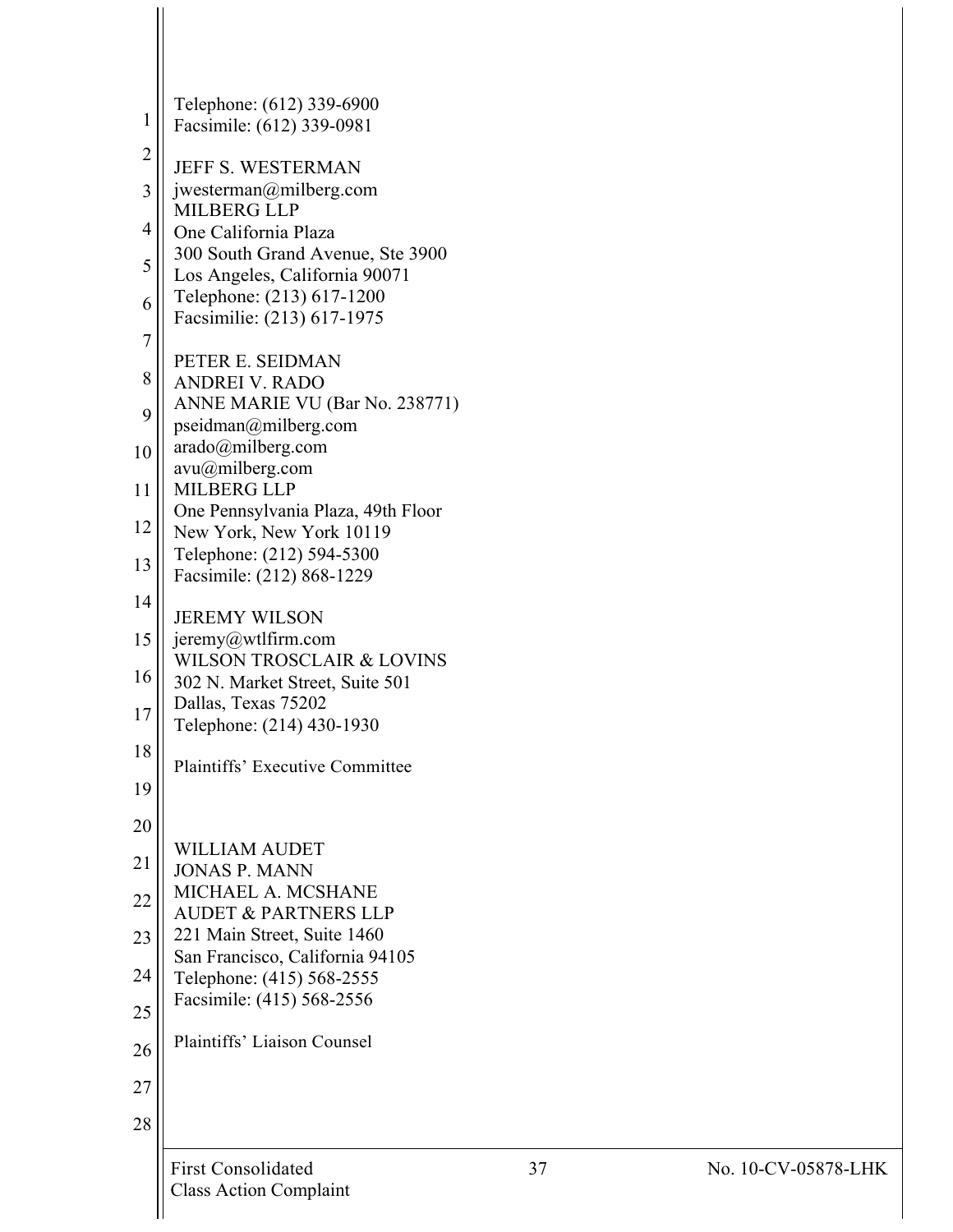|                | <b>First Consolidated</b><br><b>Class Action Complaint</b>         | 38 | No. 1 |
|----------------|--------------------------------------------------------------------|----|-------|
| 28             |                                                                    |    |       |
| 27             |                                                                    |    |       |
| 26             |                                                                    |    |       |
| 25             |                                                                    |    |       |
| 24             |                                                                    |    |       |
| 23             |                                                                    |    |       |
|                |                                                                    |    |       |
| 22             |                                                                    |    |       |
| 21             | <b>Counsel for Plaintiffs</b>                                      |    |       |
| 20             | Facsimile: (212) 253-4272                                          |    |       |
| 19             | New York, NY 10001<br>Telephone: (212) 579-4625                    |    |       |
| 18             | <b>REESE RICHMAN LLP</b><br>875 Avenue of the Americas, 18th Floor |    |       |
| 17             | mreese@reeserichman.com<br>krichman@reeserichman.com               |    |       |
| 16             | <b>KIM RICHMAN</b>                                                 |    |       |
| 15             | MICHAEL R. REESE (Bar No. 206773)                                  |    |       |
| 14             | Telephone: (214) 890-0711<br>Facsimile: (214) 890-0712             |    |       |
| 13             | 4925 Greenville Avenue, Suite 715<br>Dallas, Texas 75206           |    |       |
| 12             | <b>FEARS NACHAWATI</b>                                             |    |       |
| 11             | NABIL MAJED NACHAWATI, II<br>mn@fnlawfirm.com                      |    |       |
| 10             | Facsimile: (818) 501-7852                                          |    |       |
| 9              | Telephone: (818) 990-1299                                          |    |       |
| 8              | 15233 Valleyheart Drive<br>Sherman Oaks, California 91403          |    |       |
| $\overline{7}$ | shavens@parisihavens.com<br>PARISI & HAVENS LLP                    |    |       |
| 6              | SUZANNE HAVENS BECKMAN (SBN 188814)<br>dcparisi@parisihavens.com   |    |       |
| 5              | DAVID C. PARISI (SBN 162248)                                       |    |       |
| $\overline{4}$ | Telephone: (214) 943-6100                                          |    |       |
| $\overline{3}$ | 1045 North Zang Blvd.<br>Dallas, Texas 75208                       |    |       |
| $\overline{2}$ | LAW OFFICE OF JOSEPH H. MALLEY                                     |    |       |
| 1              | <b>JOSEPH H. MALLEY</b><br>malleylaw@gmail.com                     |    |       |
|                |                                                                    |    |       |

 $\frac{1}{2}$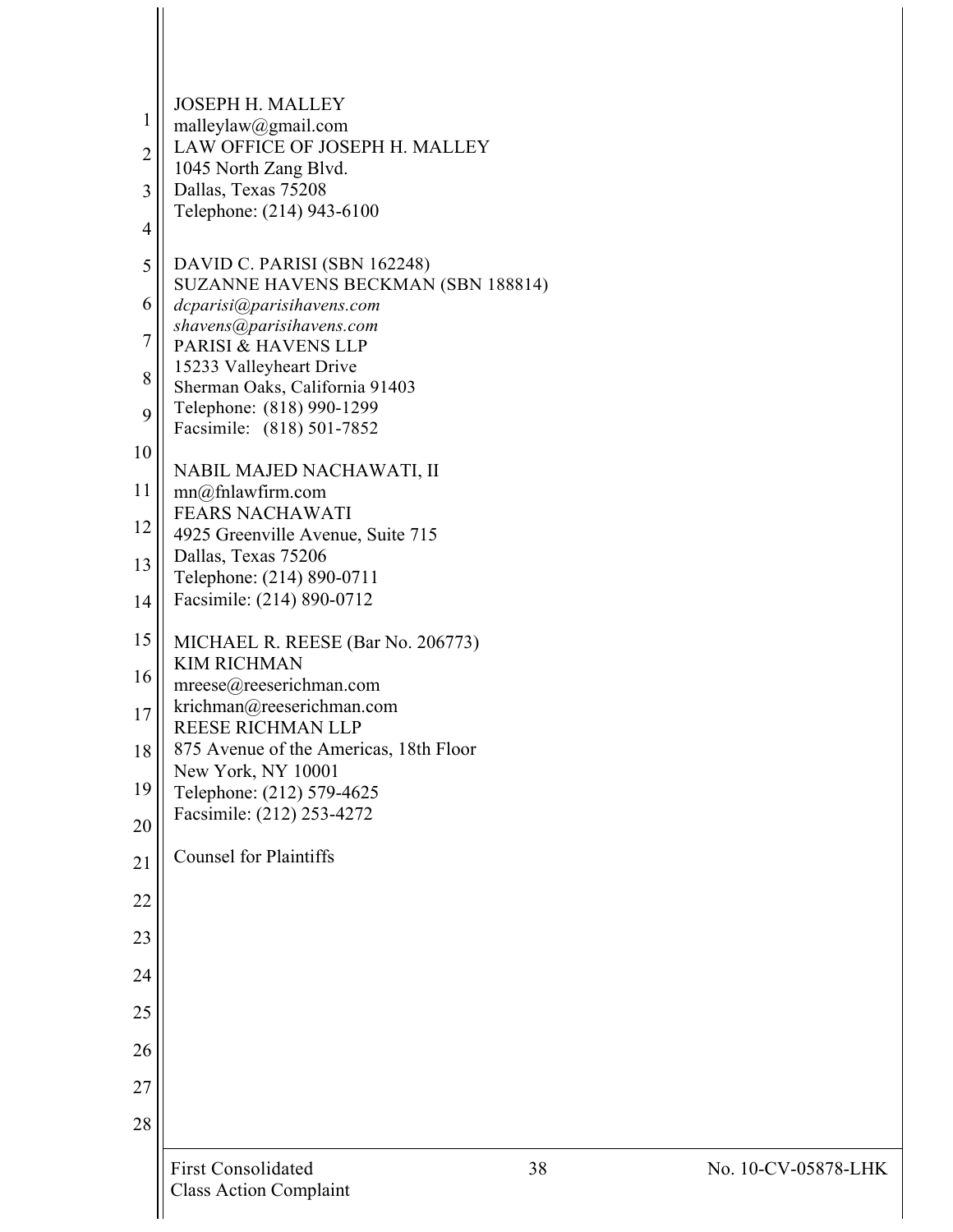| 1                                | <b>JURY TRIAL DEMAND</b>                                           |                                                            |  |  |  |
|----------------------------------|--------------------------------------------------------------------|------------------------------------------------------------|--|--|--|
| $\overline{2}$                   | Plaintiff hereby demands a trial by jury of all issues so triable. |                                                            |  |  |  |
| $\overline{3}$<br>$\overline{4}$ | April 20, 2011<br>Date:                                            | Respectfully submitted,                                    |  |  |  |
| 5                                |                                                                    | KAMBERLAW, LLC                                             |  |  |  |
| 6                                |                                                                    |                                                            |  |  |  |
| $\overline{7}$                   |                                                                    | s/Scott A. Kamber<br>By:<br>Scott A. Kamber (pro hac vice) |  |  |  |
| 8                                |                                                                    | KAMBERLAW, LLC<br><b>Interim Class Counsel</b>             |  |  |  |
| 9                                |                                                                    |                                                            |  |  |  |
| 10                               | SCOTT A. KAMBER (pro hac vice)<br>DAVID A. STAMPLEY (pro hac vice) |                                                            |  |  |  |
| 11                               | skamber@kamberlaw.com<br>dstampley@kamberlaw.com                   |                                                            |  |  |  |
| 12                               | KAMBERLAW, LLC                                                     |                                                            |  |  |  |
| 13                               | 100 Wall Street, 23rd Floor<br>New York, New York 10005            |                                                            |  |  |  |
| 14                               | Telephone: (212) 920-3072<br>Facsimile: (212) 202-6364             |                                                            |  |  |  |
| 15                               | DEBORAH KRAVITZ (SBN 275661)                                       |                                                            |  |  |  |
| 16                               | (N.D. Cal. admission pending)                                      |                                                            |  |  |  |
| 17                               | dkravitz@kamberlaw.com<br>KamberLaw, LLP                           |                                                            |  |  |  |
| 18                               | 141 North St.<br>Healdsburg, California 95448                      |                                                            |  |  |  |
| 19                               | Telephone: (707) 820-4247                                          |                                                            |  |  |  |
| 20                               | Facsimile: (212) 202-6364                                          |                                                            |  |  |  |
| 21                               | AVI KREITENBERG (SBN 266571)<br>KAMBERLAW, LLP                     |                                                            |  |  |  |
| 22                               | 1180 South Beverly Drive, Suite 601<br>Los Angeles, CA 90035       |                                                            |  |  |  |
| 23                               | Telephone: (310) 400-1050                                          |                                                            |  |  |  |
| 24                               | Facsimile: (310) 400-1056                                          |                                                            |  |  |  |
| 25                               | Interim Class Counsel                                              |                                                            |  |  |  |
| 26                               |                                                                    |                                                            |  |  |  |
| 27                               |                                                                    |                                                            |  |  |  |
| 28                               |                                                                    |                                                            |  |  |  |
|                                  | <b>First Consolidated</b><br><b>Class Action Complaint</b>         | 39<br>No. 10-CV-05878-LHK                                  |  |  |  |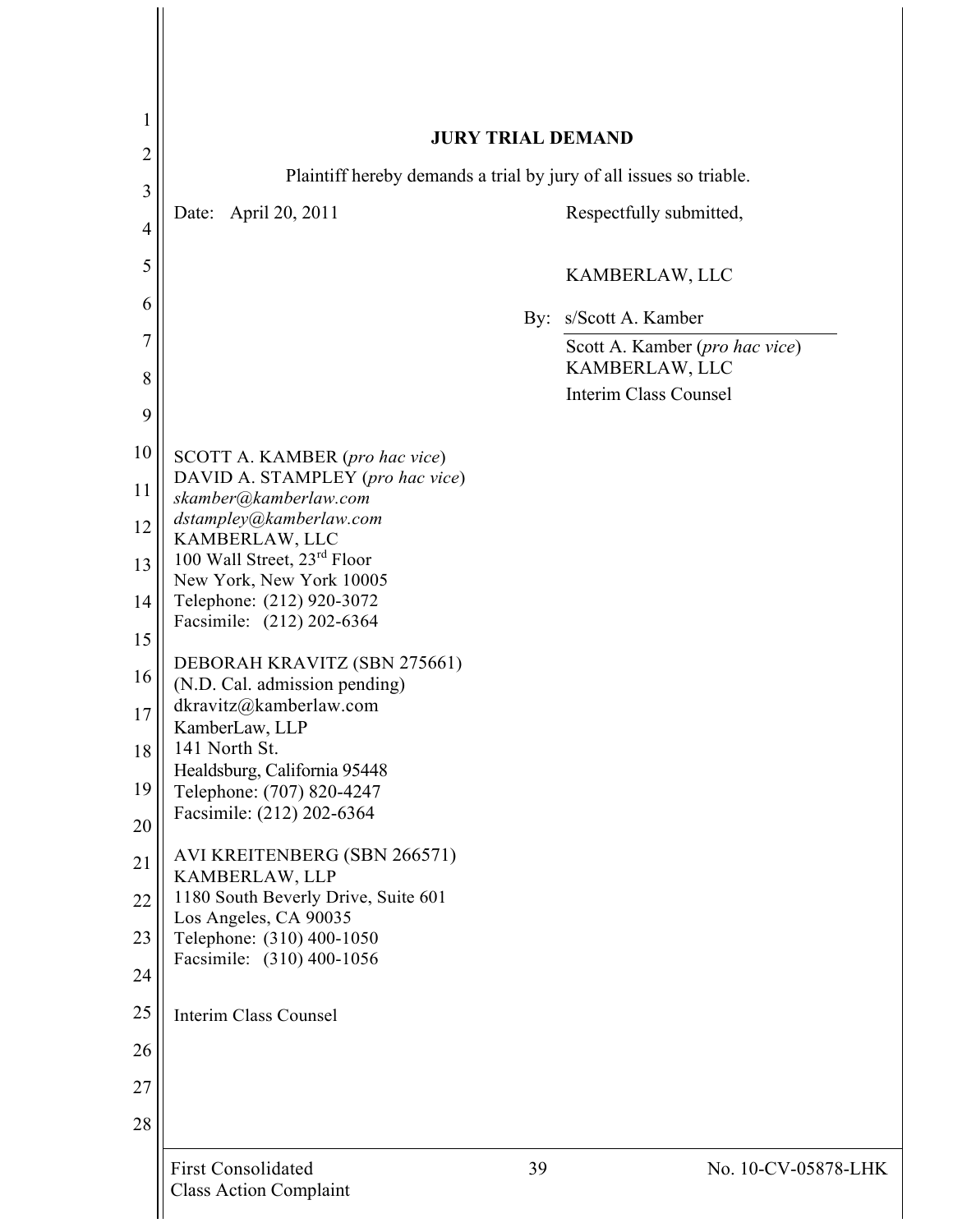| 1              | RICHARD A. LOCKRIDGE                                                     |    |
|----------------|--------------------------------------------------------------------------|----|
| $\overline{c}$ | ROBERT K. SHELQUIST<br>rlockridge@locklaw.com                            |    |
|                | rshelquist@locklaw.com                                                   |    |
| 3              | LOCKRIDGE GRINDAL NAUEN P.L.L.P.<br>100 Washington Avenue S., Suite 2200 |    |
| 4              | Minneapolis, MN 55401                                                    |    |
| 5              | Telephone: (612) 339-6900<br>Facsimile: (612) 339-0981                   |    |
| 6              |                                                                          |    |
| 7              | <b>JEFF S. WESTERMAN</b><br>jwesterman@milberg.com                       |    |
| 8              | <b>MILBERG LLP</b><br>One California Plaza                               |    |
| 9              | 300 South Grand Avenue, Ste 3900                                         |    |
|                | Los Angeles, California 90071<br>Telephone: (213) 617-1200               |    |
| 10             | Facsimilie: (213) 617-1975                                               |    |
| 11             | PETER E. SEIDMAN                                                         |    |
| 12             | <b>ANDREI V. RADO</b>                                                    |    |
| 13             | ANNE MARIE VU (Bar No. 238771)<br>pseidman@milberg.com                   |    |
| 14             | arado@milberg.com                                                        |    |
| 15             | $avu(a)$ milberg.com<br><b>MILBERG LLP</b>                               |    |
|                | One Pennsylvania Plaza, 49th Floor                                       |    |
| 16             | New York, New York 10119<br>Telephone: (212) 594-5300                    |    |
| 17             | Facsimile: (212) 868-1229                                                |    |
| 18             | <b>JEREMY WILSON</b>                                                     |    |
| 19             | jeremy@wtlfirm.com                                                       |    |
| 20             | <b>WILSON TROSCLAIR &amp; LOVINS</b><br>302 N. Market Street, Suite 501  |    |
| 21             | Dallas, Texas 75202                                                      |    |
|                | Telephone: (214) 430-1930                                                |    |
| 22             | <b>Plaintiffs' Executive Committee</b>                                   |    |
| 23             |                                                                          |    |
| 24             |                                                                          |    |
| 25             | <b>WILLIAM AUDET</b>                                                     |    |
| 26             | <b>JONAS P. MANN</b><br>MICHAEL A. MCSHANE                               |    |
| 27             | <b>AUDET &amp; PARTNERS LLP</b>                                          |    |
| 28             | 221 Main Street, Suite 1460<br>San Francisco, California 94105           |    |
|                |                                                                          |    |
|                | <b>First Consolidated</b><br><b>Class Action Complaint</b>               | 40 |

 $\mathbf{\mathcal{H}}$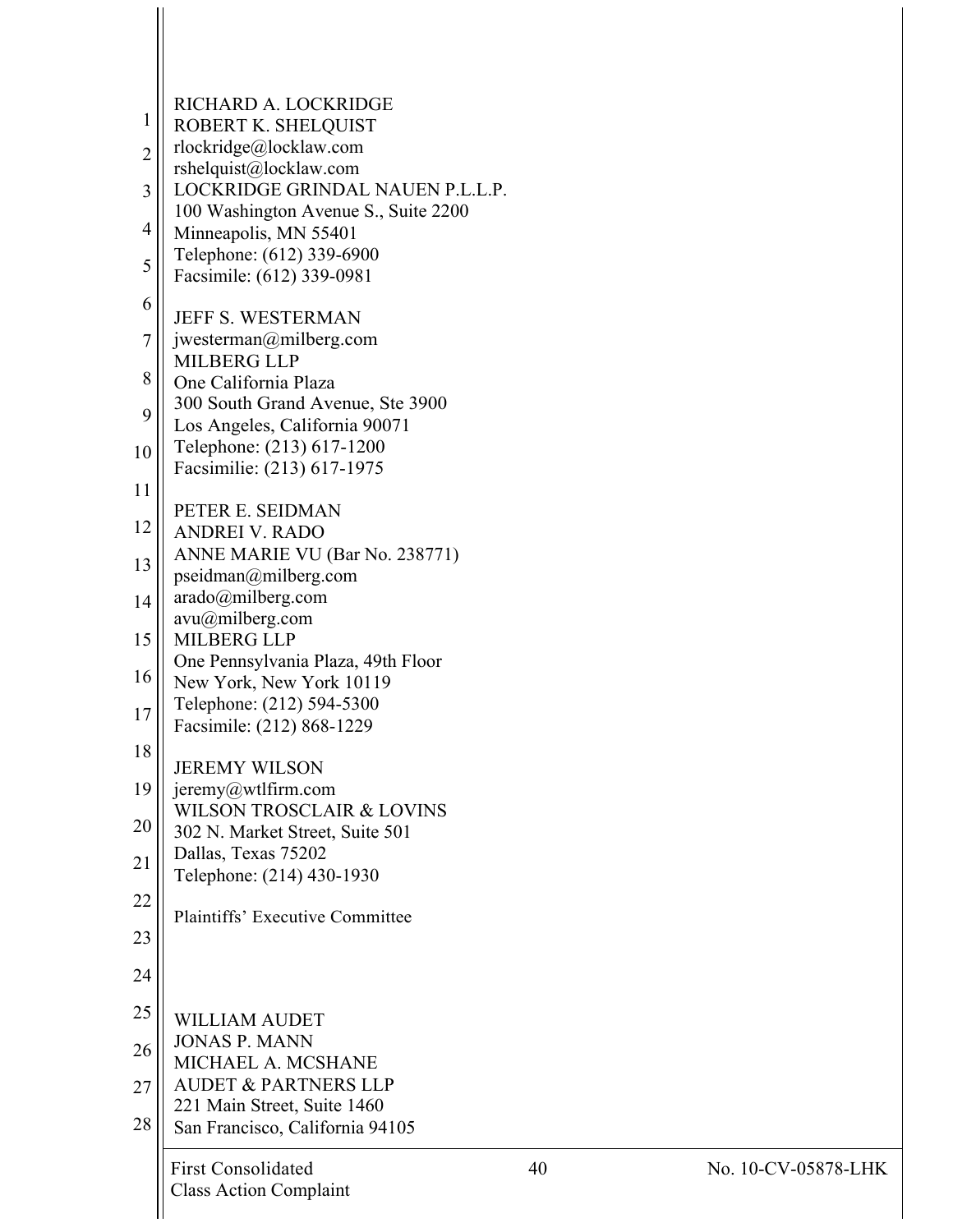| 1              | Telephone: (415) 568-2555<br>Facsimile: (415) 568-2556              |
|----------------|---------------------------------------------------------------------|
| $\overline{c}$ | Plaintiffs' Liaison Counsel                                         |
| $\overline{3}$ |                                                                     |
| $\overline{4}$ |                                                                     |
| 5              |                                                                     |
| 6              | <b>JOSEPH H. MALLEY</b>                                             |
| $\overline{7}$ | malleylaw@gmail.com<br>LAW OFFICE OF JOSEPH H. MALLEY               |
| 8              | 1045 North Zang Blvd.                                               |
| 9              | Dallas, Texas 75208<br>Telephone: (214) 943-6100                    |
|                |                                                                     |
| 10             | DAVID C. PARISI (SBN 162248)<br>SUZANNE HAVENS BECKMAN (SBN 188814) |
| 11             | dcparisi@parisihavens.com                                           |
| 12             | shavens@parisihavens.com<br>PARISI & HAVENS LLP                     |
| 13             | 15233 Valleyheart Drive                                             |
| 14             | Sherman Oaks, California 91403<br>Telephone: (818) 990-1299         |
| 15             | Facsimile: (818) 501-7852                                           |
| 16             | NABIL MAJED NACHAWATI, II                                           |
| 17             | mn@fnlawfirm.com<br><b>FEARS NACHAWATI</b>                          |
|                | 4925 Greenville Avenue, Suite 715                                   |
| 18             | Dallas, Texas 75206<br>Telephone: (214) 890-0711                    |
| 19             | Facsimile: (214) 890-0712                                           |
| 20             | MICHAEL R. REESE (Bar No. 206773)                                   |
| 21             | <b>KIM RICHMAN</b><br>mreese@reeserichman.com                       |
| 22             | krichman@reeserichman.com                                           |
| 23             | <b>REESE RICHMAN LLP</b><br>875 Avenue of the Americas, 18th Floor  |
| 24             | New York, NY 10001                                                  |
| 25             | Telephone: (212) 579-4625<br>Facsimile: (212) 253-4272              |
|                |                                                                     |
| 26             | <b>Counsel for Plaintiffs</b>                                       |
| 27             |                                                                     |
| 28             |                                                                     |
|                | <b>First Consolidated</b><br>41<br><b>Class Action Complaint</b>    |